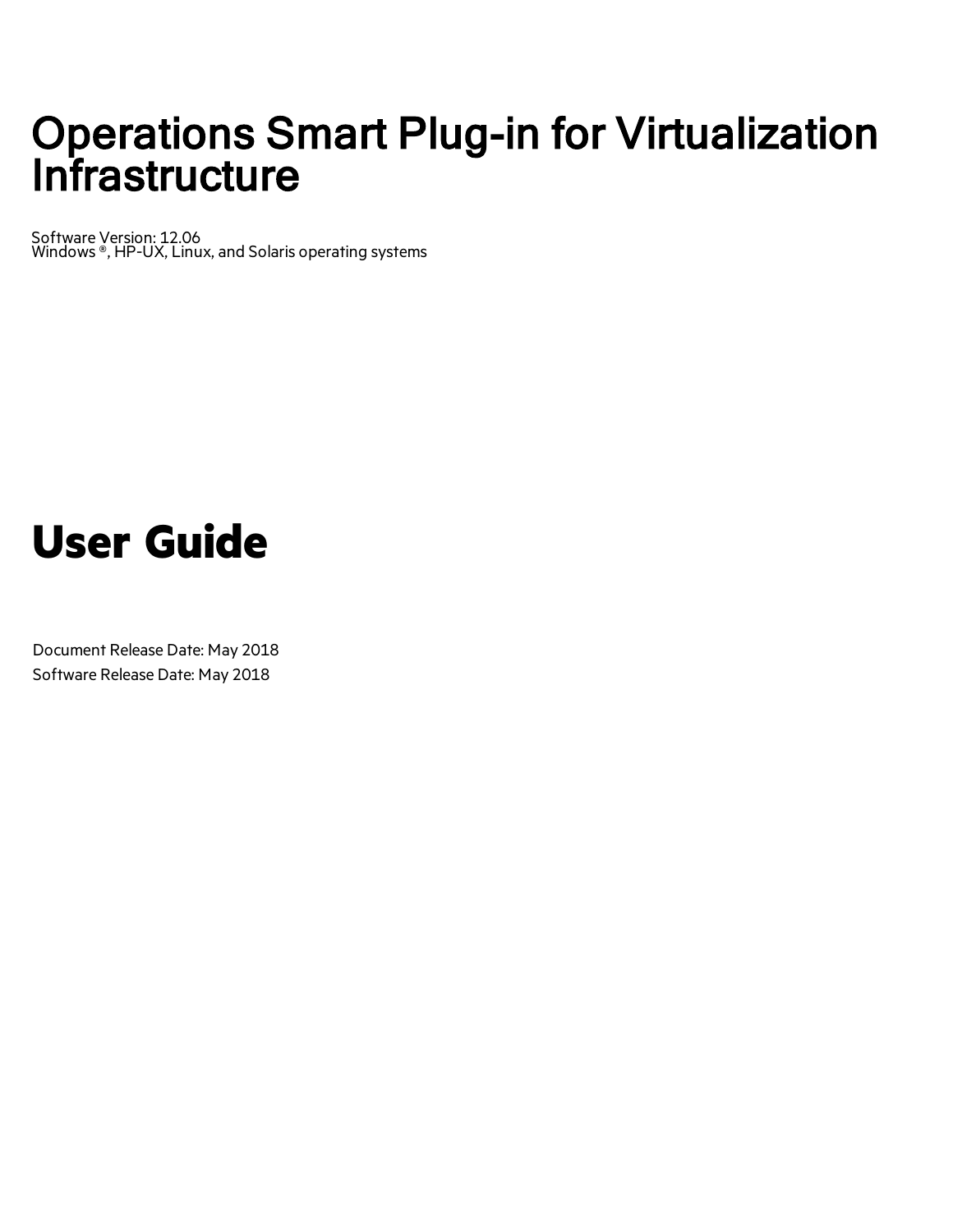#### Legal Notices

#### Warranty

The only warranties for products and services of Micro Focus and its affiliates and licensors ("Micro Focus") are set forth in the express warranty statements accompanying such products and services. Nothing herein should be construed as constituting an additional warranty. Micro Focus shall not be liable for technical or editorial errors or omissions contained herein.

The information contained herein is subject to change without notice.

#### Restricted Rights Legend

Confidential computer software. Except as specifically indicated, valid license from Micro Focus required for possession, use or copying. Consistent with FAR 12.211 and 12.212, Commercial Computer Software, Computer Software Documentation, and Technical Data for Commercial Items are licensed to the U.S. Government under vendor's standard commercial license.

#### Copyright Notice

© 2009-2018 Micro Focus or one of its affiliates

#### Trademark Notices

Adobe™ is a trademark of Adobe Systems Incorporated.

Microsoft® and Windows® are U.S. registered trademarks of the Microsoft group of companies.

UNIX® is a registered trademark of The Open Group.

#### Documentation Updates

To check for recent updates or to verify that you are using the most recent edition of a document, go to: <https://softwaresupport.softwaregrp.com/>.

This site requires that you register for an Passport and to sign in. To register for an Passport ID, click **Register** on the Software Support site or click **Create an Account** on the Passport login page.

You will also receive updated or new editions if you subscribe to the appropriate product support service. Contact your sales representative for details.

#### Support

Visit the Software Support site at: [https://softwaresupport.softwaregrp.com/.](https://softwaresupport.softwaregrp.com/)

Most of the support areas require that you register as an Passport user and to sign in. Many also require a support contract. To register for an Passport ID, click **Register** on the Support site or click **Create an Account** on the Passport login page.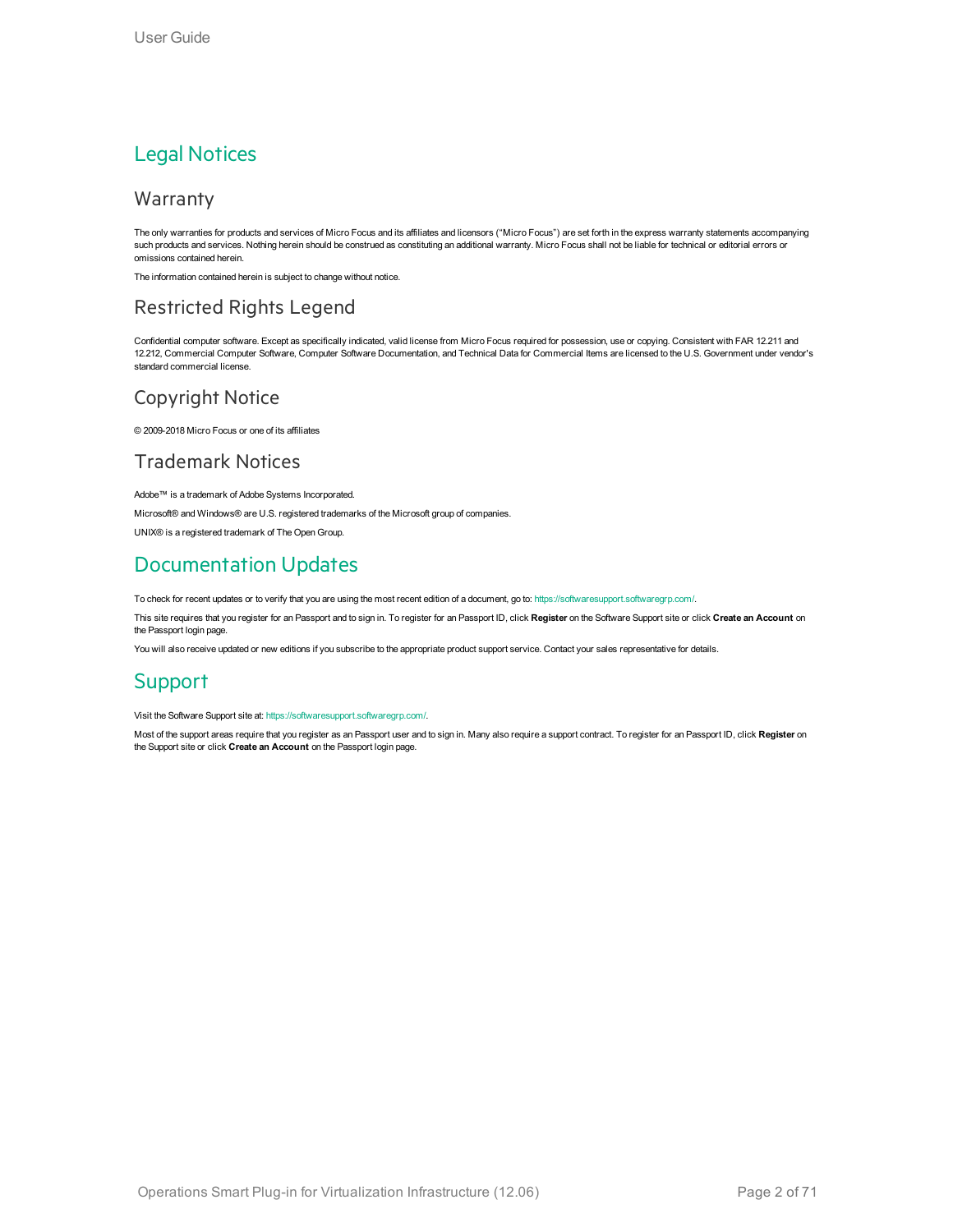# **Contents**

| VI SPI Monitoring Solution for Virtualization Technologies  6       |  |
|---------------------------------------------------------------------|--|
|                                                                     |  |
|                                                                     |  |
|                                                                     |  |
|                                                                     |  |
|                                                                     |  |
|                                                                     |  |
|                                                                     |  |
|                                                                     |  |
|                                                                     |  |
|                                                                     |  |
|                                                                     |  |
|                                                                     |  |
| Deploying Quick Start Policies from OM for Windows 19               |  |
|                                                                     |  |
| Running the Discovery Policies on the Virtualized Infrastructure 20 |  |
|                                                                     |  |
|                                                                     |  |
| Integrating Performance Manager with OM for UNIX 22                 |  |
|                                                                     |  |
| Chapter 4: Virtualization Infrastructure SPI Policies and Tools 24  |  |
|                                                                     |  |
|                                                                     |  |
|                                                                     |  |
|                                                                     |  |
|                                                                     |  |
|                                                                     |  |
|                                                                     |  |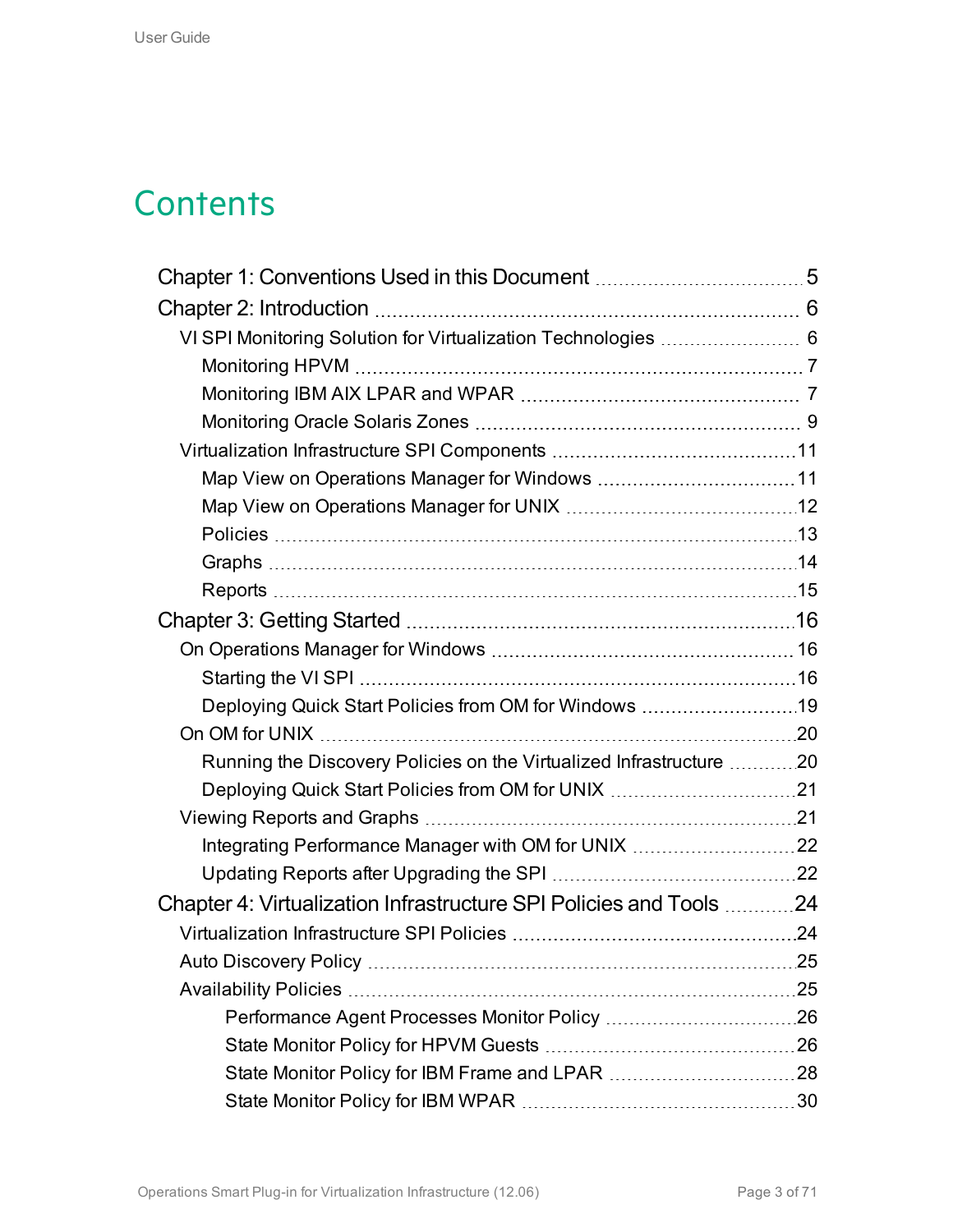| Process Monitoring Policies for Oracle Solaris Zones 33                  |  |
|--------------------------------------------------------------------------|--|
|                                                                          |  |
| Host CPU Utilization Monitor Policy for HPVM 34                          |  |
| Host CPU Utilization Monitor Policy for IBM LPAR 35                      |  |
| Host CPU Utilization Monitor Policy for Oracle Solaris Zones  36         |  |
| Total Frame CPU Utilization Monitor Policy for IBM LPAR 36               |  |
| CPU Entitlement Utilization Monitor Policy for HPVM 39                   |  |
| CPU Entitlement Utilization Monitor Policy for IBM LPAR 41               |  |
| CPU Entitlement Utilization Monitor Policy for IBM WPAR 43               |  |
| CPU Entitlement Utilization Monitor Policy for Oracle Solaris Zones 46   |  |
| Memory Entitlement Utilization Monitor Policy for IBM LPAR 48            |  |
| Memory Entitlement Utilization Monitor Policy for IBM WPAR  50           |  |
| Memory Entitlement Utilization Monitor Policy for Oracle Solaris         |  |
|                                                                          |  |
| Frame Memory Utilization Monitor Policy for IBM LPAR 55                  |  |
| Physical Memory Utilization Monitor Policy for Oracle Solaris Zones . 56 |  |
| Swap Utilization Monitor Policy for Oracle Solaris Zones 58              |  |
| Deploying VI SPI Policies from Operations Manager for UNIX Management    |  |
|                                                                          |  |
| Chapter 5: Virtualization Infrastructure SPI Reports and Graphs 63       |  |
|                                                                          |  |
|                                                                          |  |
|                                                                          |  |
|                                                                          |  |
|                                                                          |  |
|                                                                          |  |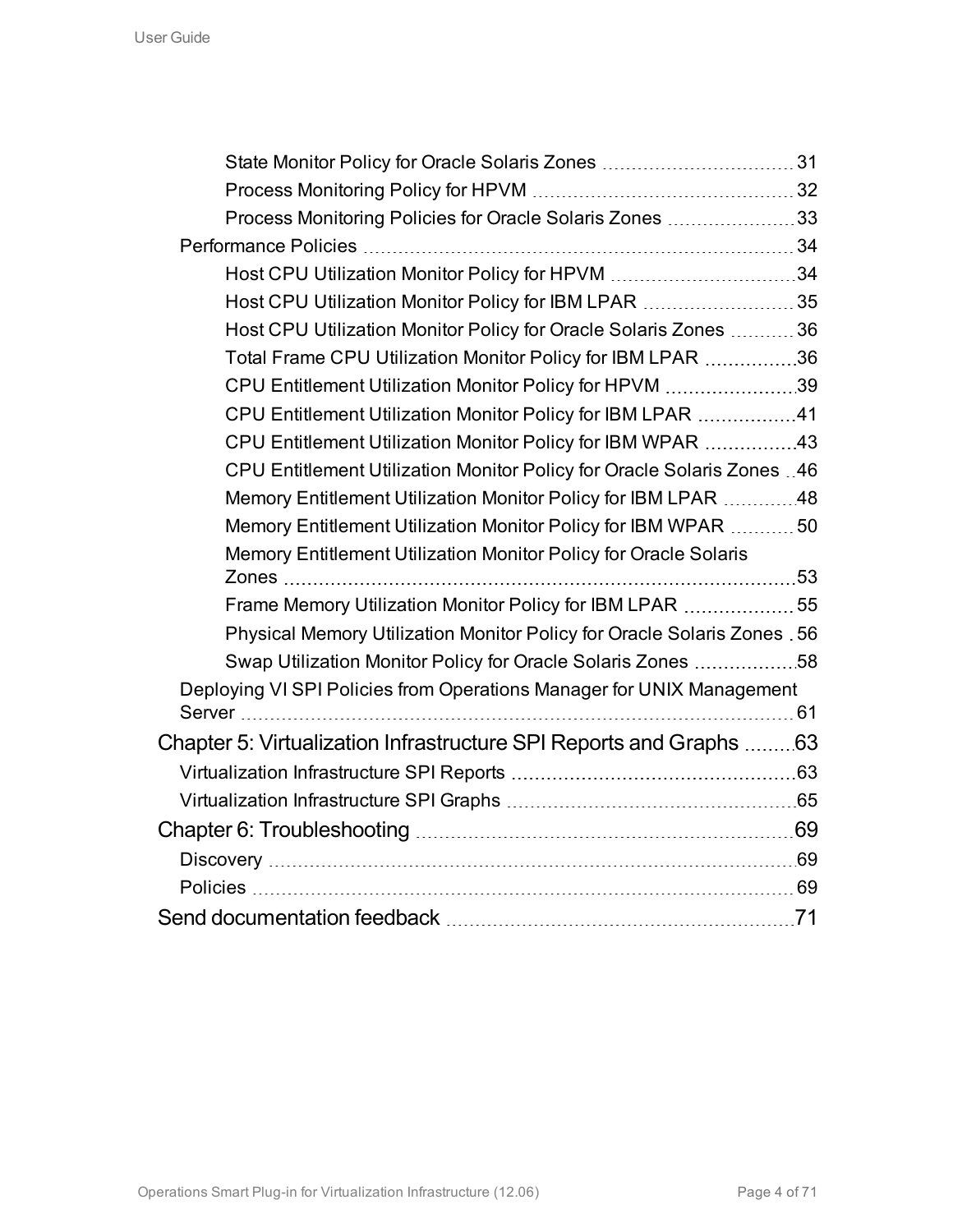# <span id="page-4-0"></span>Chapter 1: Conventions Used in this **Document**

The following conventions are used in this document:

| Convention                            | <b>Description</b>                                                                                 |  |
|---------------------------------------|----------------------------------------------------------------------------------------------------|--|
| <b>Operations Manager</b><br>for UNIX | Operations Manager for UNIX is used in the document to<br>imply OM on HP-UX, Linux, and Solaris.   |  |
|                                       | Wherever required distinction is made for a specific operating<br>system as:                       |  |
|                                       | OM on HP-UX                                                                                        |  |
|                                       | OM on Linux                                                                                        |  |
|                                       | OM on Solaris                                                                                      |  |
| Infrastructure SPIs                   | Operations Smart Plug-ins for Infrastructure. The software<br>suite includes three Smart Plug-ins: |  |
|                                       | Operations Smart Plug-in for Systems Infrastructure                                                |  |
|                                       | Operations Smart Plug-in for Virtualization Infrastructure                                         |  |
|                                       | Operations Smart Plug-in for Cluster Infrastructure                                                |  |
| SI SPI                                | Operations Smart Plug-in for Systems Infrastructure                                                |  |
| VI SPI                                | Operations Smart Plug-in for Virtualization Infrastructure                                         |  |
| CI SPI                                | Operations Smart Plug-in for Cluster Infrastructure                                                |  |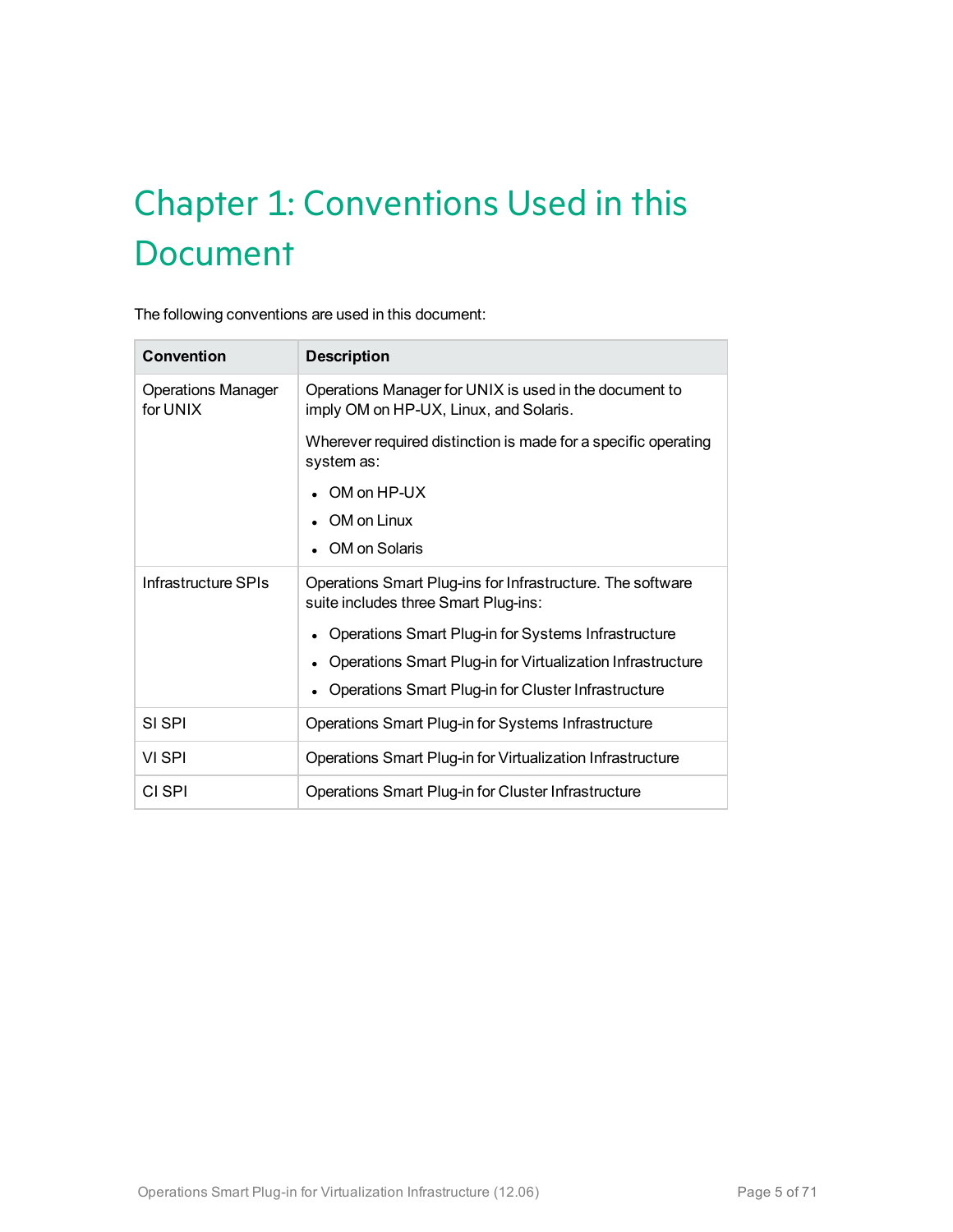# <span id="page-5-0"></span>Chapter 2: Introduction

The Operations Smart Plug-in for Virtualization Infrastructure (VI SPI) enables you to manage and monitor virtual infrastructure on various technologies from an Operations Manager (OM) console. VI SPI adds monitoring capabilities otherwise unavailable to OM. For more information about OM, see the *Operations Manager for UNIX Concepts Guide.*

The VI SPI monitors the performance, capacity, utilization, availability, and resource consumption of the host machines, virtual machines, and resource pools.

For information about which vendor versions are supported by the VI SPI, see the *Operations Smart Plug-in for Virtualization Infrastructure Release Notes*.

The VI SPI is a part of the Operations Smart Plug-ins for Infrastructure suite (Infrastructure SPIs). The other components in the suite include the Systems Infrastructure Smart Plug-ins (SI SPI), the Cluster Infrastructure Smart Plug-ins (CI SPI), the Report pack and the Graph pack. Installation of SI SPI is mandatory while installing other components from the Infrastructure SPIs media.

**Note:** Reporter 4.0 is supported on 64-bit Windows operating system.

The VI SPI also integrates with other OM products such as Performance Manager, Performance Agent, and Reporter.

# <span id="page-5-1"></span>VI SPI Monitoring Solution for Virtualization **Technologies**

Virtualization Infrastructure Smart Plug-ins 12.06 supports virtualization technologies from the following vendors:

- Integrity Virtual Machines (HPVM)
- <sup>l</sup> IBM LPAR and WPAR
- Oracle Solaris Zones

To monitor these technologies, ensure that the following software is installed on the node (host/monitoring system):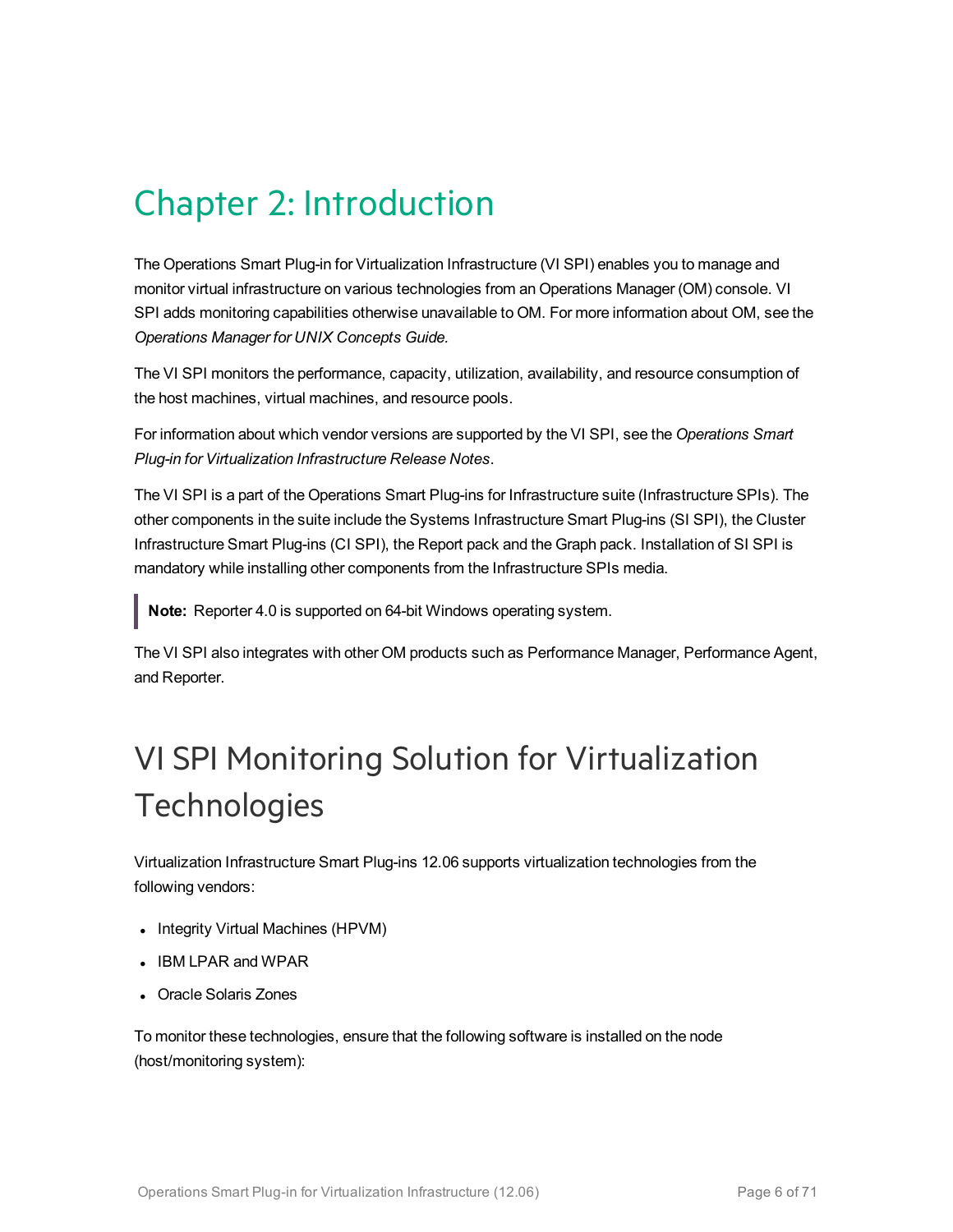- Operations agent 12.06
- (Optional) Performance Manager 8.20 (or higher) if you want to view graphs
- <span id="page-6-0"></span>• (Optional) Reporter 3.80 (or higher) if you want to view reports

## Monitoring HPVM

You must deploy VI SPI, for the HPVM environment, on the HPVM host. VI SPI enables you to monitor the availability and performance of HPVM hosts and the guest machines running on the hosts.

VI SPI sends alert messages to the OM console based on the threshold values set in the HPVM specific policies.

Operations Agent 12.06 and the VI SPI are deployed on the HPVM host.

The following illustration shows a typical HPVM environment with VI SPI deployed on an HPVM host:



### <span id="page-6-1"></span>Monitoring IBM AIX LPAR and WPAR

VI SPI, for IBM AIX LPARs, is deployed on an LPAR within a frame. This LPAR can be called as a monitoring LPAR because it monitors other LPARS within the frame. Each frame must contain at least one monitoring LPAR. If you want to monitor the availability of all the LPARs and Frames in a Hardware Monitoring Console (HMC) environment, make one monitor LPAR as Configuration LPAR.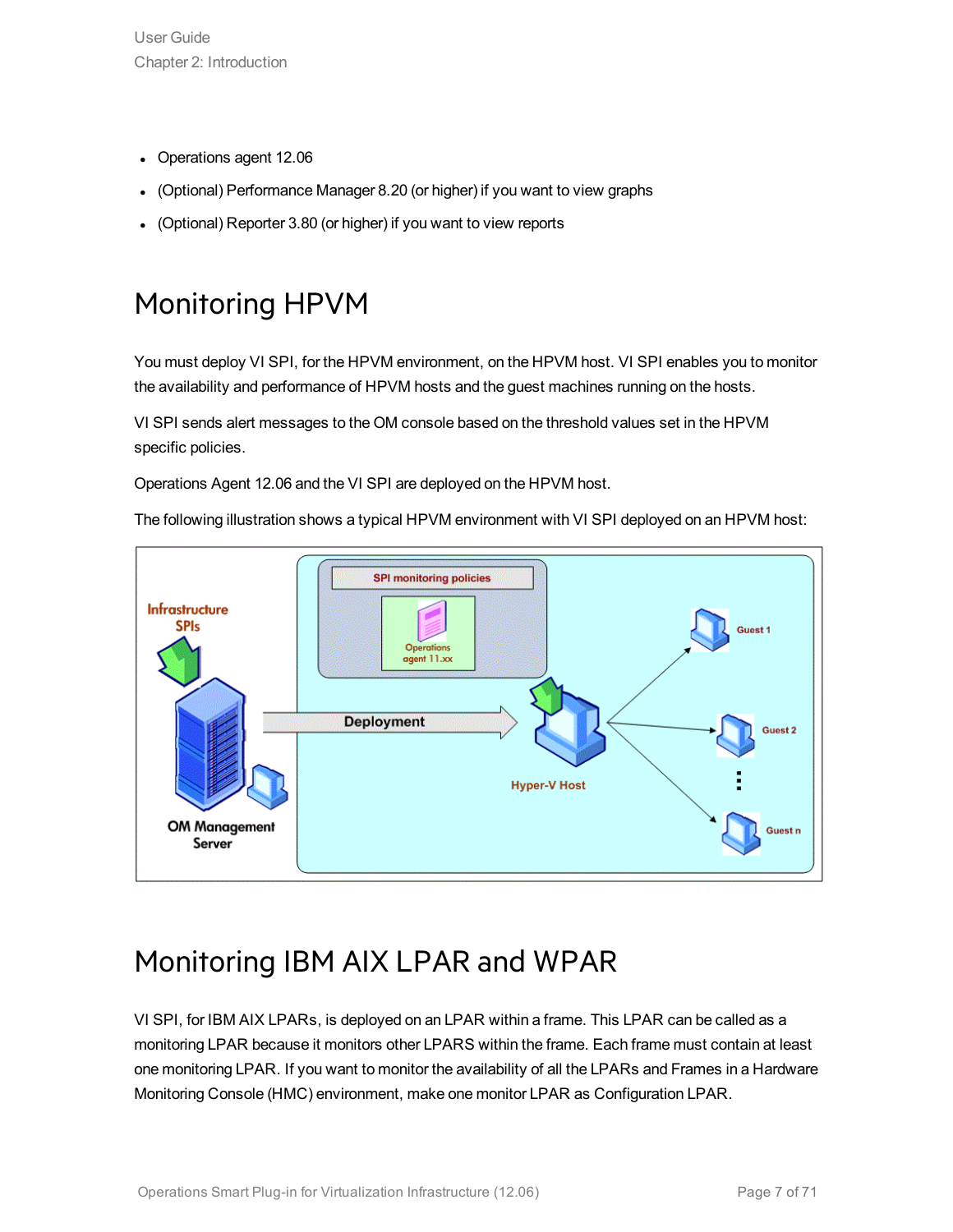VI SPI sends alerts to the OM console based on the threshold values set in the IBM Frame, LPAR, and WPAR specific policies.

You can also configure VI SPI to monitor the HMCs connected with the frames.

#### Scenario 1: Monitoring the LPARs, Frame, and WPARs

VI SPI, deployed on the monitoring LPAR, monitors the availability and performance of the monitoring LPAR. VI SPI also enables you to monitor the availability and performance of the frame, other LPARs within the frame, and the WPARs running on the monitoring LPAR (VI SPI monitors only the WPARs created on the monitoring LPAR.)

Operations Agent 12.06 and the VI SPI are deployed on the monitoring LPAR.

The following illustration shows a typical AIX LPAR environment with the monitoring solution deployed on an LPAR within a frame:



#### Scenario 2: Monitoring the LPARs, Frame, WPARs, and HMCs

You can configure VI SPI to collect state related (of LPARs and frames) and configuration metrics from the HMCs connected to frames. VI SPI discovers the LPARs where Operations agent is deployed and also the other LPARs which is connected to the same frame. The information gathered from the HMC is used for reporting and graphing. It is also used for state monitoring.

**Note:** VI SPI will not discover other LPARs which are connected to other frames.

VI SPI is deployed on the LPAR to which the HMCs are connected. This LPAR can be called as a configuration LPAR. The configuration LPAR monitors: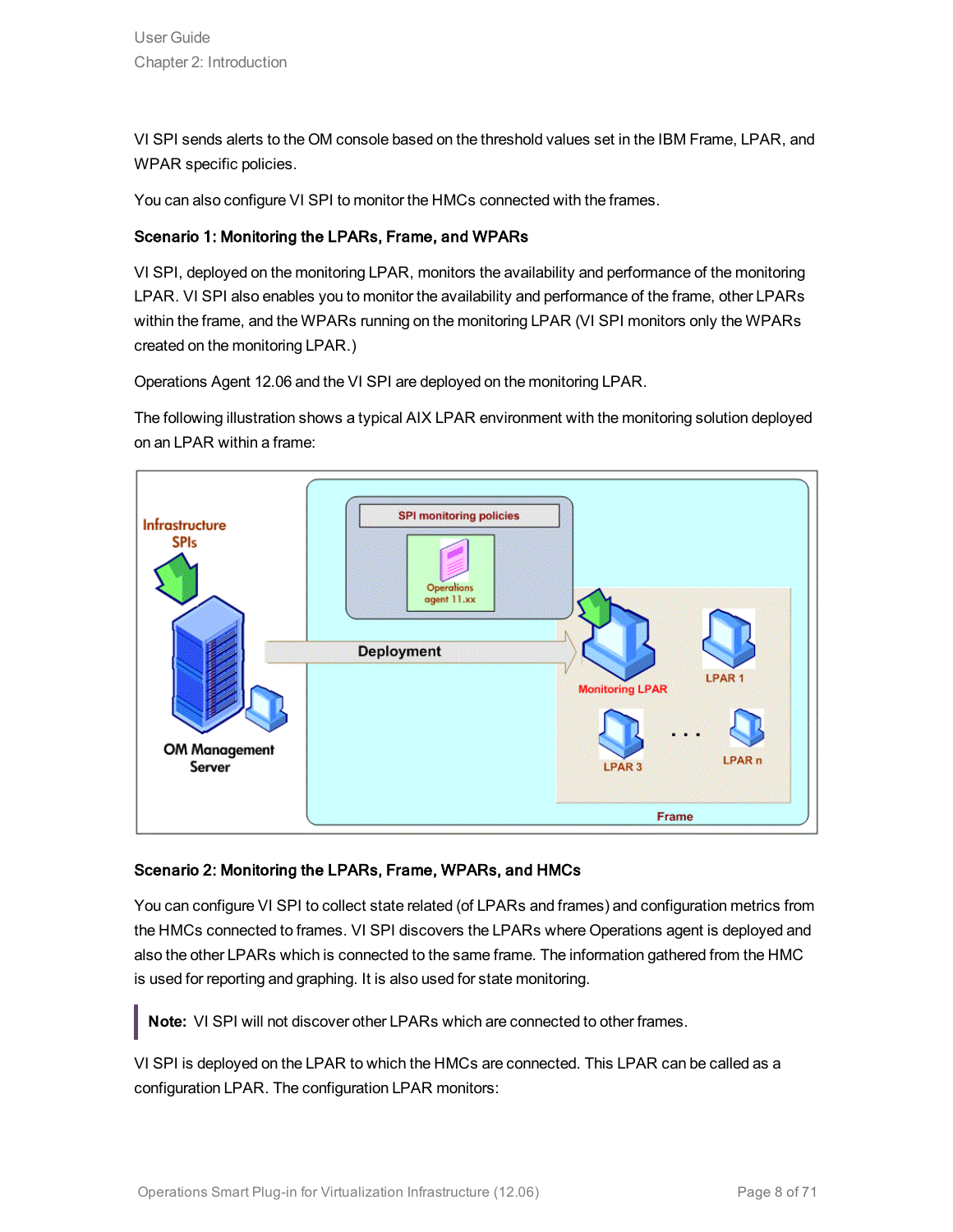- The WPARs running within the configuration LPAR.
- The state of all the frames and LPARs connected to the HMCs.
- Configuration information of all the frames and LPARs connected to the HMCs.

After deploying the VI SPI, run the *getSSHAuthentication.pl* script on the monitor/configuration LPAR connected to the HMC. This script is located under the */var/opt/OV/bin/instrumentation* directory on the LPAR.

The *getSSHAuthentication.pl* script provides you password-less authentication to access the configuration information on the HMC.

The following illustration shows a typical setup where different frames are managed by HMCs. These HMCs are in turn connected to the configuration LPAR.



## <span id="page-8-0"></span>Monitoring Oracle Solaris Zones

You must deploy VI SPI, for the Solaris Zones environment, on the Solaris global zone. VI SPI enables you to monitor the availability and performance of the global zone, and the local zones running on the global zone.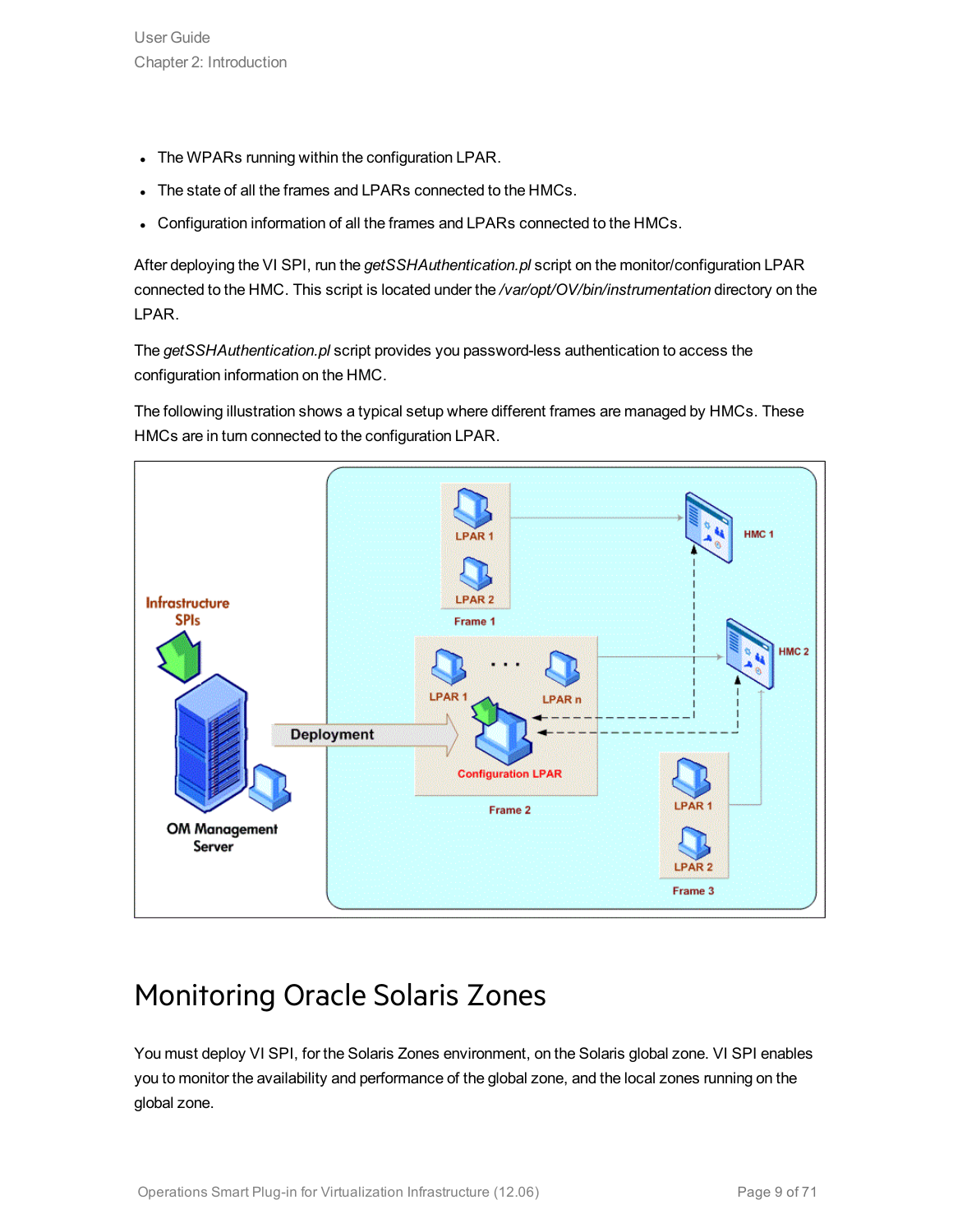VI SPI sends alert messages to the OM console based on the threshold values set in the Oracle Solaris Zones specific policies.

Operations Agent 12.06 and the VI SPI are also deployed on the Solaris container.

The following illustration shows a typical Solaris Zones environment with VI SPI deployed on a global zone:



VI SPI installation is only supported on global zone. The installation discovers and monitors only the global and non-global zones associated with it.

**Note:** VI SPI is not aware of LDOMs.

The following illustration shows VI SPI policies deployed on a global zone on a LDOM server.

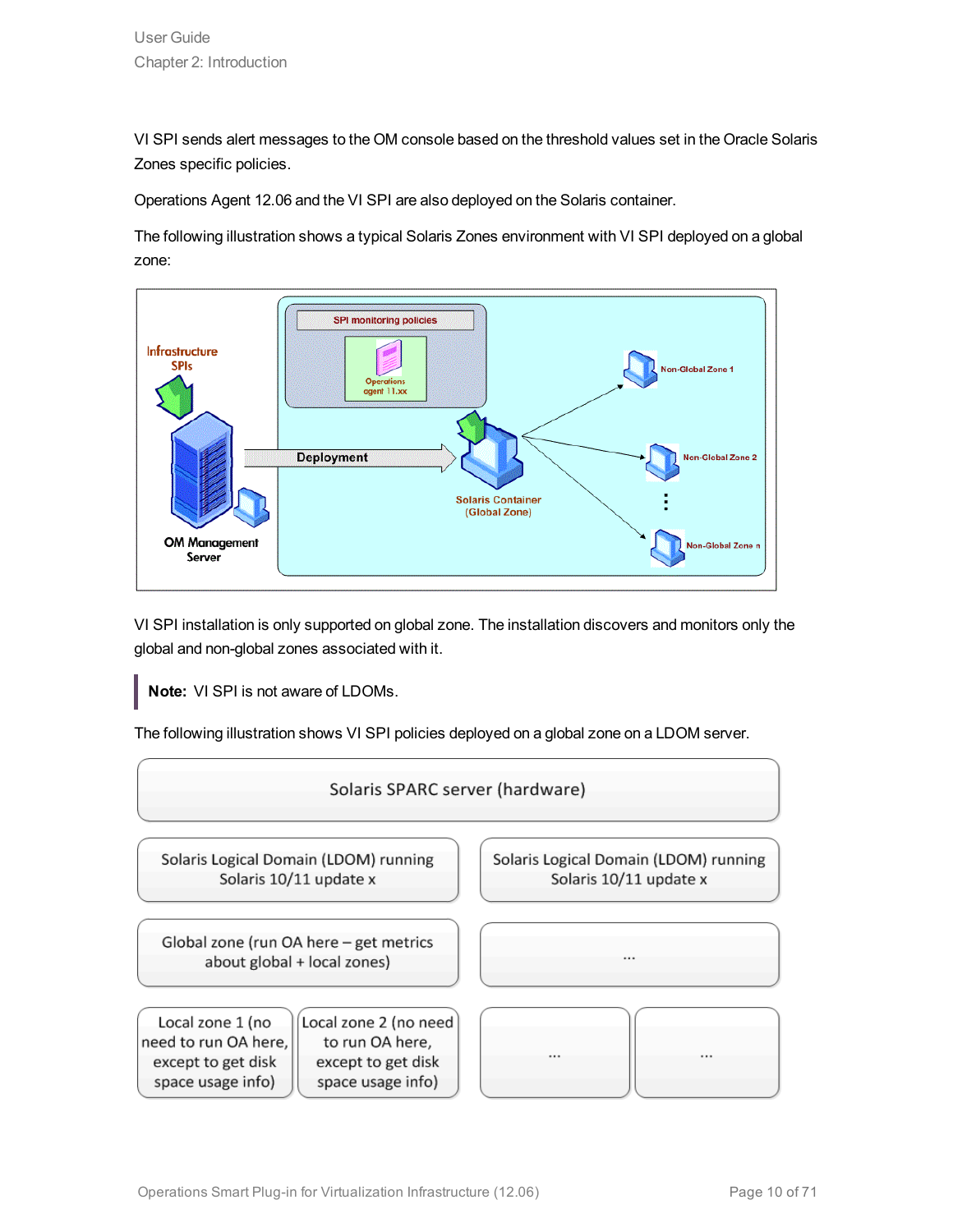## <span id="page-10-0"></span>Virtualization Infrastructure SPI Components

The Virtualization Infrastructure SPI provides preconfigured policies and tools for monitoring the operations, availability, and performance of host servers, virtual machines, and resource pools. These policies and tools, along with discovery, enable you to quickly gain control of the essential elements of your virtual IT infrastructure.

### <span id="page-10-1"></span>Map View on Operations Manager for Windows

After installing VI SPI, if you add nodes to the OM server with the *AutoDeployConfig* turned on, the Systems Infrastructure SPI (SI SPI) service discovery policy is automatically deployed to the node.

**Note:** If you added the nodes before installing the VI SPI, you must manually deploy the SI SPI service discovery to the nodes except Operations Agent Virtual Appliance node.

After the discovery policy identifies the node as a HPVM host, Solaris container, AIX frame, it triggers the auto-deployment of the VI SPI discovery policy. The VI SPI discovery adds discovered information to the OM Services area. This information is used to populate the VI SPI map view for the managed nodes.

The map view displays the real-time status of your infrastructure environment. To see the map view select **Services** from the console tree and click **Virtualization Infrastructure.** The map view graphically represents the structural view of your virtualization infrastructure or node hierarchy in the infrastructure environment.

The graphical representation of discovered elements in the service views enables speedy diagnosis of problems on your virtualized systems.

- To see the root cause of any problem indicated in your message browser, click **View**→ **Root Cause**.
- To display the services and system components affected by a problem, click **View**→ **Impacted**.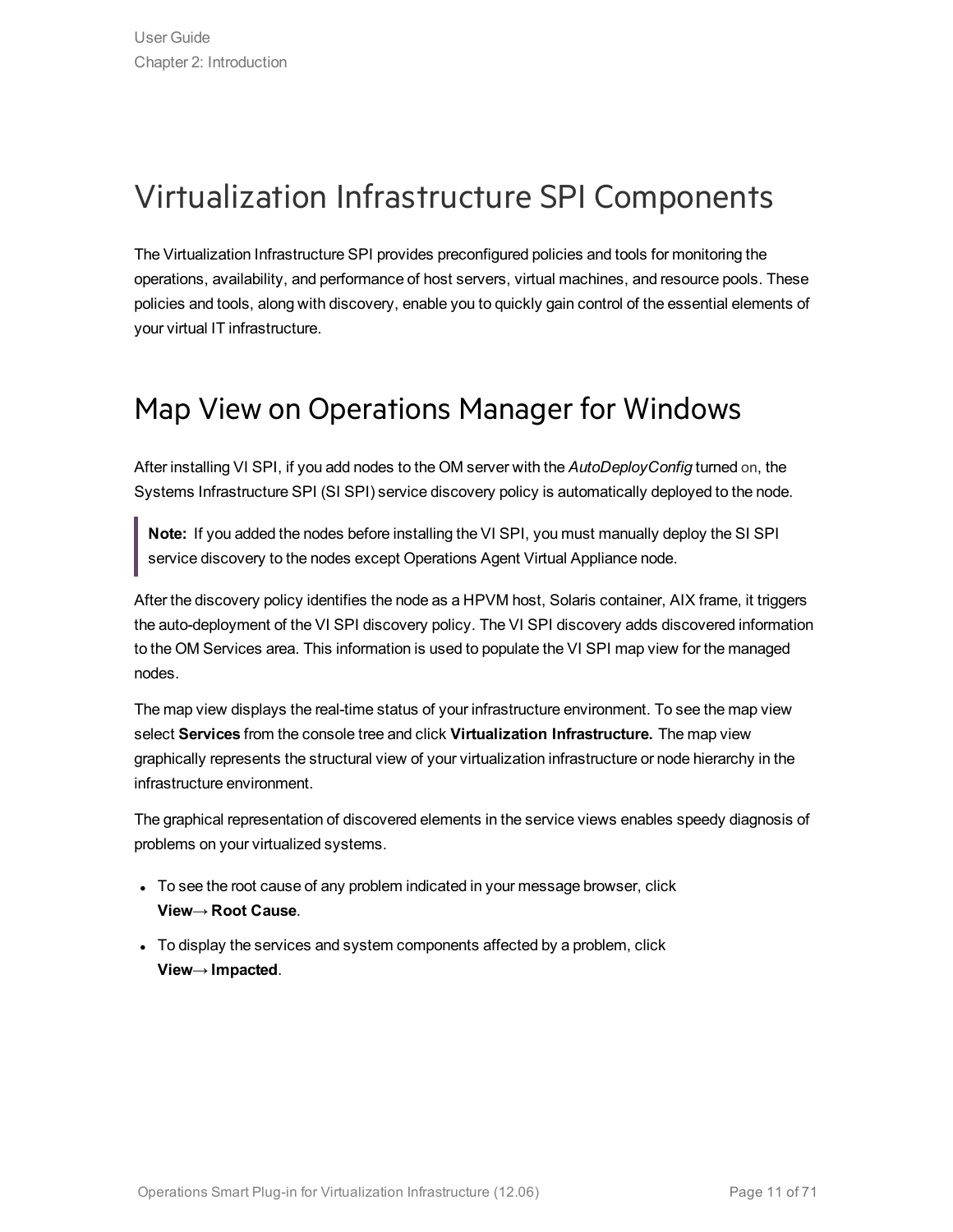

The icons and lines in your map are color-coded to indicate the severity levels of items in the map and to show status propagation. Use the map view to drill down to the level in your node or service hierarchy where a problem is occurring.

### <span id="page-11-0"></span>Map View on Operations Manager for UNIX

The map view displays the real-time status of your virtual infrastructure environment. To ensure that the operator can see the service map in the OM for UNIX (HP-UX, Linux, and Solaris) Operational interface, run the following commands on the management server:

```
opcservice -assign <operator name> AutoDiscovery
```
In this instance, *<operator name>* is the operator (for example, opc\_adm or opc\_op) to which you want to assign the service.

The service discovery policy does not automatically deploy policies to the nodes. You can manually deploy them.

The map view displays the real-time status of your virtual infrastructure environment.

To see the map view, follow these steps:

- 1. Launch the OM Operational interface.
- 2. Log on using your user name and password.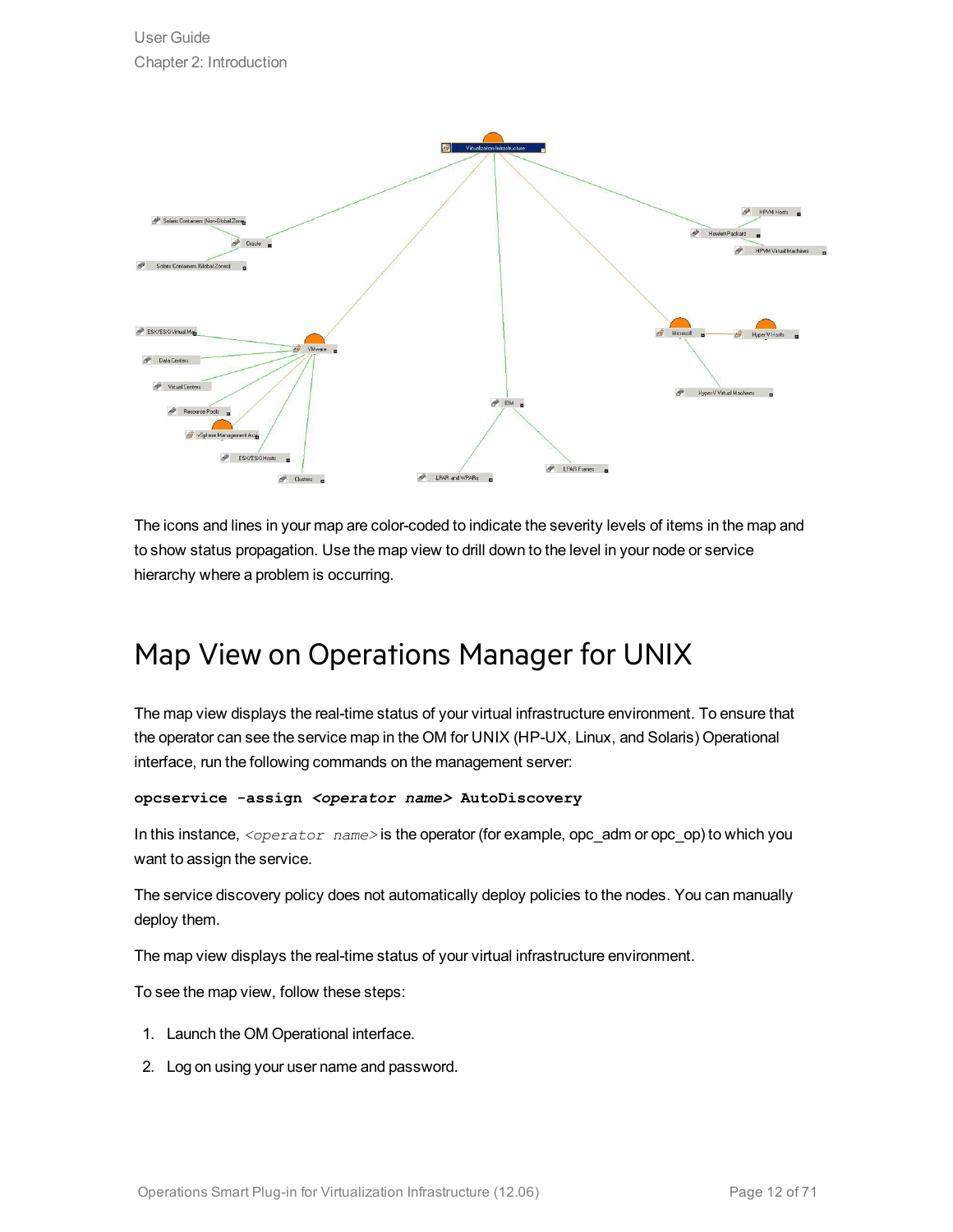

#### 3. Select **Services**→**Virtualization Infrastructure**→ **Show Graph**, to see the map view.

<span id="page-12-0"></span>The map view graphically represents the structural view of your virtualization infrastructure hierarchy in the infrastructure environment.

### Policies

On Operations Manager for Windows, several default policies are automatically deployed on the supported managed nodes during installation. These can be used as-is to begin receiving virtualized infrastructure related data and messages from the environment. You can choose to turn off automatic deployment of policies when services are discovered. In addition, you can modify and save preconfigured policies with new names to create custom policies for your own specialized purposes. For information about deploying policies from the management server, see ["Deploying](#page-59-0) VI SPI Policies from Operations Manager for Windows [Management](#page-59-0) Server" on page 60.

On Operations Manager for UNIX (HP-UX, Linux, or Solaris) the discovery policy does not automatically deploy policies to the nodes. You can manually deploy them. For information about deploying policies from the management server, see ["Deploying](#page-60-0) VI SPI Policies from Operations Manager for UNIX [Management](#page-60-0) Server" on page 61.

The policy types are as follows: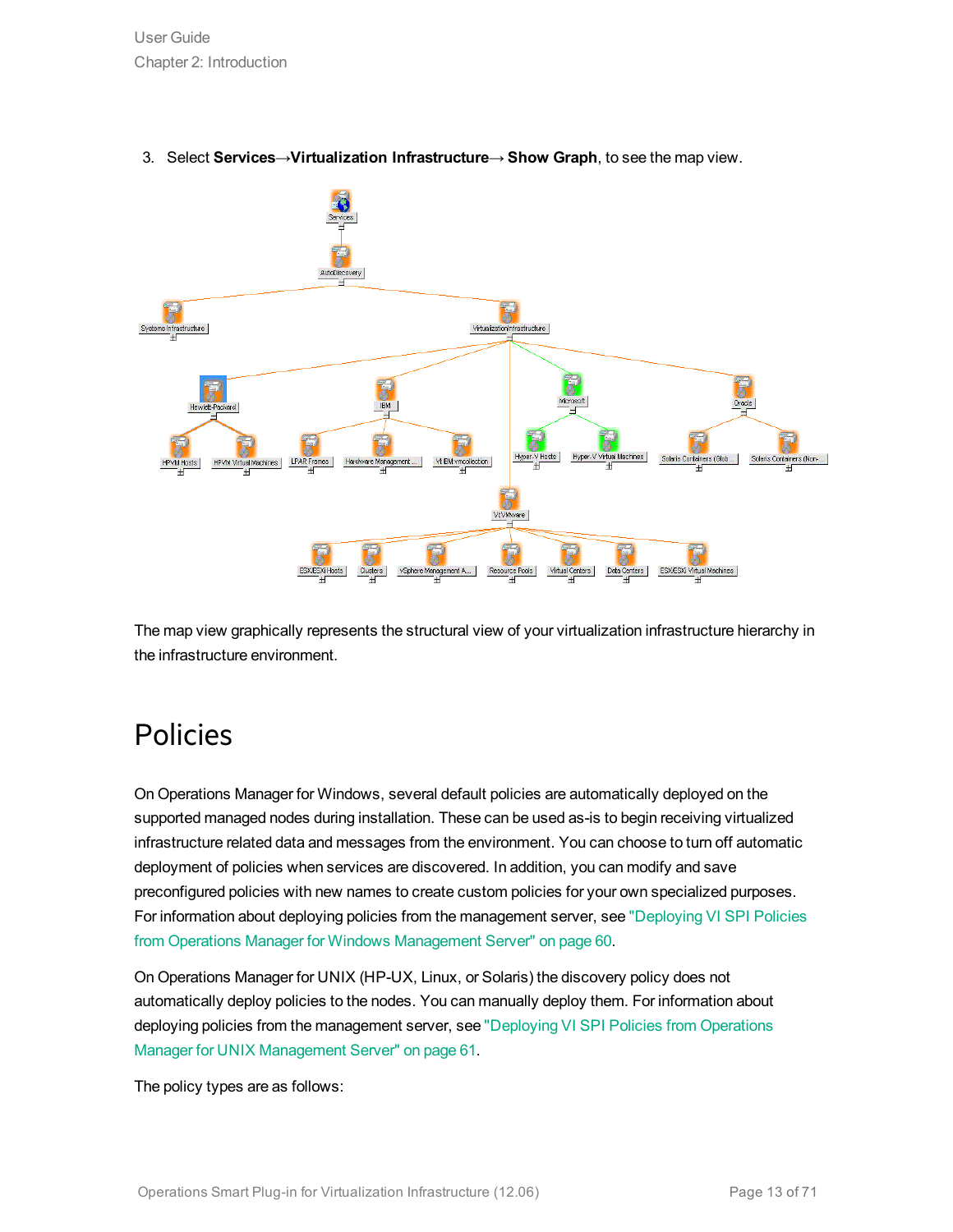- <sup>l</sup> **Service/Process Monitoring policies** provide a means for monitoring system services and processes.
- <sup>l</sup> **Measurement Threshold policies** define conditions for each metric so that the collected metric values can be interpreted and alert messages can be displayed in the message browser. Each measurement threshold policy compares the actual metric value against the specified/auto threshold. If the actual value meets or exceeds the threshold, it generates message and instruction text that help you resolve a situation.
- **.** Service Discovery policy discovers individual system nodes and resource group instances and builds a map view for all Virtualization Infrastructure SPI discovered instances.

The Virtualization Infrastructure SPI provides a set of pre-configured policies to help the system administrators efficiently monitor the virtual infrastructure. The VI SPI policies begin with **VI** for easy identification and modification.

<span id="page-13-0"></span>These policies can be customized to suit specific needs. For information about the policies provided by Virtualization Infrastructure SPI, see ["Virtualization](#page-23-1) Infrastructure SPI Policies" on page 24.

### Graphs

The VI SPI enables you to see and trace out the root cause of any discrepancy in the normal behavior of an element being monitored. Operations Manager is integrated with Performance Manager, a webbased analysis tool that helps you to see, evaluate, and compare performance between virtual systems. Using Performance Manager you can see any of the following:

- Graphs such as line, bar or area
- Tables for data such as process details
- Baseline graphs
- Dynamic graphs in Java format that allow you to turn off display of individual metrics or hover over a point on a graph and see the values displayed

You can see the data represented graphically, for quick and easy analysis of a serious or critical error message reported. For more information about the graphs provided by Virtualization Infrastructure SPI, see ["Virtualization](#page-64-0) Infrastructure SPI Graphs" on page 65.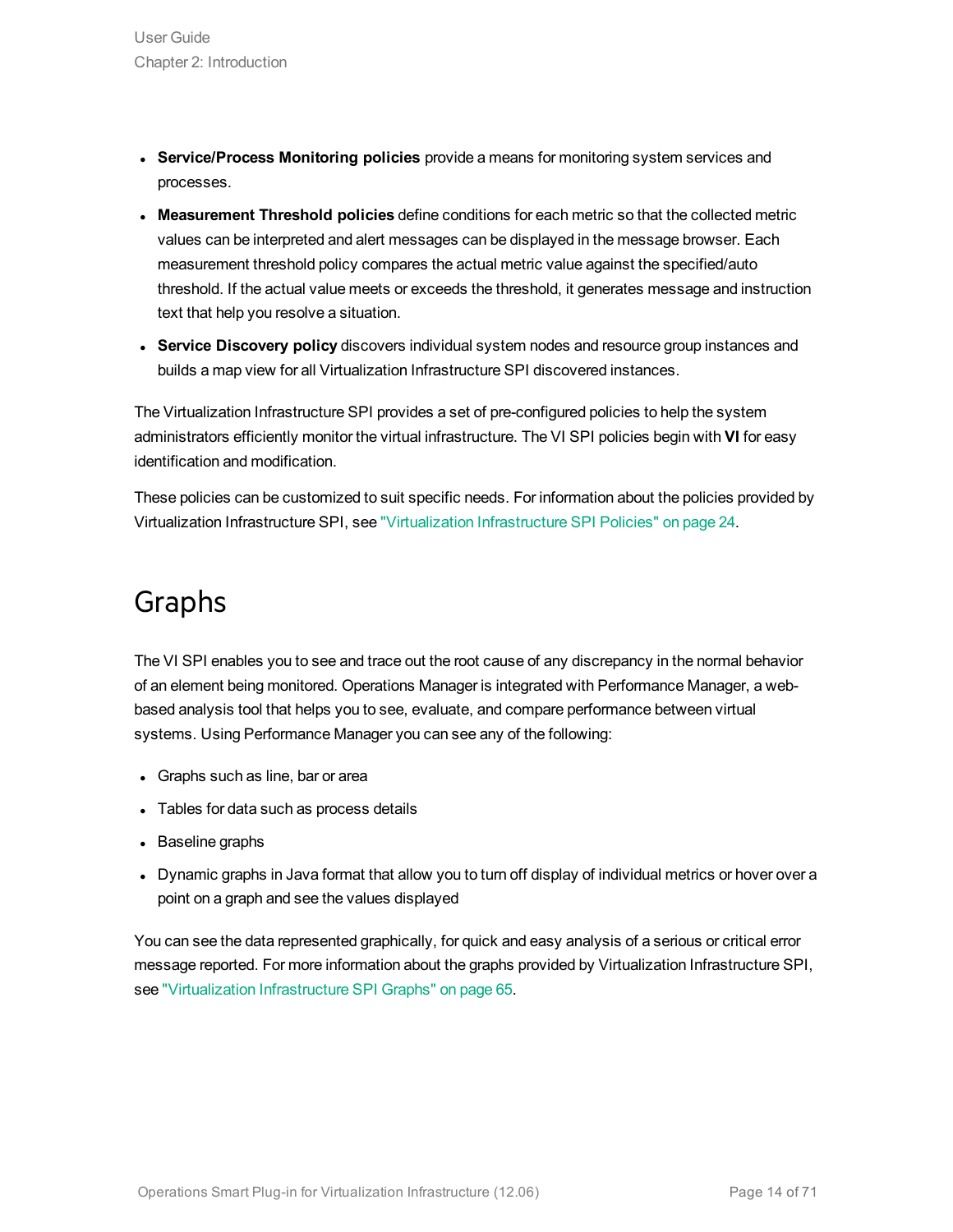## <span id="page-14-0"></span>Reports

You can integrate the VI SPI by installing the Reporter to generate web-based reports on metric data.

If Reporter is installed on the OM management server for Windows, you can view reports from the console. To see a report, expand **Reports** in the console tree, and then double-click individual reports.

If Reporter is installed on a separate system connected to the OM management server (for Windows, UNIX, Linux, or Solaris operating system), you can see the reports on Reporter system. For more information about integration of Reporter with OM, see *Reporter Installation and Special Configuration Guide*.

For information about the reports provided by Virtualization Infrastructure SPI, see ["Virtualization](#page-62-1) [Infrastructure](#page-62-1) SPI Reports" on page 63.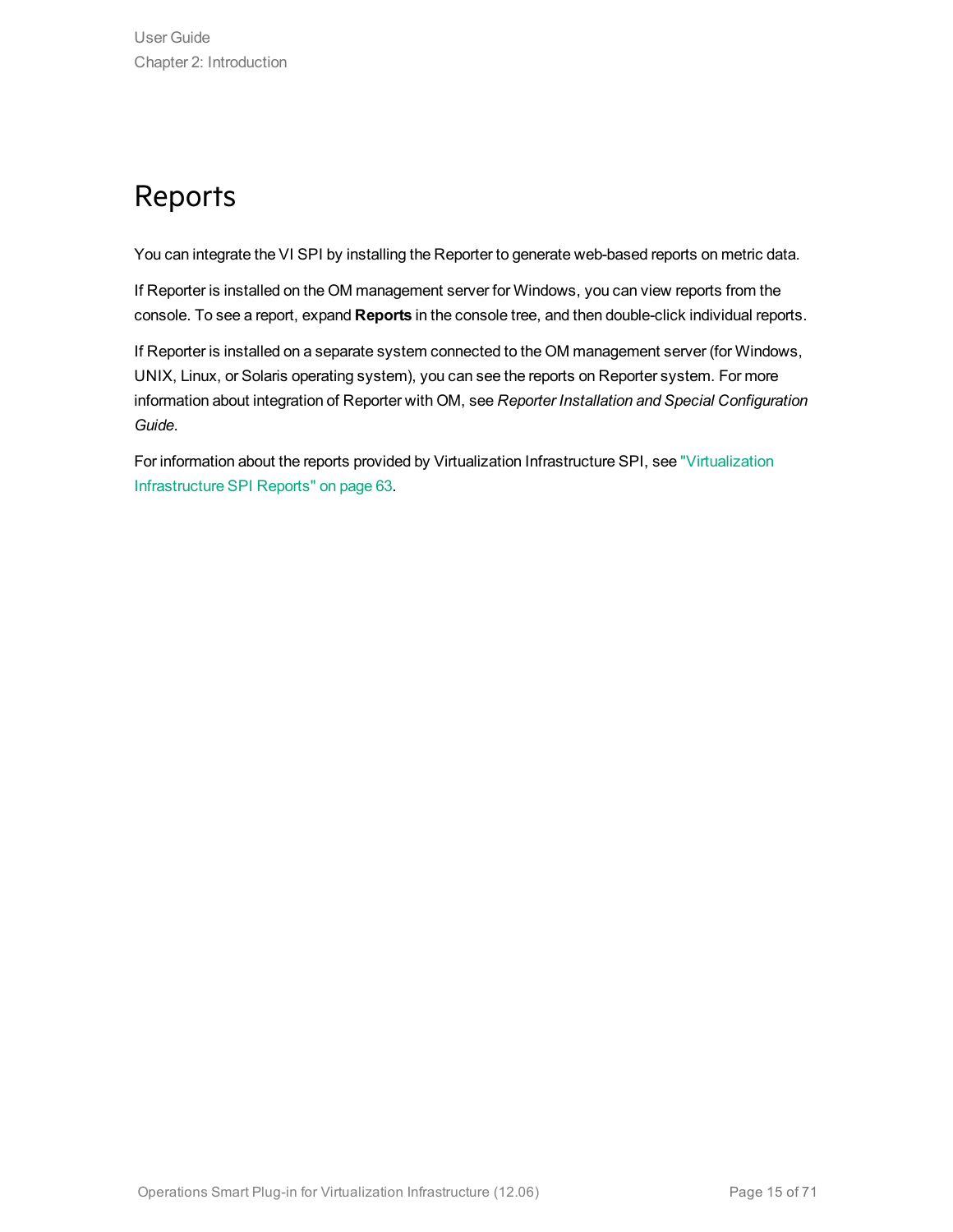# <span id="page-15-0"></span>Chapter 3: Getting Started

After you install the infrastructure SPIs on the Operations Manager for Windows management server or Operations Manager for UNIX management server, you must complete the tasks required to manage your infrastructure.

The deployment checklist summarizes the tasks that you must complete before you start deploying the policies.

#### **Deployment Checklist**

| Complete<br>(Y/N) | <b>Tasks</b>                                                                                                                                                                                                                                                   |
|-------------------|----------------------------------------------------------------------------------------------------------------------------------------------------------------------------------------------------------------------------------------------------------------|
|                   | Verify that you have installed OM 9.10 on the management server. In<br>addition, verify that Operations Agent version 11.00 or above is installed.<br>Make sure that you have installed all the available patches and hotfixes<br>for OM and Operations agent. |
|                   | Verify that you have Performance Manager and Reporter installed to<br>generate the graphs and reports.                                                                                                                                                         |
|                   | Make sure that you give sufficient time to Operations agent to collect the<br>metrics before you start deploying the monitoring policies.                                                                                                                      |

## <span id="page-15-1"></span>On Operations Manager for Windows

<span id="page-15-2"></span>Follow the steps:

### Starting the VI SPI

To get started with discovering the virtualized infrastructure, the first step is to run the SI SPI discovery.

#### **Prerequisites for Installing VI SPI Policies**

Before deploying the VI SPI policies, ensure the following: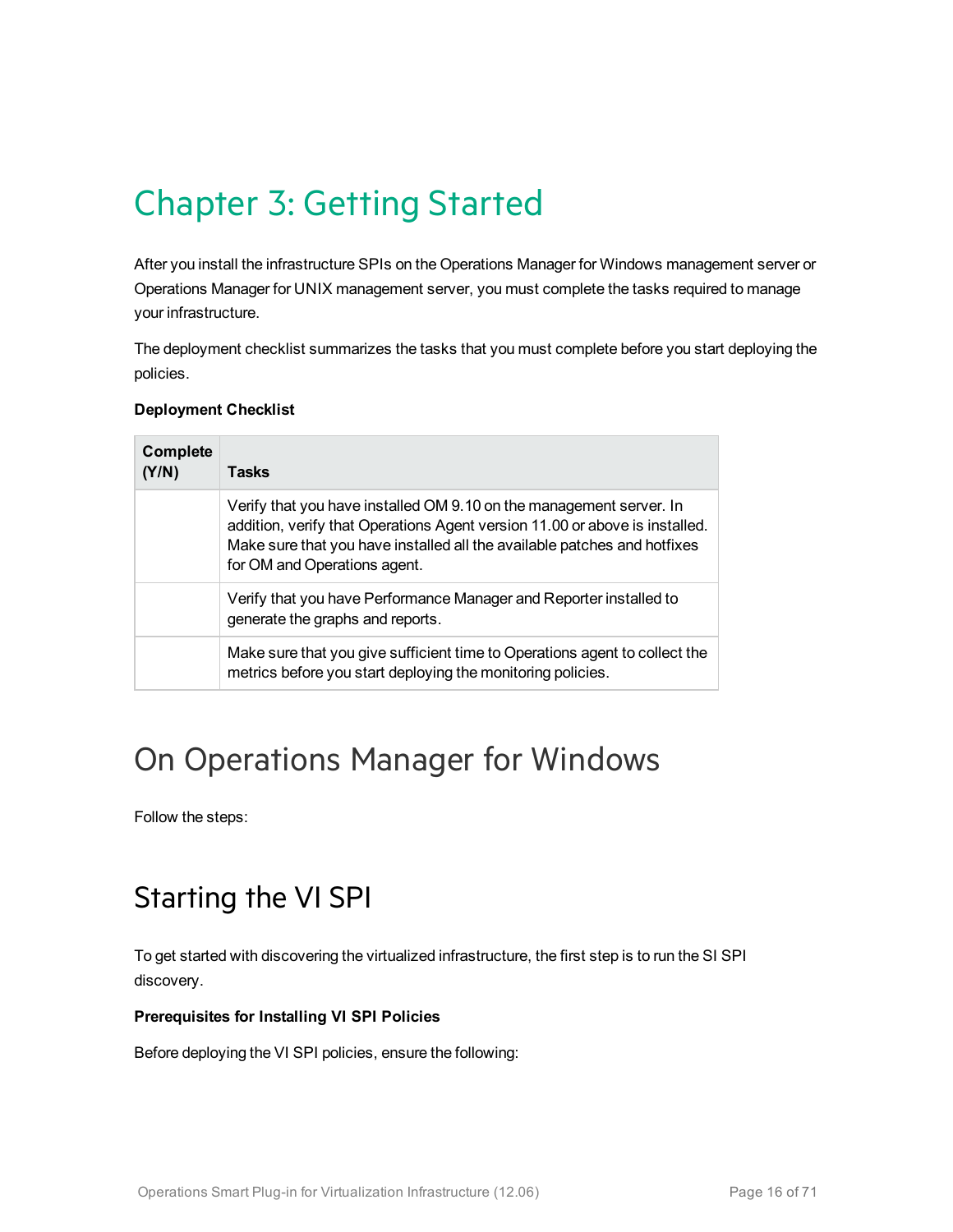- Install the latest OM patches. Make sure to check if you have installed OMW\_000120 or higher patches.
- Operations Agent 12.06 is installed and running.
	- a. *On UNIX hosts,*

go to the directory /var/opt/perf and open the parm file.

*On Windows hosts,*

go to the directory %ovdatadir% and open the parm file.

b. *On Windows, Linux, UNIX or Solaris*

Locate the line starting with 'log'.

Typically the line must be similar to:

log global application process device=disk, cpu, filesystem transaction

Append the text **logicalsystem** at the end of this line:

log global application process device=disk, cpu, filesystem transaction logicalsystem

**Note:** Logical system is supported on Solaris 10 or above.

*On AIX*

Locate the line starting with 'log'.

Typically the line must be similar to:

log global application process device=disk, cpu, filesystem transaction

Append the text **logicalsystems** at the end of this line:

log global application process device=disk, cpu, filesystem transaction logicalsystems

For enabling LPAR logging, set logicalsystems=lpar

For enabling WPAR logging, set logicalsystems=wpar

For enabling both LPAR and WPAR logging, set

logicalsystems=lpar,wpar or logicalsystems=wpar,lpar or logicalsystems=all

**Note:** Logical system is supported for LPAR on AIX 5L V5.3 ML3 or above and WPAR on AIX 6.1 TL2 global environment only.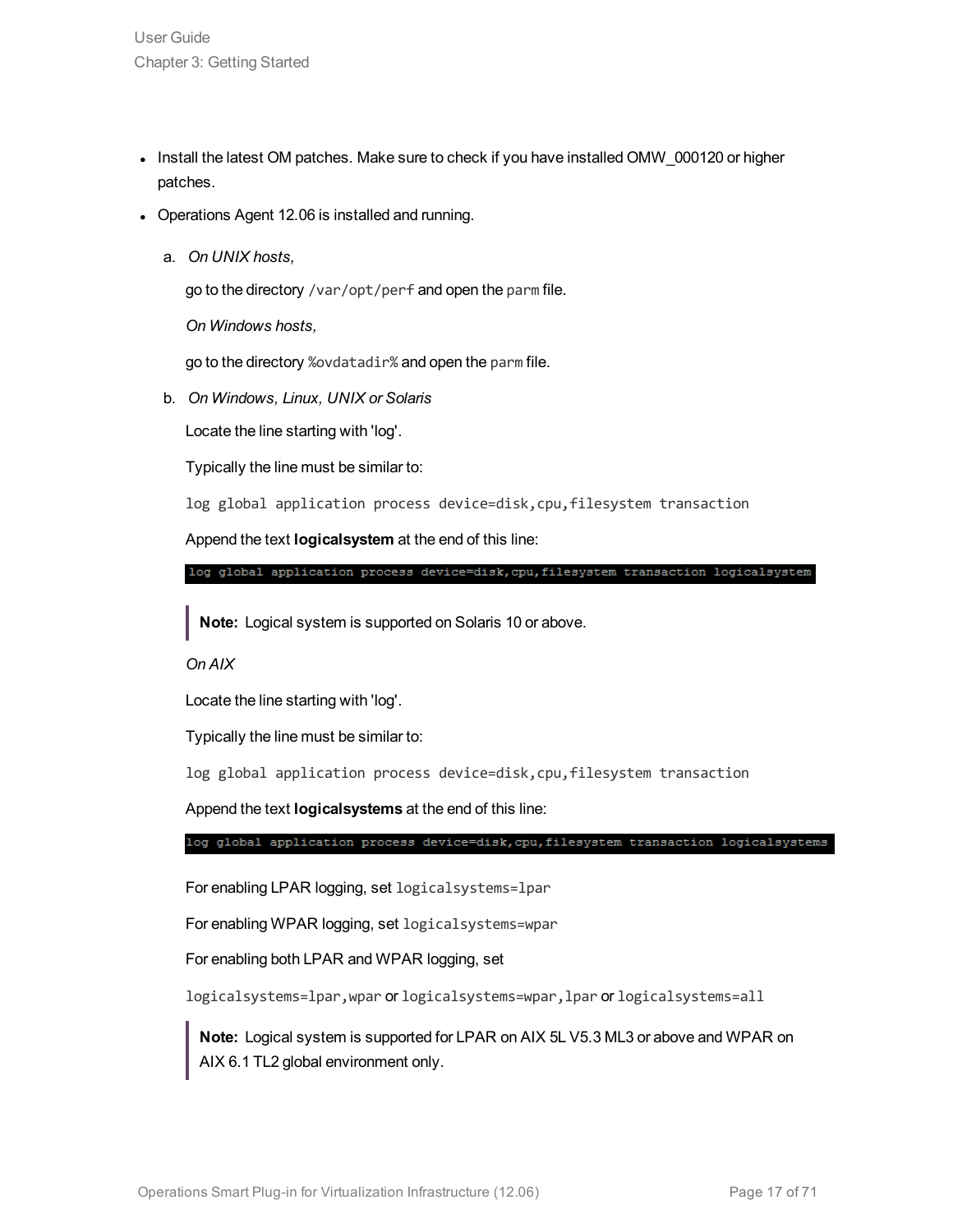c. Restart Operations Agent 12.06. Run the following command:

#### *On Windows*

%ovinstalldir%bin\ovpacmd REFRESH COL

*On HP-UX, Linux, or Solaris*

/opt/perf/bin/ovpa -restart oacore

**Note:** You can use the command /opt/perf/bin/ovpa -restart scope to restart the Performance Collection Component. This command is retained only for backward compatibility after you upgrade from earlier versions to the Operations Agent 12.06.

*On AIX*

/usr/lpp/perf/bin/ovpa -restart oacore

**Note:** You can use the command /usr/lpp/perf/bin/ovpa -restart scope to restart the Performance Collection Component. This command is retained only for backward compatibility after you upgrade from earlier versions to the Operations Agent 12.06.

Wait for 10 to 15 minutes for collection to start.

Run the following command to check if BYLS data is being collected:

*On Windows*

ovcodautil -dumpds scope | findstr BYLS

*On UNIX*

ovcodautil -dumpds scope | grep BYLS

g. On the node, run the command to update the instance deletion threshold value :

ovconfchg -ns agtrep -set INSTANCE\_DELETION\_THRESHOLD 3 ovconfchg -ns agtrep -set RESEND\_RELATIONSHIP\_INSTANCES TRUE

By default, the threshold value is set to 5.

h. On the server, to update and increase the action agent timeout value, run the following command: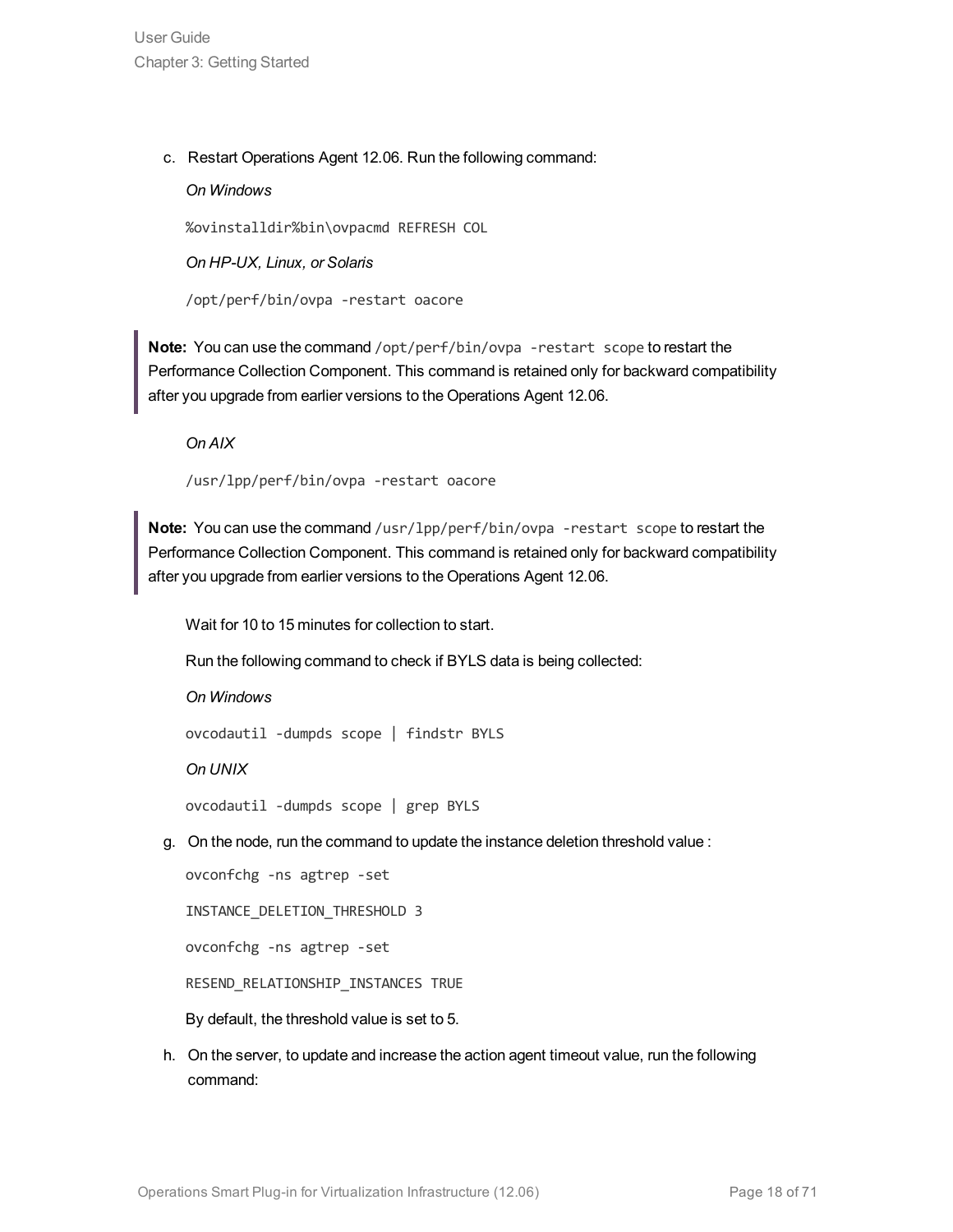ovconfchg -ns eaagt -set OPC\_KILL\_AUTO\_ACTION\_TIMEOUT 4000

By default, the value is set to 600.

For more information about the commands, see *OM Online Help*.

- <sup>l</sup> The Agent settings available under **Infrastructure Management**→**Settings and Thresholds** are deployed on the virtualized nodes (hypervisors and managed proxies).
- Infrastructure SPI messages from the messages policy groups are deployed on the virtualized nodes (hypervisors and managed proxies).
- <span id="page-18-0"></span>• Make sure that Performance Manager is installed (to view graphs) on the Operations Manager server.

## Deploying Quick Start Policies from OM for Windows

After the SI SPI discovery runs successfully, the discovered nodes are automatically added to the relevant Infrastructure SPI node groups.

By default, QuickStart policies are assigned to these node groups. When a node is added to the node group, these QuickStart policies get automatically deployed to the managed nodes (if policy autodeployment is enabled).

After the infrastructure is discovered and the service map is populated on the OM for Windows management server, the QuickStart policies are automatically deployed to the managed nodes (if policy autodeployment is enabled). Available for all three Infrastructure SPIs, QuickStart policies get you started immediately without having to spend much time customizing settings. Autodeployment of policies is enabled by default. You can choose to turn off automatic deployment of policies when services are discovered. In addition, you can modify and save preconfigured policies with new names to create custom policies for your own specialized purposes.

The advanced policies are used in specific scenarios. You can manually deploy these policies as required.

If you turned off autodeployment of policies, you can manually deploy the QuickStart policies by accessing either of the two policies grouping provided by the Infrastructure SPIs. The groupings are based on monitored aspects and vendor and operating system. The monitored aspects based grouping helps you to access and deploy policies to monitor performance, availability, capacity, logs, and security aspects across multiple operating systems.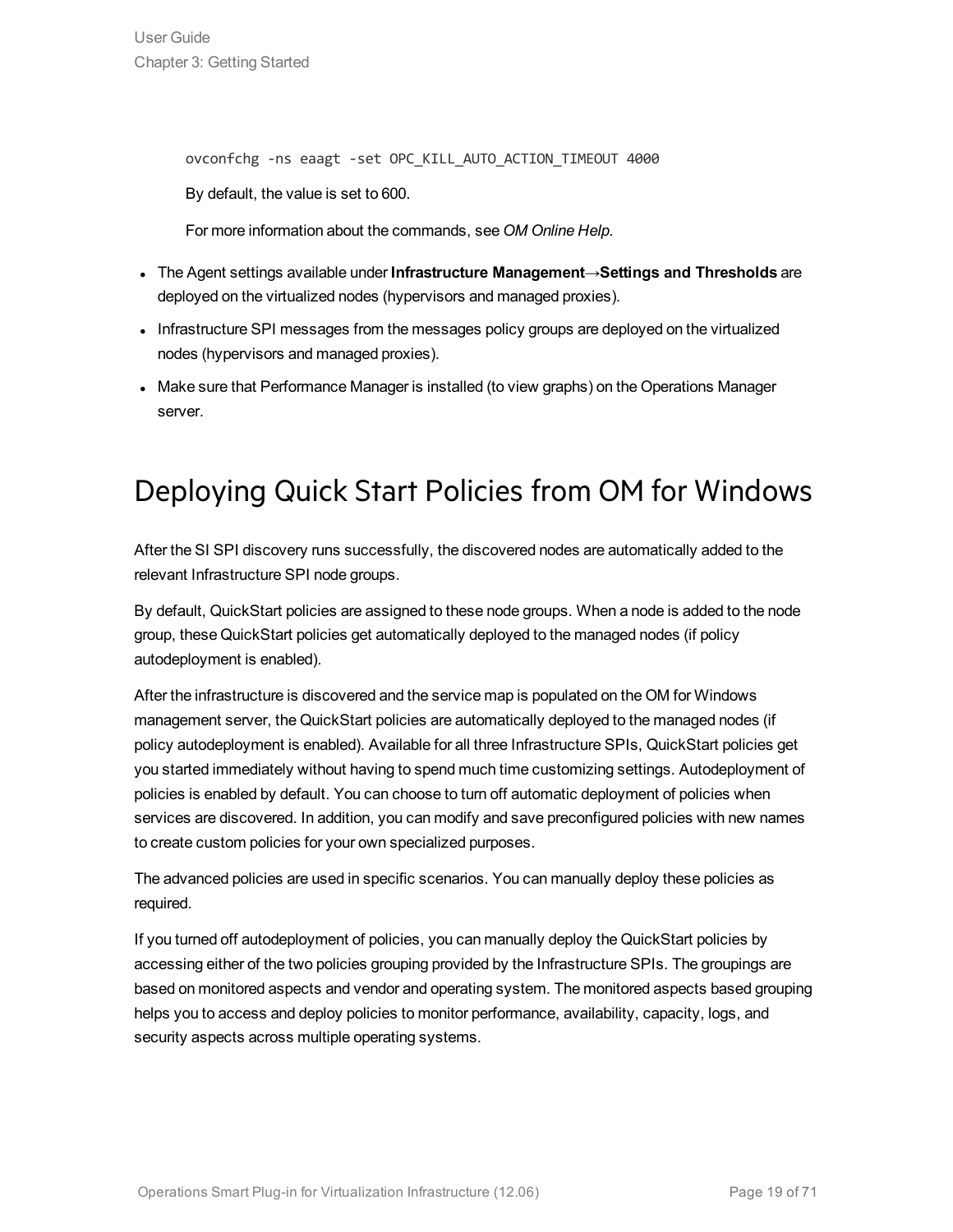The **Policies grouped by Vendor** help you to quickly access the policies relevant to your operating system at one place. For example, to access VI-IBMLPARFrameCPUUtilMonitor policy for deploying it on a managed node, expand:

**Infrastructure Management**→*<language>*→**Virtualization Infrastructure**→**Policies grouped by Vendor**→**IBM LPAR→QuickStart→VI-IBMLPARFrameCPUUtilMonitor**

# <span id="page-19-0"></span>On OM for UNIX

Follow the steps for getting started with the Infrastructure SPIs on OM for UNIX (HP-UX, Linux, and Solaris):

Before you start, make sure that you have installed the latest patches and hotfixes.

**List of the Patches**

|  | OM for HP-UX   OM for Linux   OM for Solaris |
|--|----------------------------------------------|
|  | PHSS 43123   OML 00057   ITOSOL 00779        |

# <span id="page-19-1"></span>Running the Discovery Policies on the Virtualized Infrastructure

To get started with discovering the virtualized infrastructure, the first step is to deploy the SI-SystemDiscovery policy on the nodes. As VI SPI discovery policies are not auto deployed, one or more auto messages are sent to OM. These messages include the auto action to add the nodes to InfraSPI node groups. For example, for IBM AIX, the Auto-Add messages add the virtualization nodes (eg, FRAME, LPAR, WPAR and HMC) to Virtualization node group. The node is added as FRAMES, LPAR and WPAR, HMC, and so on.

The vendor specific QuickStart policies are auto-assigned on those nodes. After the nodes are added to these node groups, you have to deploy the auto-assigned policies on the nodes. Also, deploy VI discovery policy on the node. The virtual machines running on those nodes are added under the respective Virtualization Infrastructure node group.

The discovered managed nodes are regrouped in the console tree as **Nodes**→**Virtualization**→<vendor name>.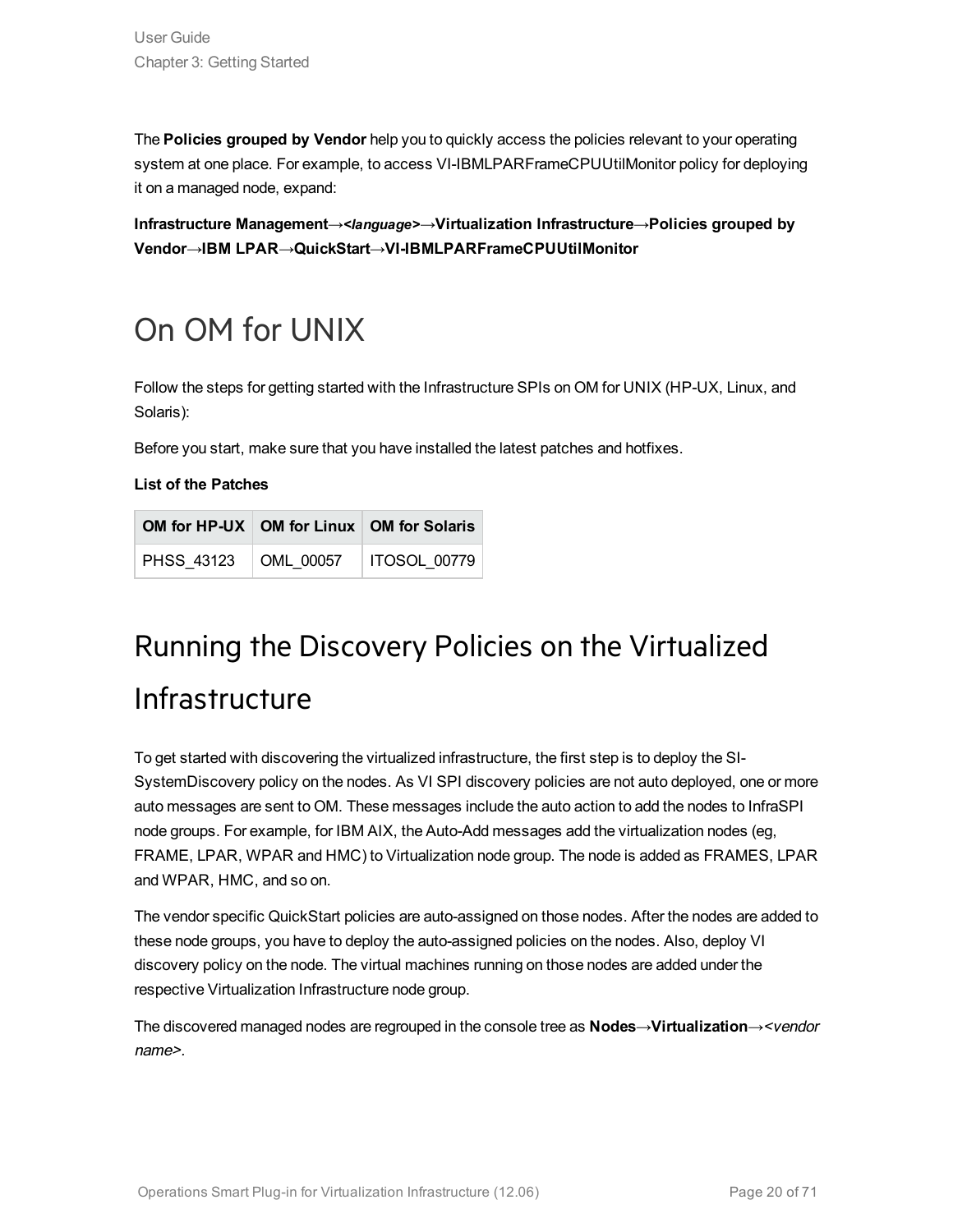The VI SPI discovery policy adds the discovered elements to the OM service map. The service map graphically represents the discovered virtual infrastructure.

**Note:** If the discovery map for virtualization is not appearing, see Problem: [Discovery](#page-68-1) map for VI SPI is not [appearing.](#page-68-1)

## <span id="page-20-0"></span>Deploying Quick Start Policies from OM for UNIX

After the SI SPI discovery runs successfully, the discovered nodes are automatically added to the relevant Infrastructure SPI node groups.

By default, QuickStart policies are assigned to these node groups. When a node is added to the node group, these QuickStart policies get assigned to the node automatically. You must then deploy these policies manually on the node by selecting **Deploy Configuration** from the **Actions** menu in the Admin GUI.

Available for all three Infrastructure SPIs, QuickStart policies get you started immediately without having to spend much time customizing settings. Automatic assignment of policies is enabled by default.

The groupings are based on *monitored aspects* and *operating systems/vendor*. The monitored aspects based grouping helps you to access and deploy policies to monitor performance, availability, capacity, logs, and security aspects across multiple operating systems.

The policies grouped by operating system and vendor help you to quickly access the policies relevant to your operating system at one place. For example, to access VI-VMwareEventMonitor policy for deploying it on a managed node, select:

#### **/ Policy Bank / Infrastructure Management / en / Virtualization Infrastructure / Policies grouped by Vendor / IBM LPAR - QuickStart**

Policies grouped by operating system include two sub groups: QuickStart and Advanced. The QuickStart group includes the policies that are used most often. The advanced policies like the disk utilization policy and the disk capacity monitor policy are used in specific scenarios. The following figure shows the policies grouped by vendor and the subgroups for QuickStart and Advanced policies.

# <span id="page-20-1"></span>Viewing Reports and Graphs

To generate and view reports and graphs from data collected by the Infrastructure SPIs, you must use Reporter and Performance Manager, respectively, in conjunction with OM. The Infrastructure SPIs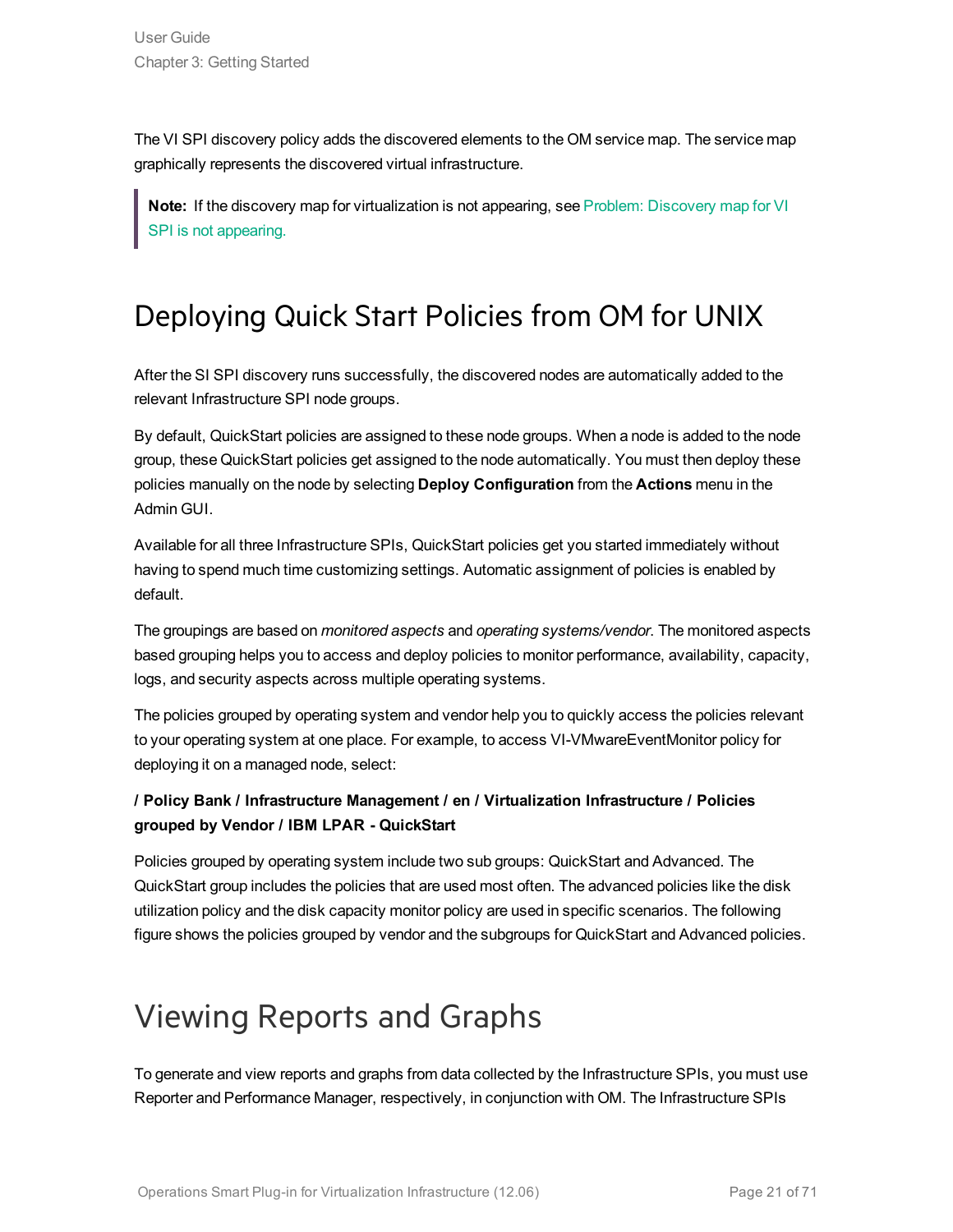collect and store reporting and graphing data in a data store. The data store can be CODA (Operations agent's data store—also known as embedded performance component) or Performance Agent.

For VI SPI reporting and graphing, Performance Agent must be installed on the managed node.

<span id="page-21-0"></span>To view graphs on OM for HP-UX, Linux, or Solaris you need to first integrate Performance Manager with the OM management server.

### Integrating Performance Manager with OM for UNIX

To integrate OM for UNIX (HP-UX, Linux, or Solaris) server with Performance Manager, follow these steps:

If Performance Manager is installed on the OM server, run the following command:

# /opt/OV/contrib/OpC/OVPM/install\_OVPM.sh

install\_OVPM.sh <nodename>:<port>

Example: install\_OVPM.sh test.ovtest.com:8081

- If Performance Manager is installed on a remote system connected to the OM server, follow these steps:
- a. Copy the graph templates from the remote system where Performance Manager is installed to the OM server. To learn about the graph types and their location on the system, see *Performance Manager Administrator Guide*.
- b. Run the following command on the OM server:

# /opt/OV/contrib/OpC/OVPM/install\_OVPM.sh

install\_OVPM.sh <nodename>:<port>

Example: install\_OVPM.sh test.ovtest.com:8081

<span id="page-21-1"></span>These steps set the host system configuration for Performance Manager, that is used when launching graphs from events in the OM operator GUI.

### Updating Reports after Upgrading the SPI

After the upgrade, the existing report files are replaced with the new report files. Run the following command to update the reports.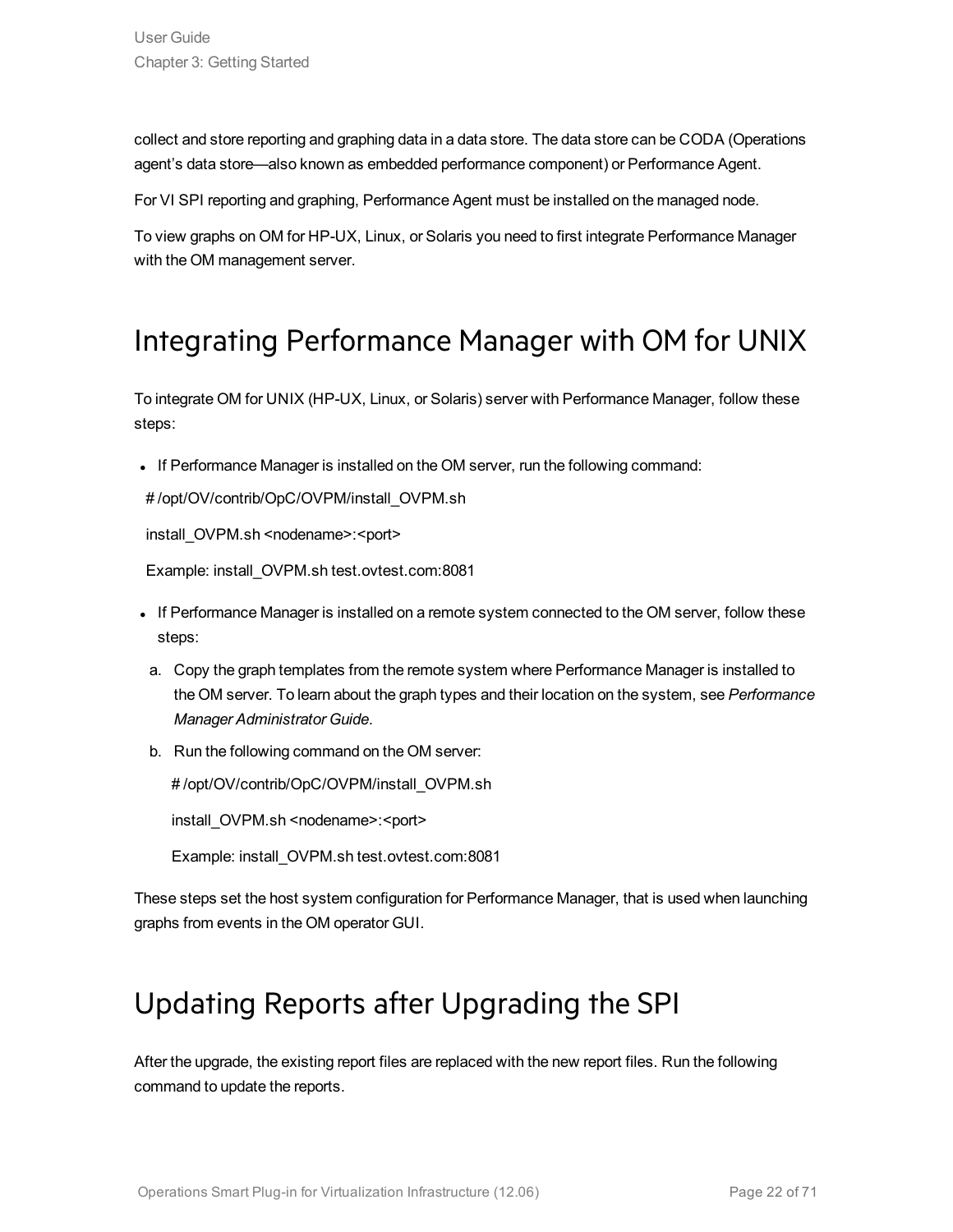- 1. Go to the **Start** menu.
- 2. Select **Run**.
- 3. At the prompt, type the command **repcrys** and click **Ok**.

Confirm that all the reports on the management server are in sync with the reports on the Reporter GUI. Click the **Reporter Status** tab in the Reporter GUI to check for the number reports sent to the console and also for any error message.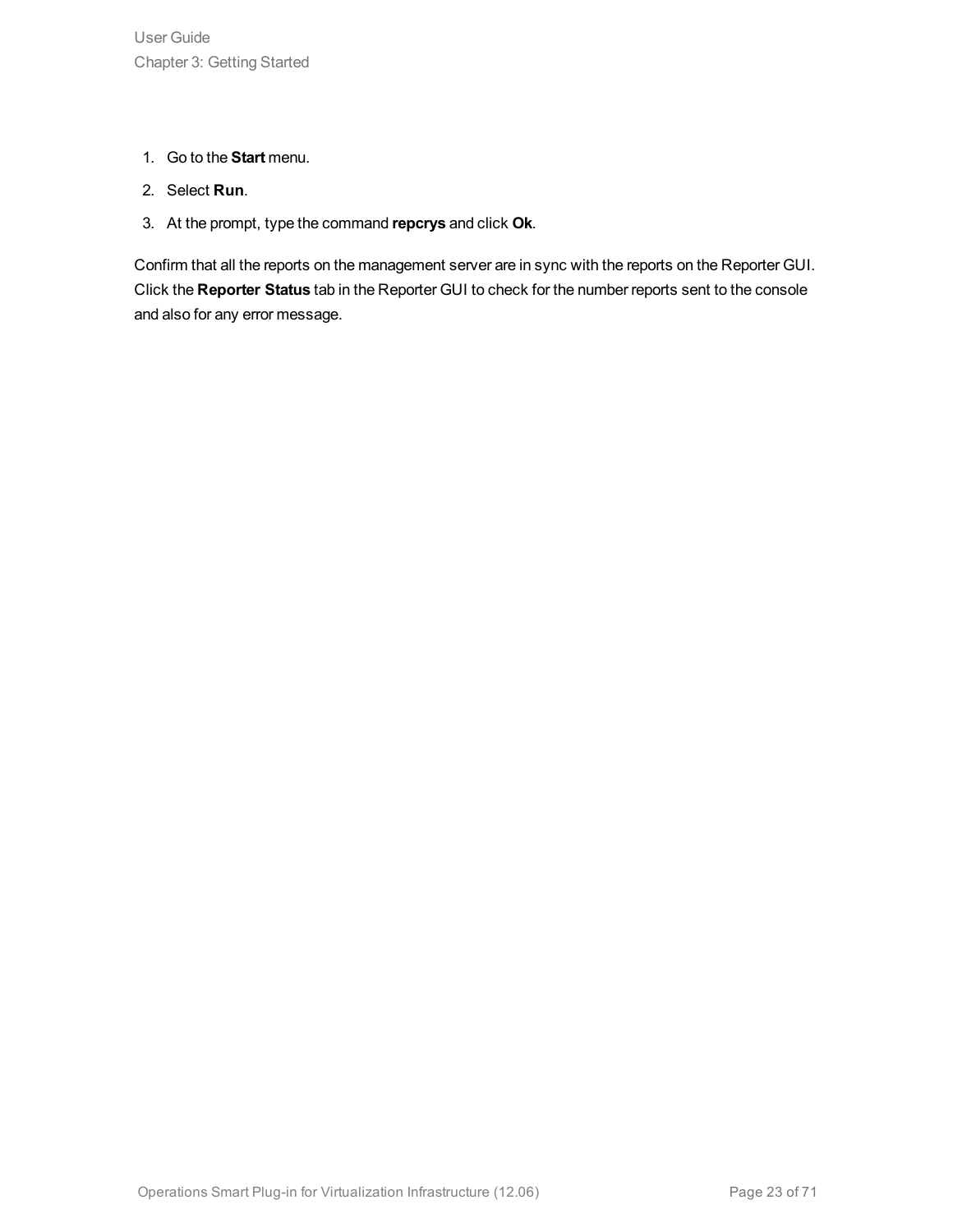# <span id="page-23-0"></span>Chapter 4: Virtualization Infrastructure SPI Policies and Tools

The Virtualization Infrastructure SPI (VI SPI) provides a wide range of policies and tools to help manage your infrastructure. The policies help you monitor systems in virtualized environments and the tools display data collected for these systems.

## <span id="page-23-1"></span>Virtualization Infrastructure SPI Policies

A policy is a rule or set of rules that helps you automate monitoring. The VI SPI policies help you to monitor in Windows and UNIX environments. Most policies are common to all environments, but there are some policies that are relevant only to a particular environment and must be deployed only on the relevant platform. Deployment of policy to an unsupported platform may lead to an unexpected behavior or cause the policy to fail.

The folder Infrastructure Management group contains a subgroup arranged according to language. For example, the subgroup for English policies is **en,** for Japanese language is **ja,** and for Simplified Chinese language is **zh**.

In the console tree, the VI SPI policies are listed at the following location:

#### **Policy management**→**Policy groups**→**Infrastructure Management**→ **v12.0** → *<language>*→**Virtualization Infrastructure**.

For information about deploying policies from the Operations Manager for Windows management server, see "Deploying VI SPI Policies from Operations Manager for Windows [Management](#page-59-0) Server" on [page 60](#page-59-0).

For OM for UNIX (HP-UX, Linux, or Solaris), the policy group on the console/ Administration interface is:

#### **Policy Bank**→**Infrastructure Management**→**v12.0**→*<language>*→ **Virtualization Infrastructure**

For information about deploying policies from the Operations Manager for UNIX (HP-UX, Linux, or Solaris) management server, see ["Deploying](#page-60-0) VI SPI Policies from Operations Manager for UNIX [Management](#page-60-0) Server" on page 61.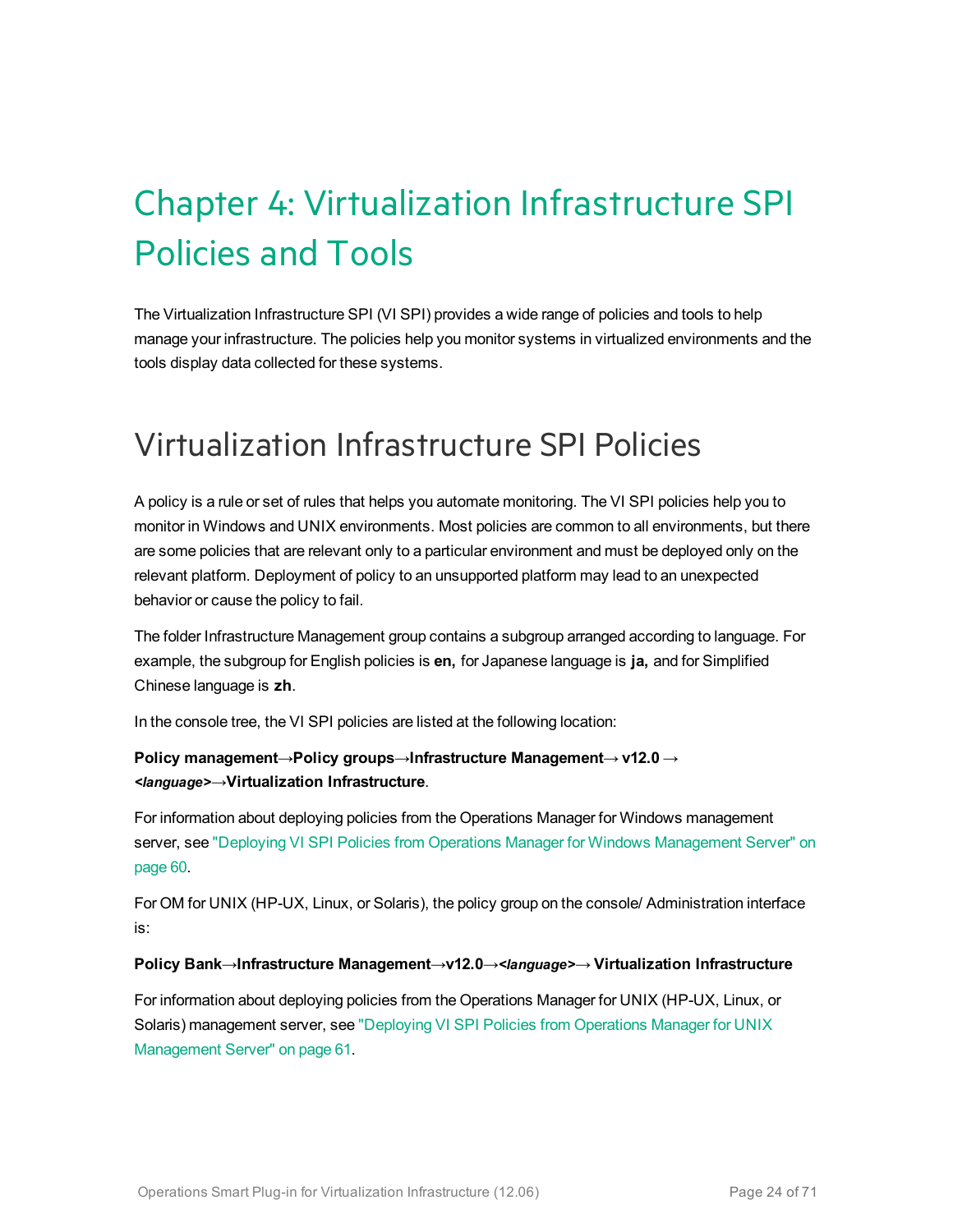# <span id="page-24-0"></span>Auto Discovery Policy

The Virtualization Infrastructure SPI discovers virtual machines and resource pools that are available on host server nodes and automatically configures the service hierarchy. After you add a node to the OM server **with auto deployment enabled**, the Systems Infrastructure SPI service discovery policy is automatically deployed to the nodes. Once the Systems Infrastructure SPI discovery identifies the system as a node that hosts virtual machines, it automatically triggers the auto-deployment of the VI-Discovery policy. The Virtualization Infrastructure SPI discovery adds discovered information to the OM Services area.

**Note:** The Service Discovery policy is auto-deployed only on OM for Windows. This policy must be manually assigned and deployed to the nodes on OM for UNIX (HP-UX, Linux and Solaris).

#### Discovering Services Manually

In the console tree, the auto discovery policy is listed at the following location:

#### **Infrastructure Management**→**v12.0**→*<language>*→ **Virtualization Infrastructure**→ **Auto Discovery**

To deploy the Discovery policy manually, follow these steps:

- 1. Select the **VI-Discovery** policy.
- 2. Right-click and select **All tasks** →**Deploy on...**
- 3. Select the nodes on which you want to deploy the policy.
- 4. Click **OK**.

**Note:** The *VI-Discovery* policy does not automatically deploy the preconfigured policies. You must manually deploy the policies.

# <span id="page-24-1"></span>Availability Policies

Availability monitoring helps to ensure adequate availability of resources. The availability policies compute and compare current load on virtualized infrastructure with threshold levels and sends an alert message to OM console if there is any shortfall in resource availability.

In the console tree, the Availability policies are listed at the following location: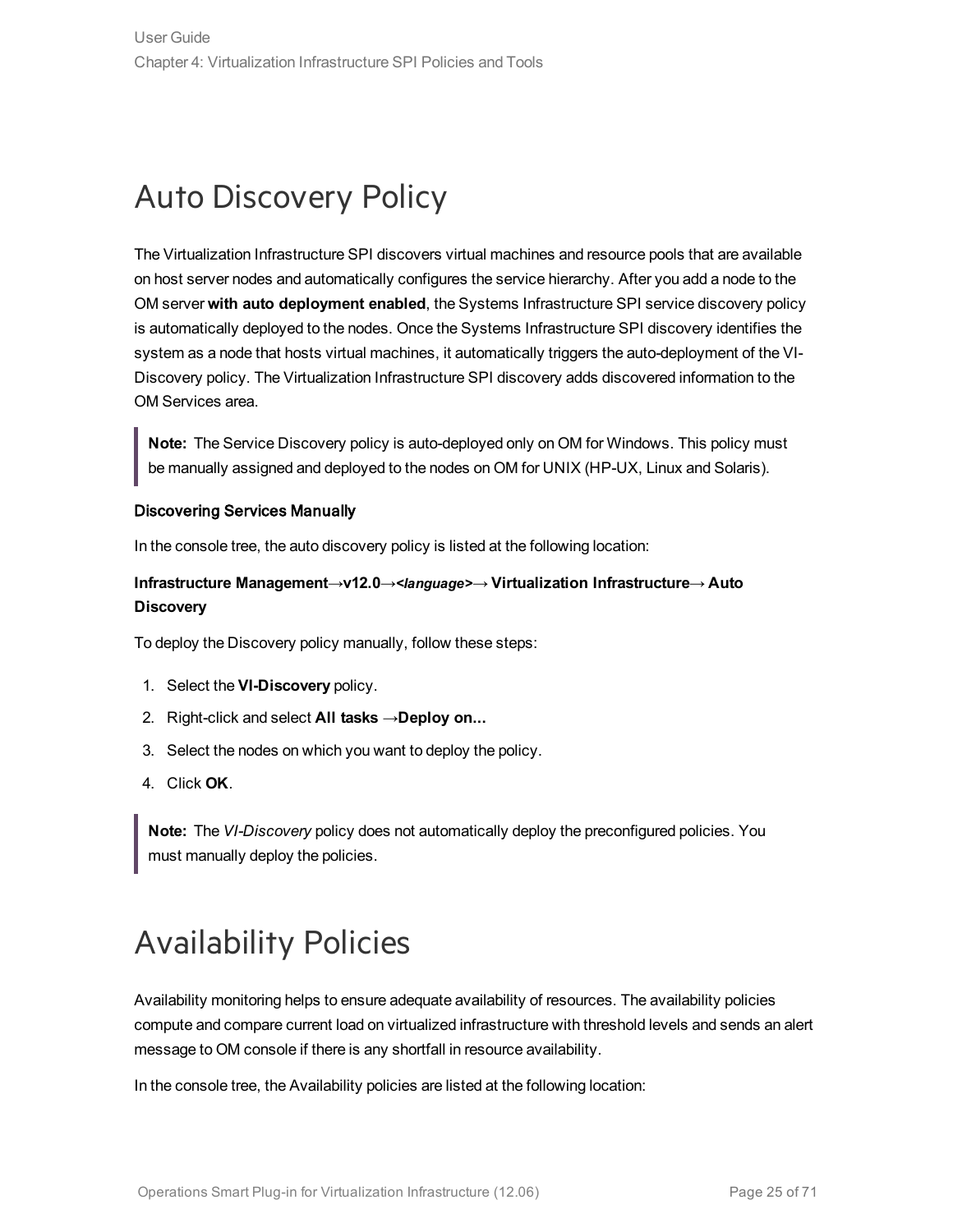<span id="page-25-0"></span>**Infrastructure Management**→**v12.0**→*<language>*→**Virtualization Infrastructure**→**Availability**

### Performance Agent Processes Monitor Policy

#### **VI-PerfAgentProcessMonitor**

The VI-PerfAgentProcessMonitor policy is a measurement threshold policy that monitors the performance agent processes running on the nodes. It first checks if *CODA* (for Operations agent) or *SCOPE* (for Performance Agent) is enabled on the node and then checks its status.

In the console tree, the policy is listed at the following locations:

- <sup>l</sup> **Infrastructure Management**→**v12.0**→*<language>*→ **Virtualization Infrastructure**→ **Availability**
- <sup>l</sup> **Infrastructure Management**→ **v12.0**→*<language>*→**Virtualization Infrastructure**→**Policies Grouped by Vendor** →*<platform>***- QuickStart**

If any of the performance agent processes stop running, this policy sends an alert message of severity Major to the OM console. This policy has an automatic action associated with it that starts the process internally. After the process starts and the *start* command for the services is successful, the alert message is moved to the Acknowledge message window.

If all the services are up and running, the alert message gets acknowledged with a Normal alert message during the next run of the policy.

The default polling interval for this policy is 5 minutes. You can modify the polling interval based on your requirements.

**Note:** Ensure that you do *not* set the polling interval below 30 seconds or the policy will not work.

<span id="page-25-1"></span>Metrics Used GBL\_LS\_TYPE

### State Monitor Policy for HPVM Guests

#### VI-HPVMStateMonitor

The VI-HPVMStateMonitor policy monitors and reports on the state of HPVM guests. It sends alert messages of severity Major or Warning to the OM console based on the state of the virtual machine being monitored.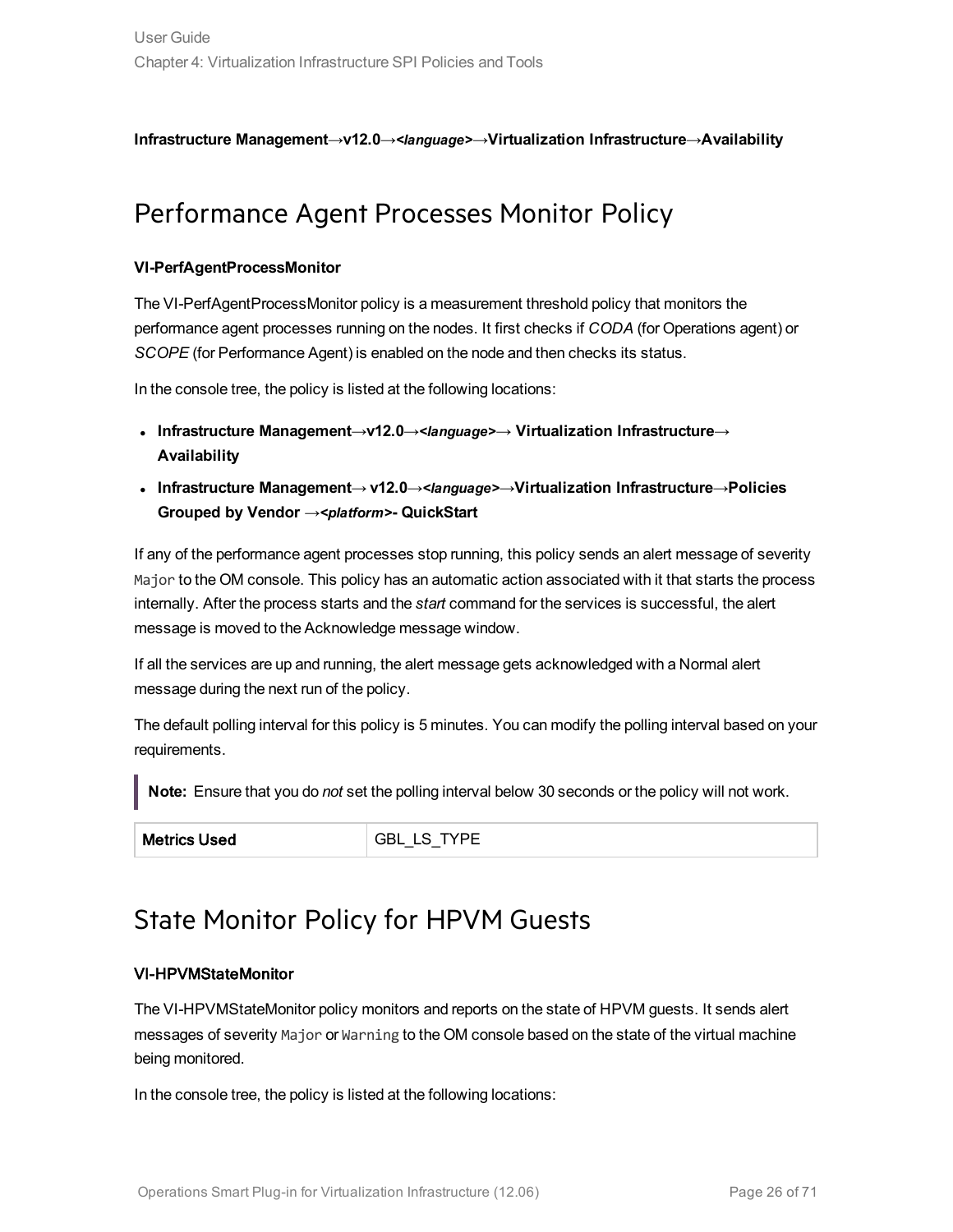- <sup>l</sup> **Infrastructure Management**→**v12.0**→ *<language>*→ **Virtualization Infrastructure**→ **Availability**→ **HPVM**
- <sup>l</sup> **Infrastructure Management** → **v12.0**→*<language>*→ **Virtualization Infrastructure**→**Policies Grouped by Vendor HPVM - QuickStart**

The VI-HPVMStateMonitor policy alerts on the following states:

| <b>Major Alert</b>     | <b>Warning Alert</b>  |                | <b>Normal Alert</b> |
|------------------------|-----------------------|----------------|---------------------|
| <b>Critical States</b> | <b>Warning States</b> | Down States    | Normal State        |
| $\bullet$ Hung         | • Unknown             | $\bullet$ Down | $\bullet$ Up        |
| Crash                  | Invalid<br>$\bullet$  | $\bullet$ Boot |                     |
|                        | Other                 | Shutdown       |                     |

The VI-HPVMStateMonitor policy alerts on transient states only if the virtual machine is in transient state for more than 30 minutes. This policy does not report on the state of the host machines.

| <b>Metrics Used</b>        | • BYLS_LS_STATE<br>• BYLS LS NAME<br>• BYLS_DISPLAY_NAME<br>• GBL LS TYPE                                                                                                                                                                                                              |
|----------------------------|----------------------------------------------------------------------------------------------------------------------------------------------------------------------------------------------------------------------------------------------------------------------------------------|
| <b>Supported Platforms</b> | <b>HPVM</b>                                                                                                                                                                                                                                                                            |
| <b>Script-Parameter</b>    | <b>Description</b>                                                                                                                                                                                                                                                                     |
| AlertOnPlannedOutage       | The value of AlertOnPlannedOutage is set to FALSE by default.<br>You can change it to TRUE or hh: mm: ss-hh: mm: ss format for time-<br>bound alerting. To receive alerts for all the states listed under the<br>Down category, set the value to TRUE or the specified time<br>format. |
| <b>MessageGroup</b>        | Message group for outgoing messages.                                                                                                                                                                                                                                                   |
| Debug                      | Set the value as 0 to disable trace messages, as 1 to receive<br>trace messages on the console, and as 2 to log the messages in<br>the trace file on the managed node.                                                                                                                 |

The default polling interval for this policy is 5 minutes. You can modify the polling interval based on your requirements.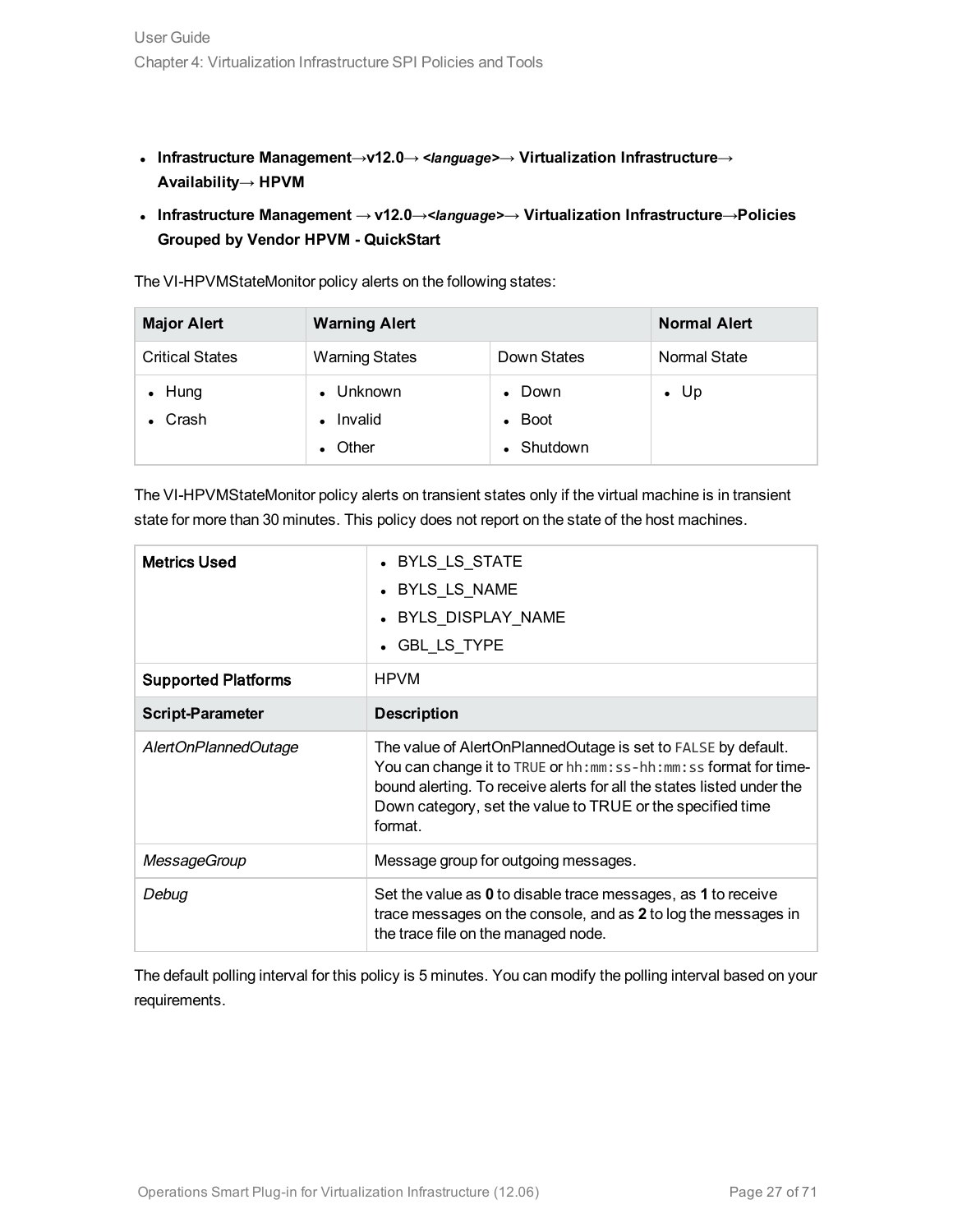### <span id="page-27-0"></span>State Monitor Policy for IBM Frame and LPAR

#### VI-IBMFrameAndLPARStateMonitor

The VI-IBMFrameAndLPARStateMonitor policy monitors IBM Frames and LPARs on those Frames. It sends alert messages of severity Major or Warning to the OM console based on the state of the Frames and LPARs being monitored.

In the console tree, the policy is listed at the following locations:

- <sup>l</sup> **Infrastructure Management** →**v12.0**→*<language>*→**Virtualization Infrastructure**→ **Availability**→**IBM LPAR**
- <sup>l</sup> **Infrastructure Management** →**v12.0**→*<language>*→**Virtualization Infrastructure**→**Policies Grouped by Vendor** →**IBM LPAR - Advanced**

This policy collects the following information about the frames and LPARs and logs it in CODA under two classes: FRAME and LPAR

- <sup>l</sup> *FRAME Class:*
	- <sup>o</sup> HMC Name
	- <sup>o</sup> Frame Name
	- <sup>o</sup> Frame State
- <sup>l</sup> *LPAR Class:*
	- <sup>o</sup> HMC Name
	- <sup>o</sup> Frame Name
	- <sup>o</sup> LPAR ID
	- <sup>o</sup> LPAR Name
	- <sup>o</sup> LPAR State

The policy alerts on the following Frame states:

| <b>Major Alert</b>        | <b>Warning Alert</b>    |             | <b>Normal Alert</b>     |              |
|---------------------------|-------------------------|-------------|-------------------------|--------------|
| <b>Critical States</b>    | <b>Warning State</b>    | Down State  | <b>Transient States</b> | Normal State |
| Error                     | Incomplete<br>$\bullet$ | • Power off | • Initializing          | • Operating  |
| $\bullet$ Error - Dump in | Failed<br>$\bullet$     |             |                         |              |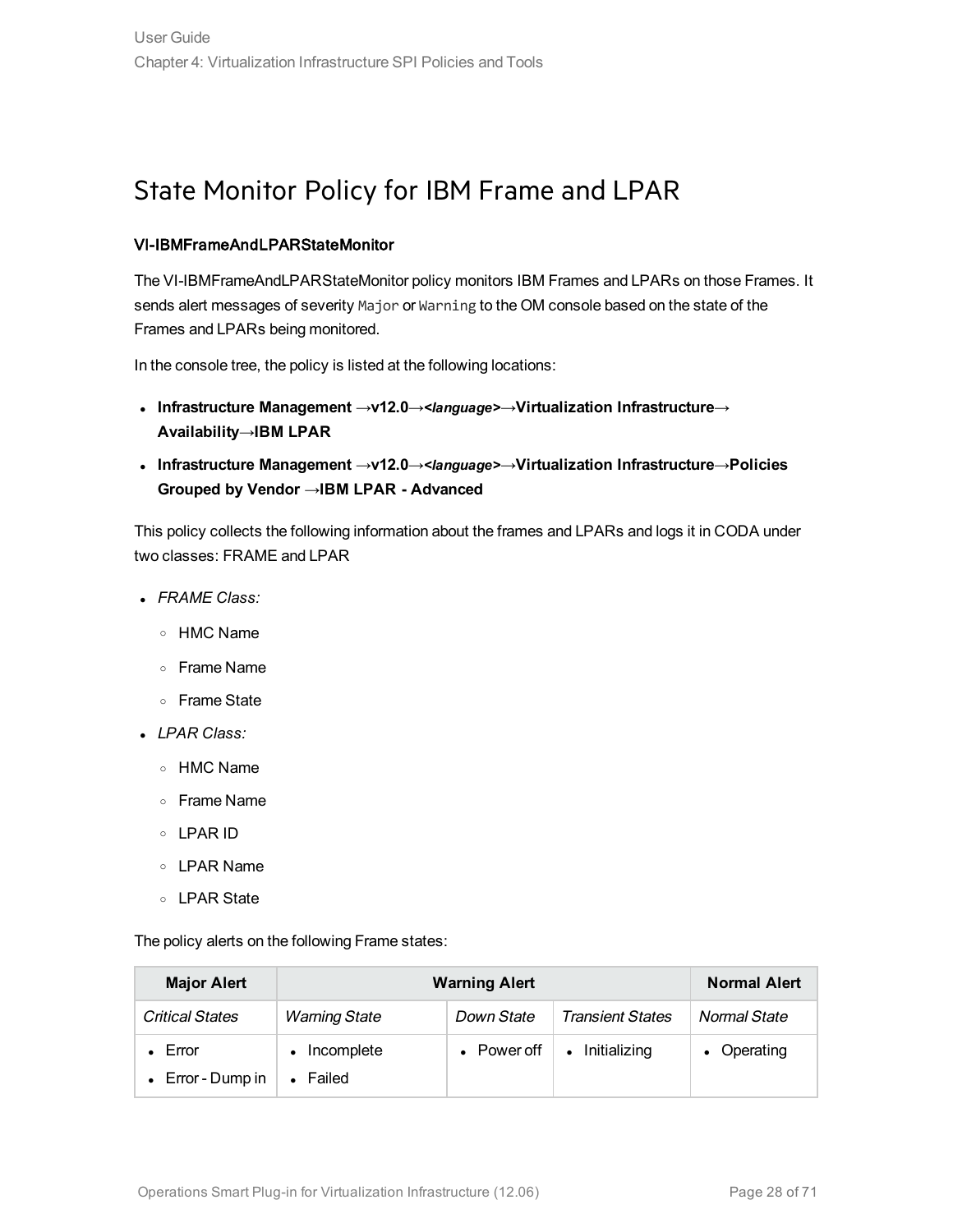| <b>Major Alert</b>              | <b>Warning Alert</b>                                          |  | <b>Normal Alert</b> |  |
|---------------------------------|---------------------------------------------------------------|--|---------------------|--|
| Progress                        | Authentication                                                |  |                     |  |
| $\bullet$ Error -<br>Terminated | • Pending<br>Authentication -<br>Password Updates<br>Required |  |                     |  |
|                                 | • Recovery                                                    |  |                     |  |
|                                 | • No Connection                                               |  |                     |  |
|                                 | • On Demand<br>Recovery                                       |  |                     |  |

The VI-IBMFrameAndLPARStateMonitor policy alerts on the following LPAR states:

| <b>Major Alert</b>     |                      | <b>Warning Alert</b>       |                                                                                                                | <b>Normal</b><br><b>Alert</b> |
|------------------------|----------------------|----------------------------|----------------------------------------------------------------------------------------------------------------|-------------------------------|
| <b>Critical States</b> | <b>Warning State</b> | Down State                 | <b>Transient States</b>                                                                                        | Normal<br>State               |
| Not Available          | $\bullet$ Error      | $\bullet$ Not<br>Activated | • Starting<br>• Migrating - Running<br>• Shutting Down<br>• Hardware Discovery<br>Migrating - Not<br>Activated | Running                       |

This policy alerts on transient states only if the virtual machine is in transient state for more than 30 minutes. It does not report on the state of the host machines.

| <b>Metrics Used</b>        | • HMC NAME<br>• FRAME NAME<br>• FRAME STATE<br>• HMC NAME                                                                                                                                                                       |
|----------------------------|---------------------------------------------------------------------------------------------------------------------------------------------------------------------------------------------------------------------------------|
|                            | • FRAME NAME                                                                                                                                                                                                                    |
| <b>Supported Platforms</b> | <b>IBM Frame and LPAR</b>                                                                                                                                                                                                       |
| <b>Script-Parameter</b>    | <b>Description</b>                                                                                                                                                                                                              |
| AlertOnPlannedOutage       | The value of AlertOnPlannedOutage is set to FALSE by default. You can<br>change it to TRUE or hh:mm:ss-hh:mm:ss format for time-bound alerting.<br>To receive alerts for all the states listed under the Down category, set the |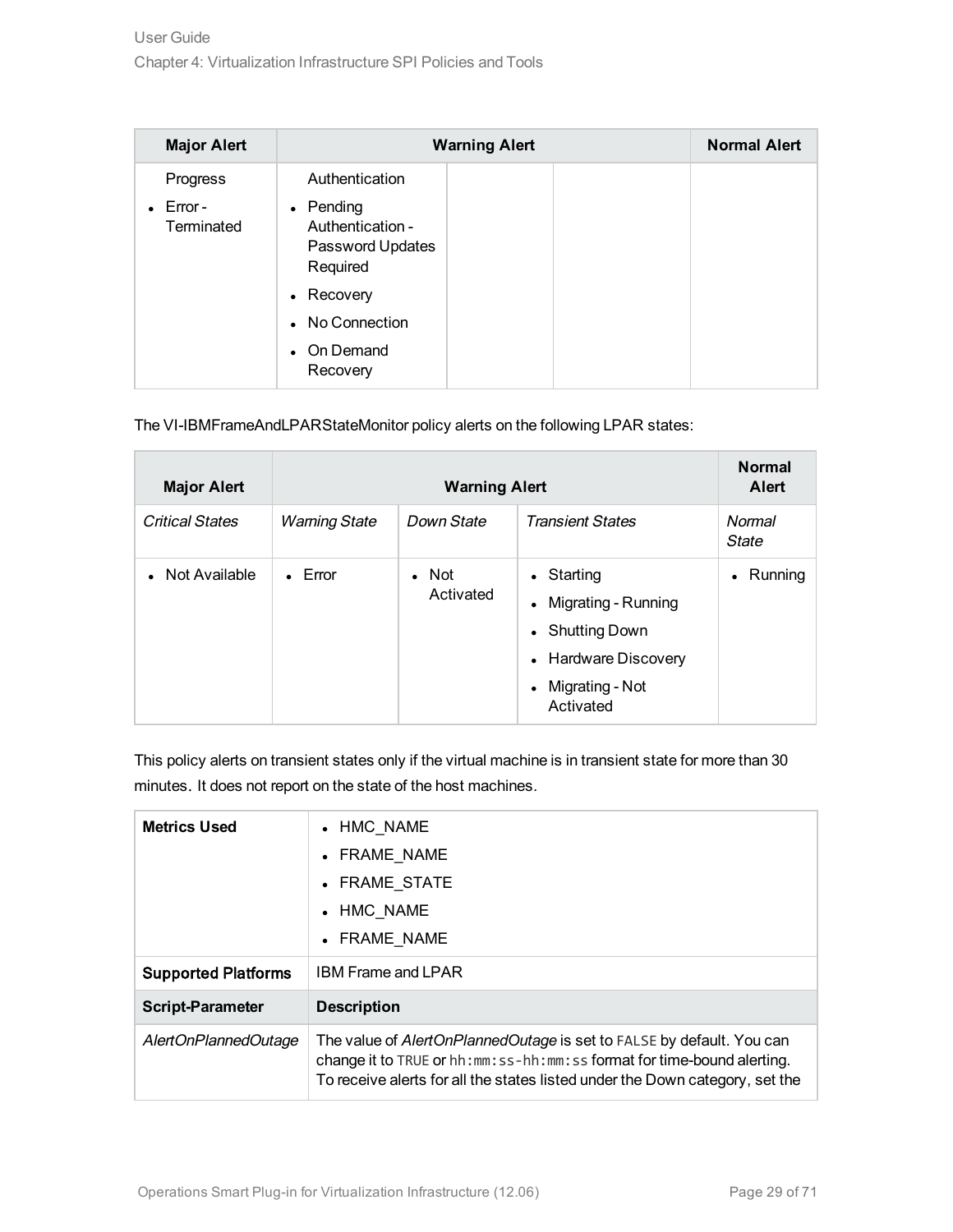|              | value to TRUE or the specified time format.                                                                                                                            |
|--------------|------------------------------------------------------------------------------------------------------------------------------------------------------------------------|
| MessageGroup | Message group for outgoing messages.                                                                                                                                   |
| Debug        | Set the value as 0 to disable trace messages, as 1 to receive trace<br>messages on the console, and as 2 to log the messages in the trace file on<br>the managed node. |

<span id="page-29-0"></span>The default polling interval for this policy is 5 minutes. You can modify the polling interval based on your requirements.

### State Monitor Policy for IBM WPAR

#### VI-IBMWPARStateMonitor

The VI-IBMWPARStateMonitor policy monitors and reports on the state of IBM WPARs. It sends alert messages of severity Major or Warning to the OM console based on the state of the WPARs being monitored.

In the console tree, the policy is listed at the following locations:

- <sup>l</sup> **Infrastructure Management**→**v12.0**→*<language>*→**Virtualization Infrastructure**→ **Availability**→**IBM LPAR**
- <sup>l</sup> **Infrastructure Management**→**v12.0**→*<language>*→**Virtualization Infrastructure**→**Policies Grouped by Vendor**→**IBM LPAR - QuickStart**

The VI-IBMWPARStateMonitor policy alerts on the following states:

| <b>Major Alert</b>     | <b>Warning Alert</b> |            | <b>Normal Alert</b>                 |              |
|------------------------|----------------------|------------|-------------------------------------|--------------|
| <b>Critical States</b> | <b>Warning State</b> | Down State | <b>Transient States</b>             | Normal State |
| <b>Broken</b><br>Error | Frozen<br>$\bullet$  | • Paused   | • Transitional<br>Defined<br>Loaded | • Active     |

The VI-IBMWPARStateMonitor policy alerts on transient states only if the virtual machine is in transient state for more than 30 minutes. This policy does not report on the state of the host machines.

| <b>Metrics Used</b> | • BYLS LS STATE |
|---------------------|-----------------|
|                     | • BYLS LS NAME  |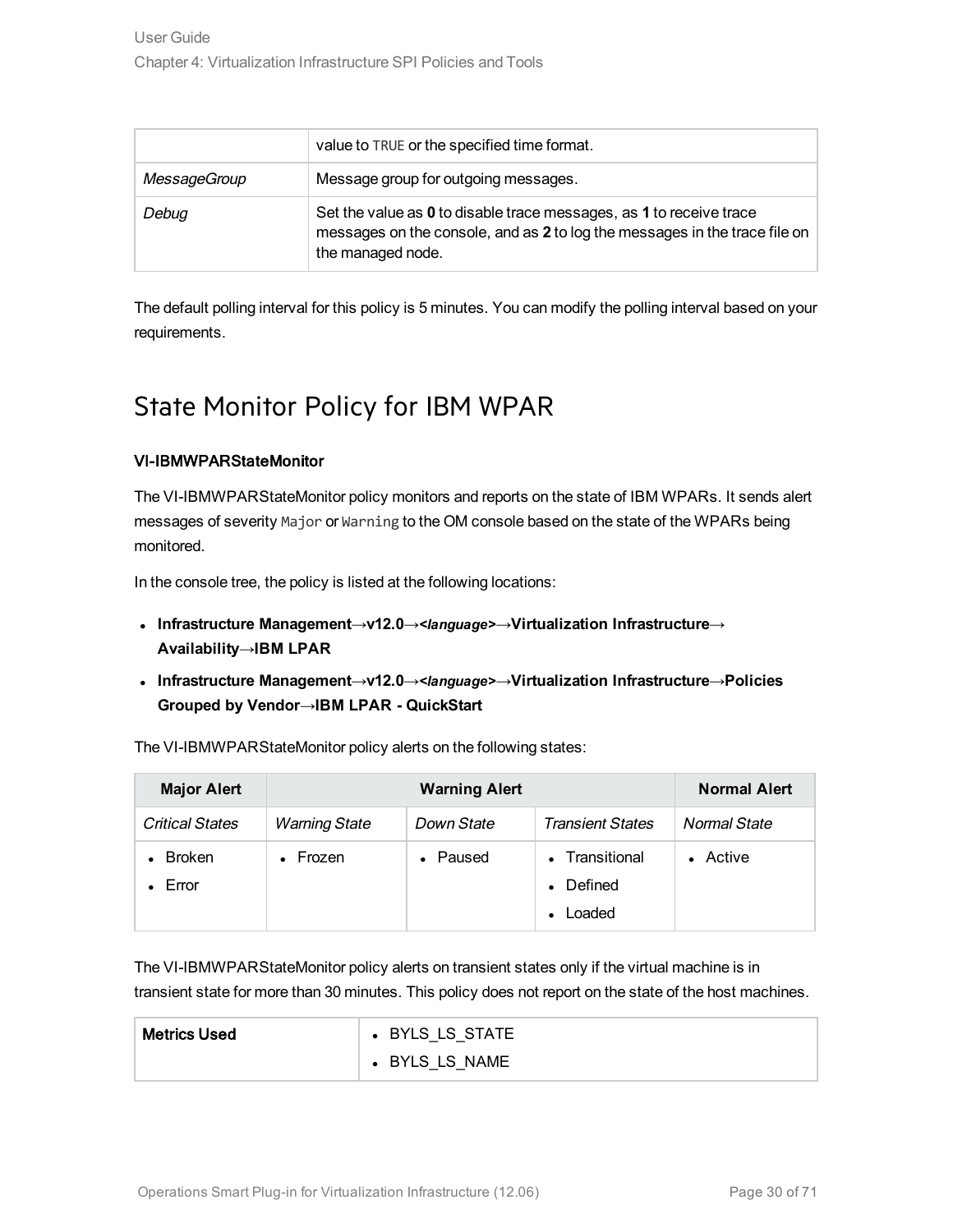|                            | • BYLS LS TYPE<br>• BYLS DISPLAY NAME                                                                                                                                                                                                                                           |
|----------------------------|---------------------------------------------------------------------------------------------------------------------------------------------------------------------------------------------------------------------------------------------------------------------------------|
| <b>Supported Platforms</b> | IBM WPAR                                                                                                                                                                                                                                                                        |
| <b>Script-Parameter</b>    | <b>Description</b>                                                                                                                                                                                                                                                              |
| AlertOnPlannedOutage       | The value of AlertOnPlannedOutage is set to FALSE by default.<br>You can change it to TRUE or hh:mm:ss-hh:mm:ss format for time-<br>bound alerting. To receive alerts for all the states listed under the<br>Down category, set the value to TRUE or the specified time format. |
| <b>MessageGroup</b>        | Message group for outgoing messages.                                                                                                                                                                                                                                            |
| Debua                      | Set the value as 0 to disable trace messages, as 1 to receive trace<br>messages on the console, and as 2 to log the messages in the<br>trace file on the managed node.                                                                                                          |

<span id="page-30-0"></span>The default polling interval for this policy is 5 minutes. You can modify the polling interval based on your requirements.

### State Monitor Policy for Oracle Solaris Zones

#### VI-OracleSolarisStateMonitor

The VI-OracleSolarisStateMonitor policy monitors and reports on the state of Solaris zones. It sends alert messages of severity Warning to the OM console based on the state of the zones being monitored.

In the console tree, the policy is listed at the following locations:

**Infrastructure Management**→**v12.0**→*<language>*→ **Virtualization Infrastructure**→ **Availability** →**Oracle Containers**

#### **Infrastructure Management**→**v12.0**→*<language>*→**Virtualization Infrastructure**→ **Policies Grouped by Vendor**→**Oracle Containers - QuickStart**

The VI-OracleSolarisStateMonitor policy alerts on the following states:

|            | <b>Warning Alert</b>                    | <b>Normal Alert</b> |
|------------|-----------------------------------------|---------------------|
| Down State | <b>Transient States</b>                 | <b>Normal State</b> |
| Down       | • Configured<br>Incomplete<br>$\bullet$ | $\bullet$ Running   |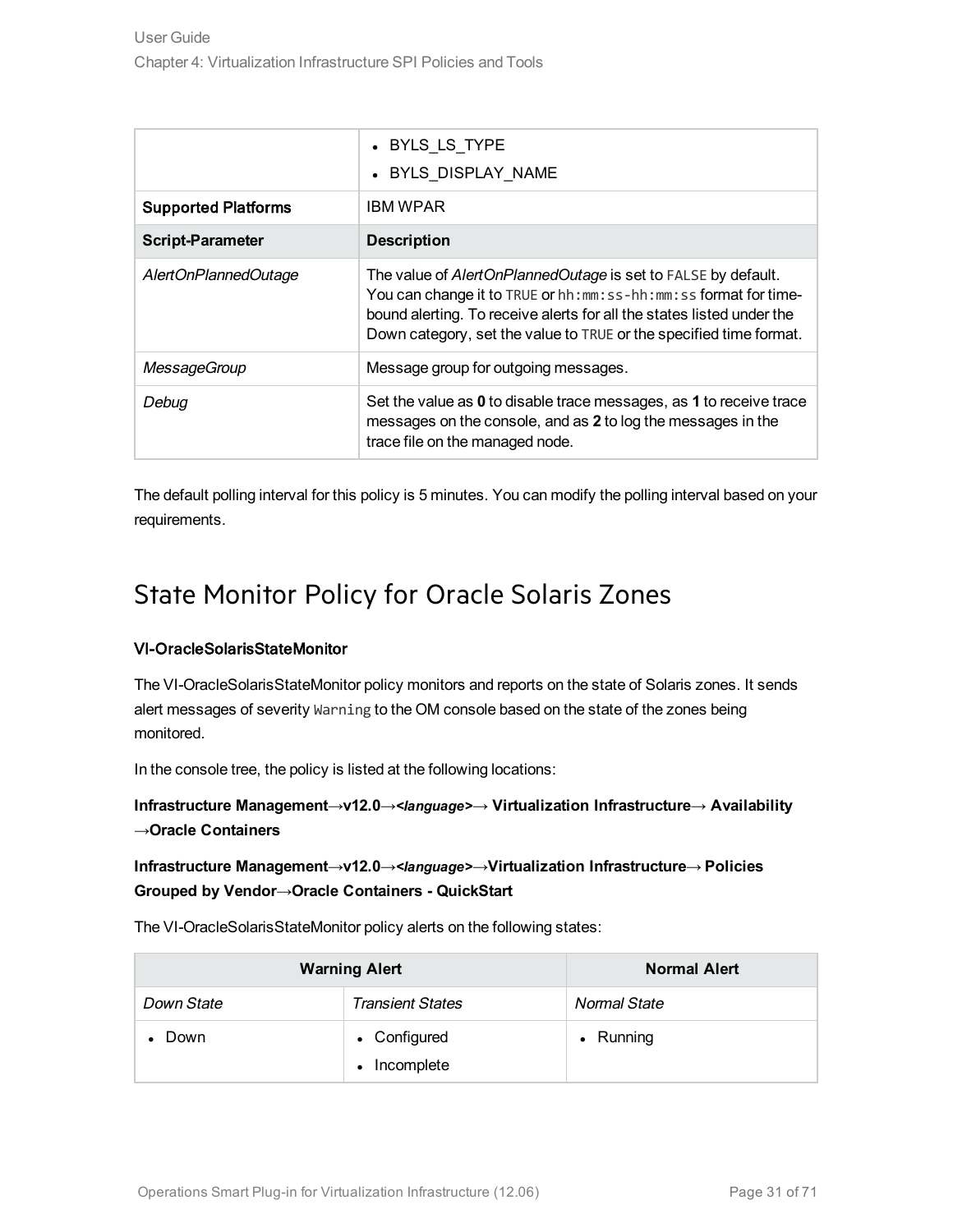| <b>Warning Alert</b>      | <b>Normal Alert</b> |
|---------------------------|---------------------|
| Installed<br>$\bullet$    |                     |
| • Ready                   |                     |
| • Shutting                |                     |
| Mounted<br>$\blacksquare$ |                     |

The VI-OracleSolarisStateMonitor policy alerts on transient states only if the virtual machine is in transient state for more than 30 minutes. This policy does not report on the state of the host machines.

| <b>Metrics Used</b>        | • BYLS LS STATE<br>• BYLS LS NAME<br>• BYLS DISPLAY NAME<br>• GBL LS TYPE                                                                                                                                                                                                           |
|----------------------------|-------------------------------------------------------------------------------------------------------------------------------------------------------------------------------------------------------------------------------------------------------------------------------------|
| <b>Supported Platforms</b> | <b>Oracle Solaris Zones</b>                                                                                                                                                                                                                                                         |
| <b>Script-Parameter</b>    | <b>Description</b>                                                                                                                                                                                                                                                                  |
| Debug                      | Set the value as 0 to disable trace messages, as 1 to receive trace<br>messages on the console, and as 2 to log the messages in the<br>trace file on the managed node.                                                                                                              |
| AlertOnPlannedOutage       | The value of AlertOnPlannedOutage is set to FALSE by default.<br>You can change it to TRUE or hh: mm: ss-hh: mm: ss format for time-<br>bound alerting. To receive alerts for all the states listed under the<br>Down category, set the value to TRUE or the specified time format. |

The default polling interval for this policy is 5 minutes. You can modify the polling interval based on your requirements.

### <span id="page-31-0"></span>Process Monitoring Policy for HPVM

#### VI-HPVMDaemonsMonitor

The VI-HPVMDaemonsMonitor policy monitors the processes/daemons running on HPVM and sends Minor alert messages when any of the processes or daemons stop.

In the console tree, the policy is listed at the following locations:

<sup>l</sup> **Infrastructure Management** → **v12.0**→ *<language>* → **Virtualization Infrastructure** → **Availability** → **HPVM**.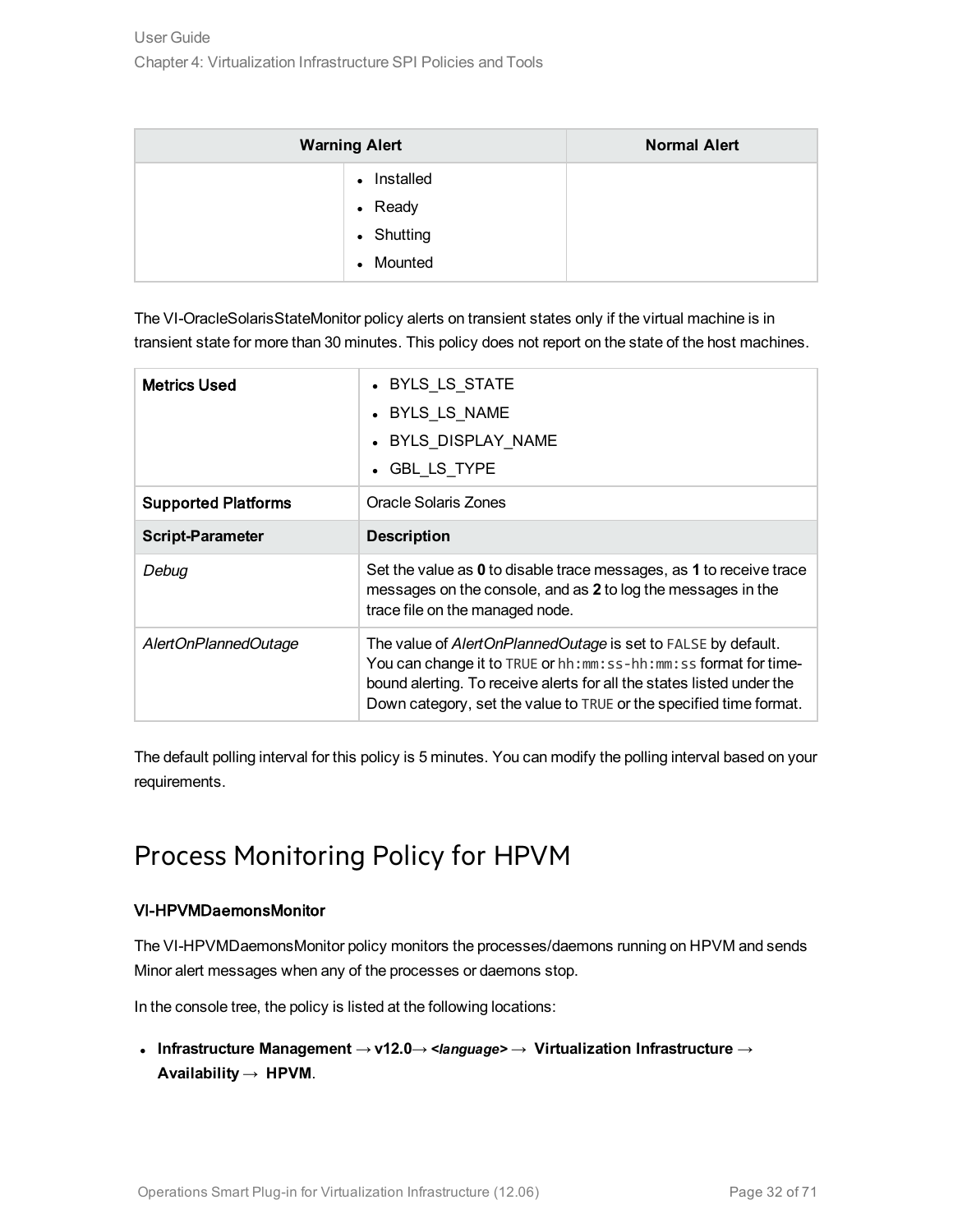<sup>l</sup> **Infrastructure Management** → **v12.0**→ *<language>* → **Virtualization Infrastructure** → **Policies Grouped by Vendor** → **HPVM - QuickStart**.

This VI-HPVMDaemonsMonitor policy monitors the following HPVM processes/daemons:

| Daemon Name | <b>Function</b>                                                                                                            |
|-------------|----------------------------------------------------------------------------------------------------------------------------|
| hpvmmonlogd | Copies the monitor output from the driver memory to the <i>hpvm mon log</i> file<br>and rotates the log files as required. |
| hpvmctrld   | Manages distributed guests.                                                                                                |
| hpvmnetd    | Manages a specified virtual switch.                                                                                        |
| vm_fssagt   | Computes fair shares for virtual machines.                                                                                 |

The alert messages are automatically acknowledged when the processes/daemons start.

<span id="page-32-0"></span>The default polling interval for this policy is 5 minutes. You can modify the polling interval based on your requirements.

### Process Monitoring Policies for Oracle Solaris Zones

#### **VI-OracleSolarisRcapdProcessMonitor**

The VI-OracleSolarisRcapdProcessMonitor policy monitors the **resource capping daemon (rcapd)** running on Solaris zones and sends an alert message with severity Minor to the OM console when rcapd stops.

If you have configured the zones with memory caps, the rcapd enables you to regulate physical memory consumption by the zones. When the resident set size (RSS) of a collection of processes exceeds its cap, rcapd reduces the RSS of the collection.

In the console tree, the policy is listed at the following locations:

- <sup>l</sup> **Infrastructure Management** → **v12.0**→ *<language>* → **Virtualization Infrastructure** → **Availability** → **Oracle Containers**.
- <sup>l</sup> **Infrastructure Management** → **v12.0**→ *<language>* → **Virtualization Infrastructure** → **Policies Grouped by Vendor** → **Oracle Containers - Advanced**.

The alert messages are automatically acknowledged when rcapd starts.

The default polling interval for this policy is 5 minutes. You can modify the polling interval based on your requirements.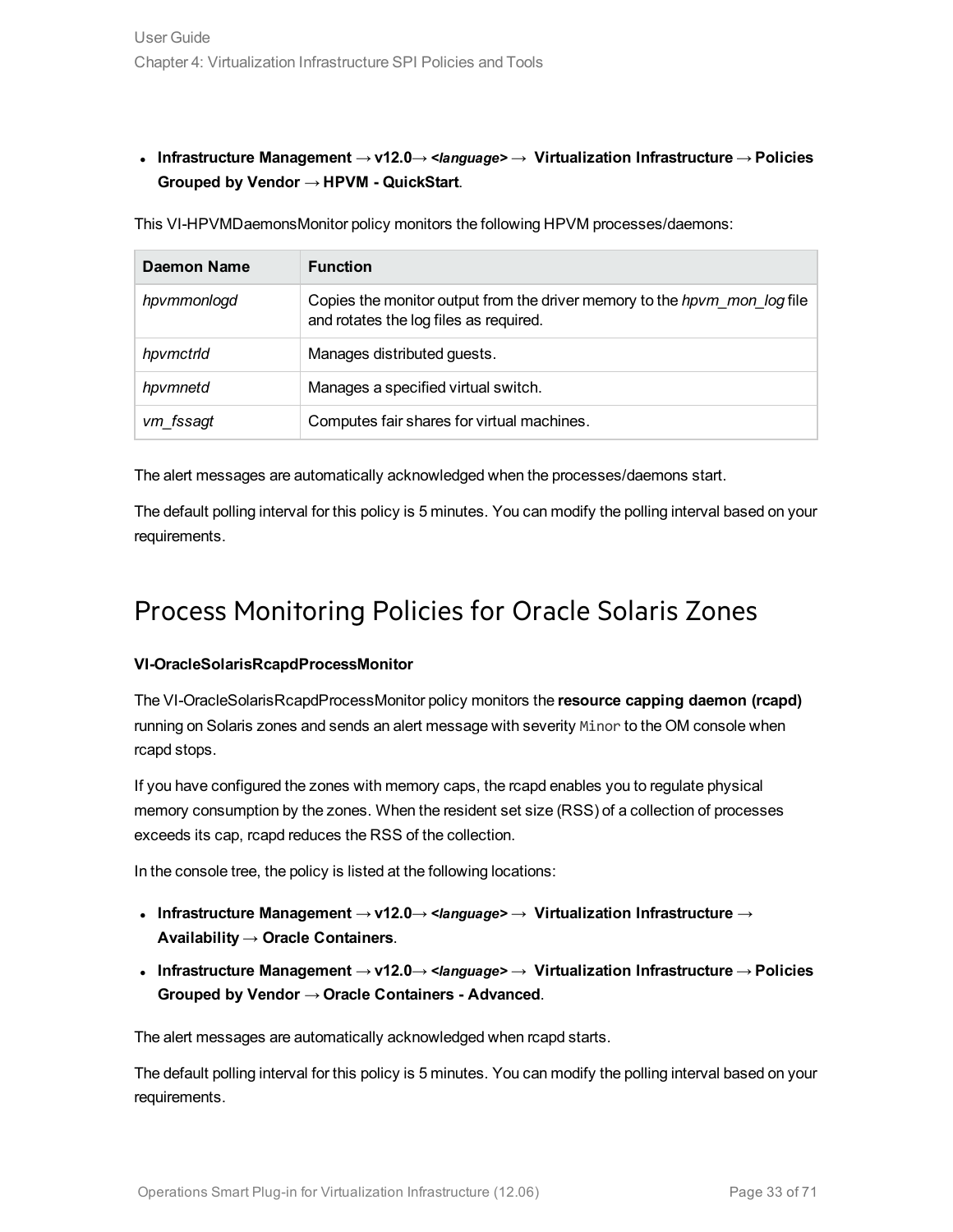#### **VI-OracleSolarisFmdProcessMonitor**

The VI-OracleSolarisFmdProcessMonitor policy monitors the **fault manager daemon (fmd)** running on Solaris zones and sends an alert message with severity Minor to the OM console when fmd stops.

The fmd diagnoses and pro-actively resolves (for example, by disabling faulty components) any system software problem on the Solaris system on which it is running.

In the console tree, the policy is listed at the following locations:

- <sup>l</sup> **Infrastructure Management** →**v12.0**→*<language>* → **Virtualization Infrastructure** → **Availability** → **Oracle Containers**.
- <sup>l</sup> **Infrastructure Management** →**v12.0**→*<language>* → **Virtualization Infrastructure** → **Policies Grouped by Vendor** → **Oracle Containers - QuickStart**.

The alert messages are automatically acknowledged when fmd starts.

The default polling interval for this policy is 5 minutes. You can modify the polling interval based on your requirements.

## <span id="page-33-0"></span>Performance Policies

Performance monitoring helps to identify potential performance disruptions and take pro-active steps to resolve them before they threaten service quality.

In the console tree, the Performance policies are listed at the following location:

#### **Infrastructure Management** → *<language>* → **Virtualization Infrastructure** → **Performance**

<span id="page-33-1"></span>You can use performance data to correlate events across the virtualized infrastructure in order to identify the root cause of a developing performance issue.

### Host CPU Utilization Monitor Policy for HPVM

#### **VI-HPVMHostCPUUtilMonitor**

The VI-HPVMHostCPUUtilMonitor policy monitors the CPUs on the host servers (managed nodes) for HPVMs and sends an alert message in case the performance goes below the set threshold.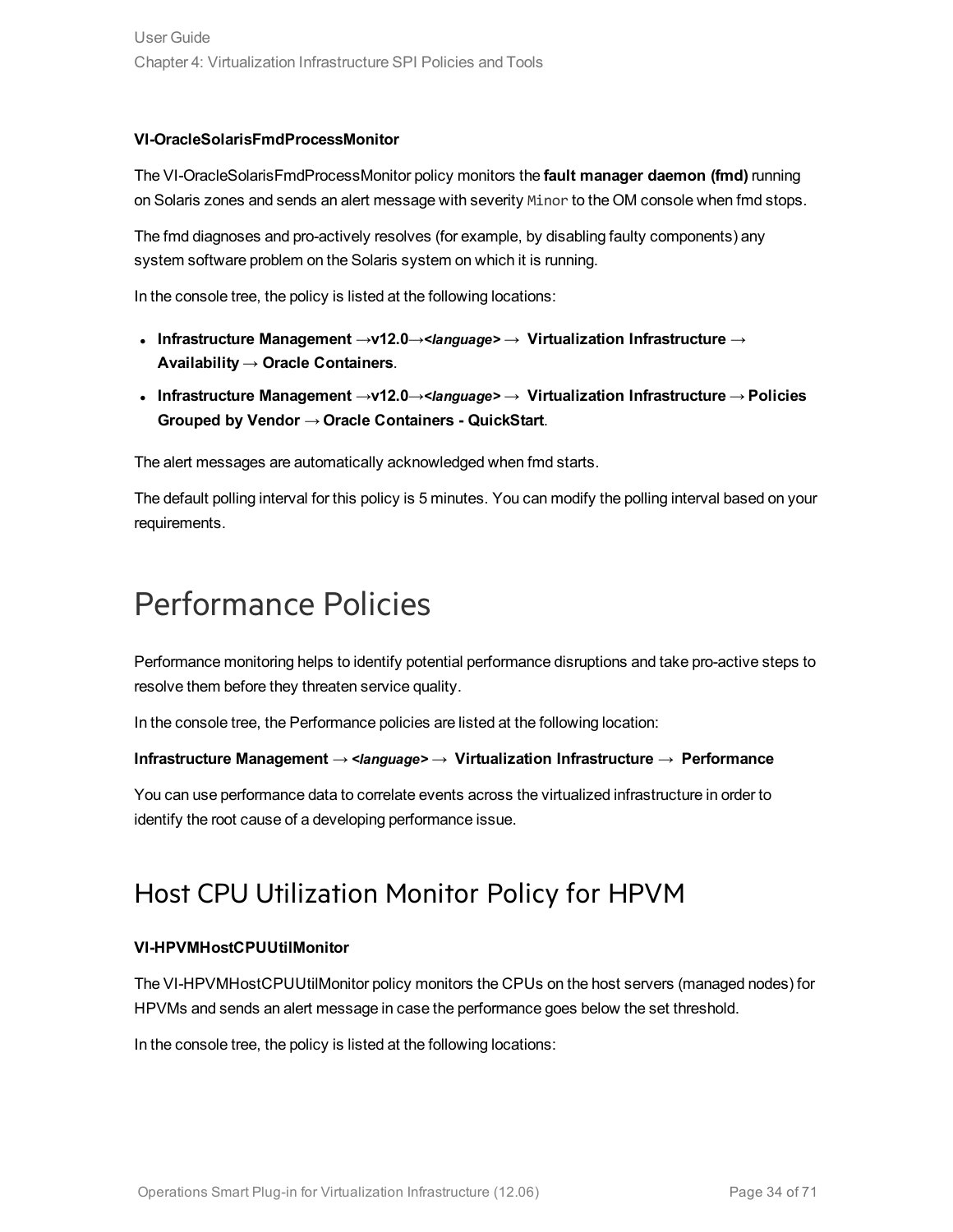- <sup>l</sup> **Infrastructure Management** → **v12.0**→*<language>* → **Virtualization Infrastructure** → **Performance** → **HPVM**.
- <sup>l</sup> **Infrastructure Management** → **v12.0**→*<language>* → **Virtualization Infrastructure** → **Policies Grouped by Vendor** → **HPVM - QuickStart**.

The VI-HPVMHostCPUUtilMonitor policy provides information about the following:

- Host level CPU utilization
- VMs utilizing the maximum CPU (in descending order)

The alert messages are generated based on the values of the script parameters mentioned in the above table. The alert messages are automatically acknowledged when the values of host CPU utilization reach normal.

<span id="page-34-0"></span>The default polling interval for this policy is 5 minutes. You can modify the threshold settings and polling interval in the policy depending on your requirements.

### Host CPU Utilization Monitor Policy for IBM LPAR

#### **VI-IBMLPARFrameCPUUtilMonitor**

The VI-IBMLPARFrameCPUUtilMonitor policy monitors the CPUs on the frames (managed nodes) for IBM AIX LPARs and sends an alert message in case the performance goes below the set threshold.

In the console tree, the policy is listed at the following locations:

- <sup>l</sup> **Infrastructure Management** → **v12.0**→ *<language>* → **Virtualization Infrastructure** → **Performance** → **IBM LPAR**
- <sup>l</sup> **Infrastructure Management** → **v12.0**→*<language>* → **Virtualization Infrastructure** → **Policies Grouped by Vendor** → **IBM LPAR - QuickStart**.

The VI-IBMLPARFrameCPUUtilMonitor policy provides information about the following:

- Frame level CPU utilization
- LPARs utilizing the maximum CPU (in descending order)

The policy calculates the frame level CPU utilization with respect to the available CPU's in a frame. However, when generating the list of LPARs utilizing the maximum CPU, the policy calculates the CPU utilization of the LPARs based on BYLS\_CPU\_PHYS\_TOTAL\_UTIL metric. This metric provides the CPU utilization information based on the CPUs available in the pool to which the LPAR belongs.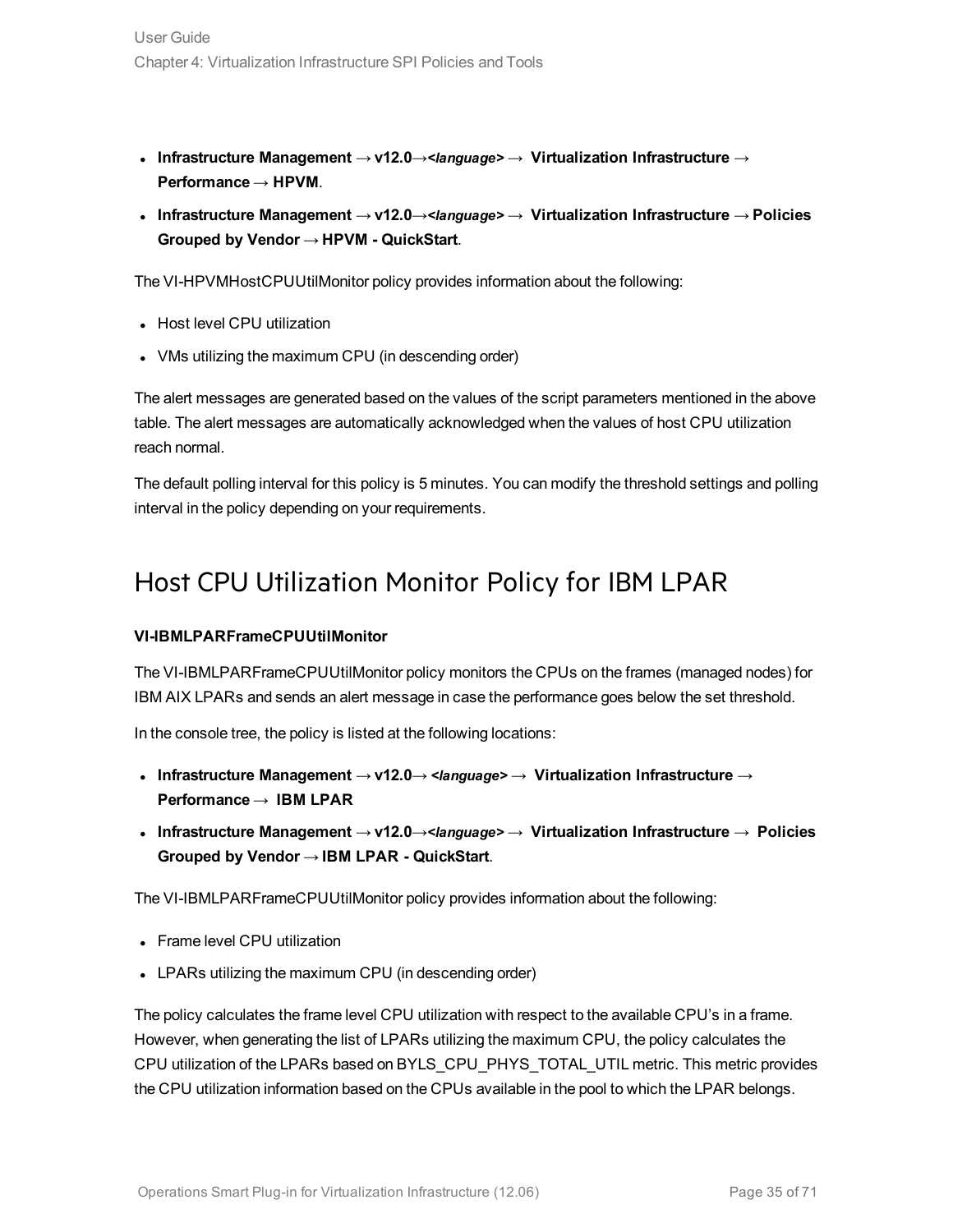**Note:** You must deploy this policy on the host machine.

The alert messages are generated based on the values of the script parameters mentioned in the above table. The alert messages are automatically acknowledged when the values of host CPU utilization reach normal.

The default polling interval for this policy is 5 minutes and 14 seconds. You can modify the threshold settings and polling interval in the policy depending on your requirements.

# <span id="page-35-0"></span>Host CPU Utilization Monitor Policy for Oracle Solaris Zones

#### **VI-OracleSolarisHostCPUUtilMonitor**

The VI-OracleSolarisHostCPUUtilMonitor policy monitors the CPUs on the host servers (managed nodes) for Solaris zones and sends an alert message in case the performance goes below the set threshold.

In the console tree, the policy is listed at the following locations:

- <sup>l</sup> **Infrastructure Management** → **v12.0**→*<language>* → **Virtualization Infrastructure** → **Performance** → **Oracle Containers**
- <sup>l</sup> **Infrastructure Management** → **v12.0**→*<language>* → **Virtualization Infrastructure** → **Policies Grouped by Vendor** → **Oracle Containers - QuickStart**.

The VI-OracleSolarisHostCPUUtilMonitor policy provides information about the following:

- Host level CPU utilization
- Zones utilizing the maximum CPU (in descending order)

The alert messages are generated based on the values of the script parameters mentioned in the above table. The alert messages are automatically acknowledged when the values of host CPU utilization reach normal.

<span id="page-35-1"></span>The default polling interval for this policy is 5 minutes. You can modify the threshold settings and polling interval in the policy depending on your requirements.

### Total Frame CPU Utilization Monitor Policy for IBM LPAR

#### VI-IBMLPARFrameCPUUtilMonitor-AT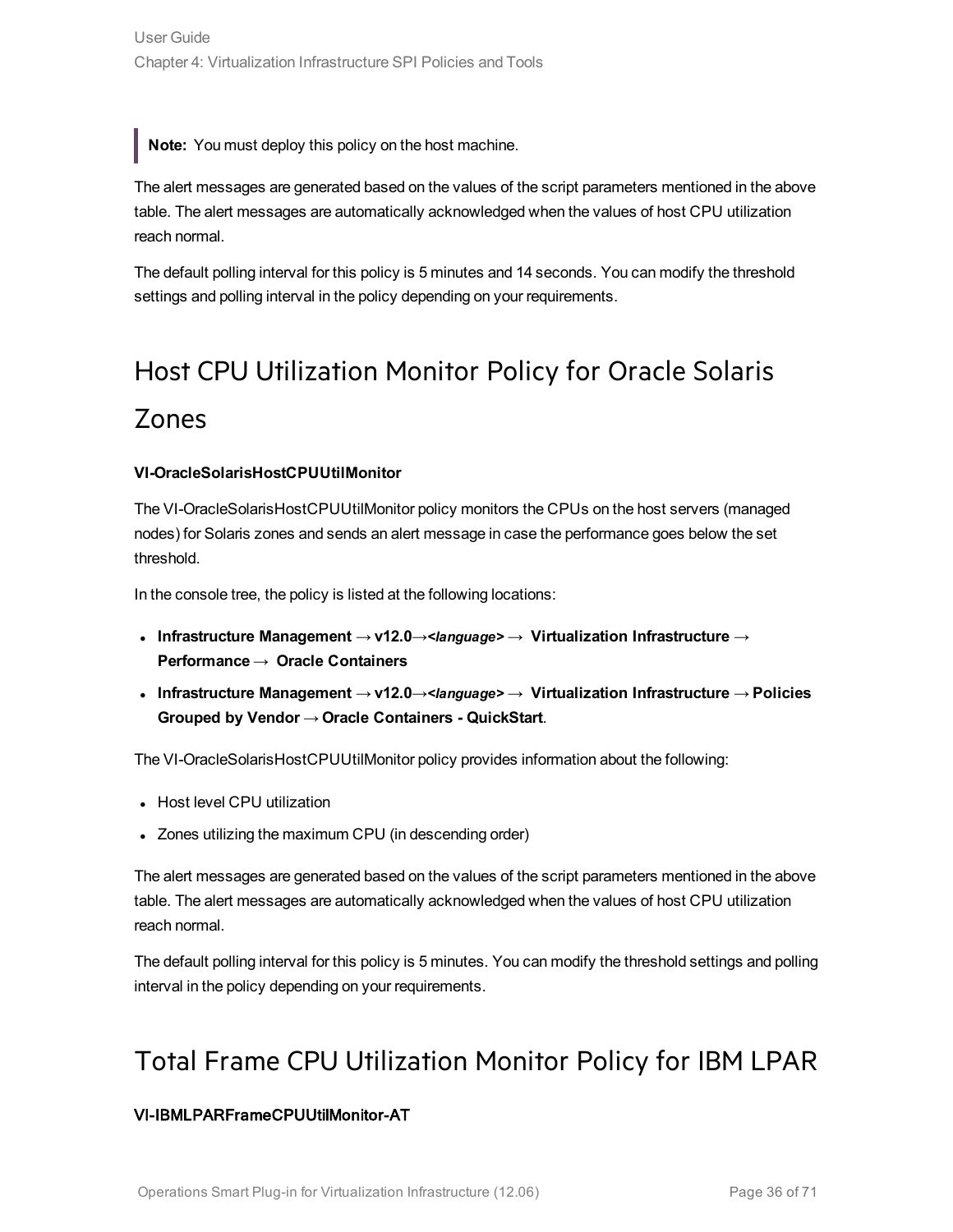The VI-IBMLPARFrameCPUUtilMonitor-AT policy calculates the total CPU utilization of frame.

The threshold values for this policy are automatically calculated based on the previous CPU utilization by the LPARs.

When the threshold values are reached or exceeded, the policy sends an alert message to the OM console. The message severity can be major, minor, or warning depending upon the level of threshold violated.

In the console tree, the policy is listed at the following locations:

<sup>l</sup> **Infrastructure Management** →**v12.0**→ *<language>* → **Virtualization Infrastructure** → **Performance** → **IBM LPAR**.

| <b>Metrics Used</b>       | • BYLS_CPU_TOTAL_UTIL                                                                                                                                                                                                    |
|---------------------------|--------------------------------------------------------------------------------------------------------------------------------------------------------------------------------------------------------------------------|
|                           | • BYLS_LS_TYPE                                                                                                                                                                                                           |
|                           | • BYLS_LS_HOSTNAME                                                                                                                                                                                                       |
| <b>Supported Platform</b> | <b>IBM LPAR</b>                                                                                                                                                                                                          |
| <b>Script-Parameter</b>   | <b>Description</b>                                                                                                                                                                                                       |
| MessageObject             | Application for outgoing messages.                                                                                                                                                                                       |
| <b>DataSource</b>         | Displays the data source name as SCOPE.                                                                                                                                                                                  |
| DataObject                | Displays the data object name as LOGICAL.                                                                                                                                                                                |
| <b>DataMetric</b>         | Displays the metric name as BYLS CPU TOTAL UTIL.                                                                                                                                                                         |
| <b>BaselinePeriod</b>     | Type the time period you want to define as a baseline period, such<br>as '3600 seconds'. This period moves with the current time. The<br>most recent 3600-second (1-hour) period becomes the current<br>baseline period. |
| Minimum Value             | Displays the minimum value of the CPU utilization as indicated by<br>the metric.                                                                                                                                         |
| MaximumValue              | Displays the maximum value of the CPU utilization as indicated by<br>the metric.                                                                                                                                         |
| WarningDeviations         | Displays the number of standard deviation away from normal, at<br>which the policy sends a warning message to OM console. Set an<br>appropriate value for the parameter. To disable the parameter, set<br>value as 5.    |

<sup>l</sup> **Infrastructure Management** → **v12.0**→*<language>* → **Virtualization Infrastructure** → **Policies Grouped by Vendor** → **IBM LPAR - Advanced**.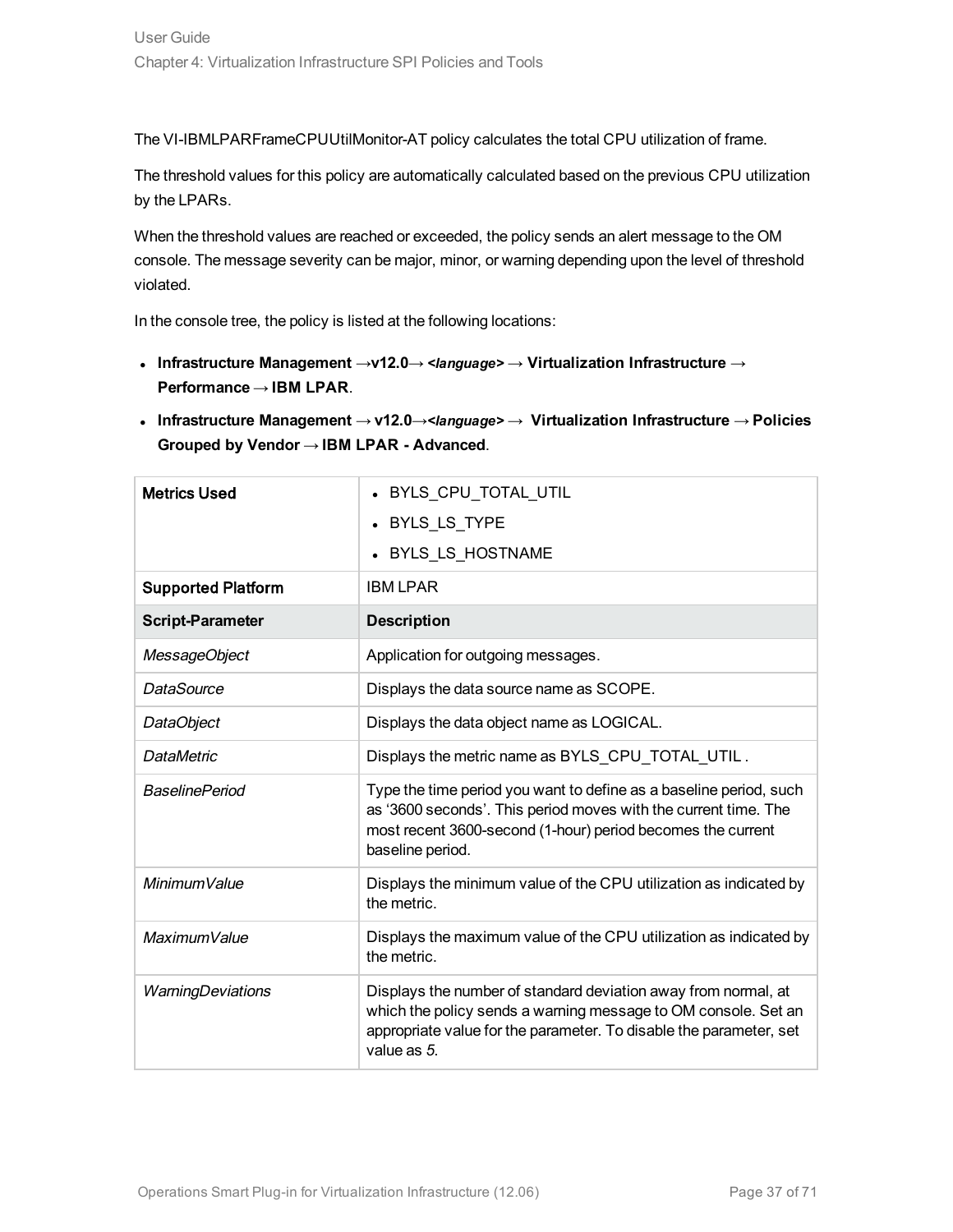| <b>MinorDeviations</b>        | Displays the number of standard deviation away from normal, at<br>which the policy sends a minor message to OM console. Set an<br>appropriate value for the parameter greater than the specified value<br>for WarningDeviations. To disable the parameter, set value as 5. |
|-------------------------------|----------------------------------------------------------------------------------------------------------------------------------------------------------------------------------------------------------------------------------------------------------------------------|
| <b>MajorDeviations</b>        | Displays the number of standard deviation away from normal, at<br>which the policy sends a major message to OM console. Set an<br>appropriate value for the parameter greater than the specified value<br>for MinorDeviations. To disable the parameter, set value as 5.   |
| WarningHighSeverity           | Displays the severity of the alert messages to be sent to OM<br>console in case the current data meets or exceeds the sample data<br>average by the value specified in WarningDeviations. To disable<br>the parameter, set value as none.                                  |
| <b>MinorHighSeverity</b>      | Displays the severity of the alert messages to be sent to OM<br>console in case the current data meets or exceeds the sample data<br>average by the value specified in MinorDeviations. To disable the<br>parameter, set value as none.                                    |
| <b>MajorHighSeverity</b>      | Displays the severity of the alert messages to be sent to OM<br>console in case the current data meets or exceeds the sample data<br>average by the value specified in MajorDeviations. To disable the<br>parameter, set value as none.                                    |
| WarningLowSeverity            | Displays the severity of the alert messages to be sent to OM<br>console in case the current data meets or falls below the sample<br>data average by the value specified in WarningDeviations. To<br>disable the parameter, set value as none.                              |
| <b>MinorLowSeverity</b>       | Displays the severity of the alert messages to be sent to OM<br>console in case the current data meets or falls below the sample<br>data average by the value specified in MinorDeviations. To disable<br>the parameter, set value as none.                                |
| <b>MajorLowSeverity</b>       | Displays the severity of the alert messages to be sent to OM<br>console in case the current data meets or falls below the sample<br>data average by the value specified in MajorDeviations. To disable<br>the parameter, set value as none.                                |
| <b>MessageGroup</b>           | Message group for outgoing messages.                                                                                                                                                                                                                                       |
| <b>LPARFrameCPUUtilCutOff</b> | Set a value below which you do not want to monitor CPU<br>utilization.                                                                                                                                                                                                     |
| Debug                         | Set the value as 0 to disable trace messages, as 1 to receive trace<br>messages on the console, and as 2 to log the messages in the<br>trace file on the managed node.                                                                                                     |

The default polling interval for this policy is 30 minutes. You can modify the threshold settings and polling interval in the policy depending on your requirements.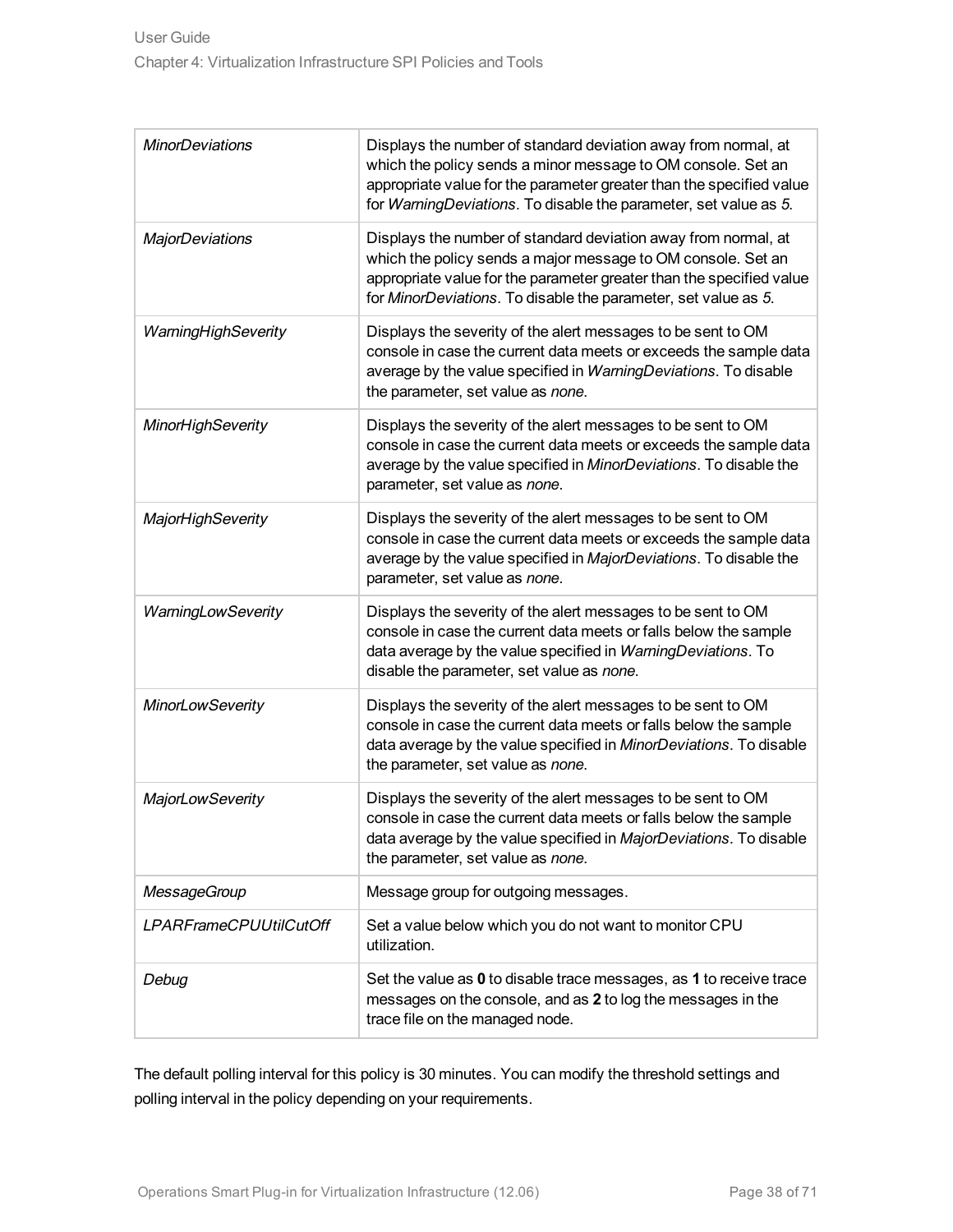<span id="page-38-0"></span>After the values return within normal levels, the alert messages are automatically acknowledged.

### CPU Entitlement Utilization Monitor Policy for HPVM

#### **VI-HPVMGuestCPUEntlUtilMonitor-AT**

The VI-HPVMCPUEntlUtiIMonitor-AT policy calculates the current CPU utilization (in percentage) of HPVM guests. It indicates the logical system's CPU utilization against the minimum entitled CPU. Entitled CPU is the number of guaranteed processing units allocated to a logical system.

The threshold values for this policy are automatically calculated based on the previous CPU utilization by the guests.

When the threshold values are reached or exceeded, the policy sends an alert message to the OM console. The message severity can be major, minor, or warning depending upon the level of threshold violated.

- <sup>l</sup> **Infrastructure Management** →**v12.0**→*<language>* → **Virtualization Infrastructure** → **Performance** → **HPVM**.
- <sup>l</sup> **Infrastructure Management** → **v12.0**→*<language>* → **Virtualization Infrastructure** → **Policies Grouped by Vendor** → **HPVM - Advanced**.

| <b>Metrics Used</b>       | • BYLS CPU ENTL UTIL<br>• BYLS LS NAME<br>• BYLS DISPLAY NAME<br>• GBL LS TYPE                                                                                                                     |
|---------------------------|----------------------------------------------------------------------------------------------------------------------------------------------------------------------------------------------------|
| <b>Supported Platform</b> | <b>HPVM</b>                                                                                                                                                                                        |
| <b>Script-Parameter</b>   | <b>Description</b>                                                                                                                                                                                 |
| MessageObject             | Application for outgoing messages.                                                                                                                                                                 |
| DataSource                | Displays the data source name as SCOPE.                                                                                                                                                            |
| DataObject                | Displays the data object name as LOGICAL.                                                                                                                                                          |
| <b>DataMetric</b>         | Displays the metric name as BYLS_CPU_ENTL_UTIL.                                                                                                                                                    |
| <b>BaselinePeriod</b>     | Type the time period you want to define as a baseline period, such<br>as 3600 seconds. This period moves with the current time. The<br>most recent 3600-second (1-hour) period becomes the current |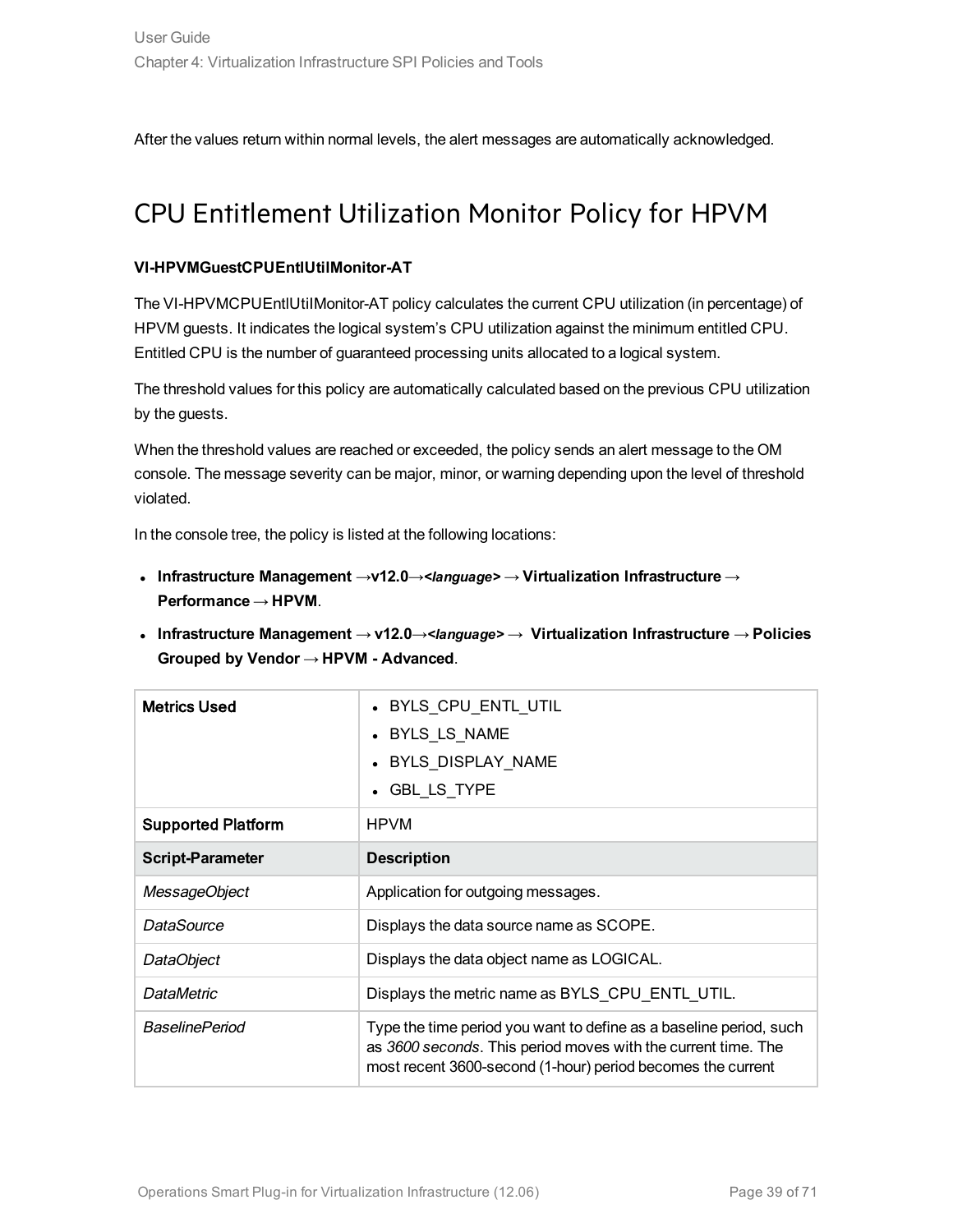|                          | baseline period.                                                                                                                                                                                                                                                           |
|--------------------------|----------------------------------------------------------------------------------------------------------------------------------------------------------------------------------------------------------------------------------------------------------------------------|
| MinimumValue             | Displays the minimum value of the CPU utilization as indicated by<br>the metric.                                                                                                                                                                                           |
| MaximumValue             | Displays the maximum value of the CPU utilization as indicated by<br>the metric.                                                                                                                                                                                           |
| WarningDeviations        | Displays the number of standard deviation away from normal, at<br>which the policy sends a warning message to OM console. Set an<br>appropriate value for the parameter. To disable the parameter, set<br>value as 5.                                                      |
| <b>MinorDeviations</b>   | Displays the number of standard deviation away from normal, at<br>which the policy sends a minor message to OM console. Set an<br>appropriate value for the parameter greater than the specified value<br>for WarningDeviations. To disable the parameter, set value as 5. |
| <b>MajorDeviations</b>   | Displays the number of standard deviation away from normal, at<br>which the policy sends a major message to OM console. Set an<br>appropriate value for the parameter greater than the specified value<br>for MinorDeviations. To disable the parameter, set value as 5.   |
| WarningHighSeverity      | Displays the severity of the alert messages to be sent to OM<br>console in case the current data meets or exceeds the sample data<br>average by the value specified in WarningDeviations. To disable<br>the parameter, set value as none.                                  |
| <b>MinorHighSeverity</b> | Displays the severity of the alert messages to be sent to OM<br>console in case the current data meets or exceeds the sample data<br>average by the value specified in MinorDeviations. To disable the<br>parameter, set value as none.                                    |
| <b>MajorHighSeverity</b> | Displays the severity of the alert messages to be sent to OM<br>console in case the current data meets or exceeds the sample data<br>average by the value specified in MajorDeviations. To disable the<br>parameter, set value as none.                                    |
| WarningLowSeverity       | Displays the severity of the alert messages to be sent to OM<br>console in case the current data meets or falls below the sample<br>data average by the value specified in WarningDeviations. To<br>disable the parameter, set value as none.                              |
| <b>MinorLowSeverity</b>  | Displays the severity of the alert messages to be sent to OM<br>console in case the current data meets or falls below the sample<br>data average by the value specified in MinorDeviations. To disable<br>the parameter, set value as none.                                |
| <b>MajorLowSeverity</b>  | Displays the severity of the alert messages to be sent to OM<br>console in case the current data meets or falls below the sample<br>data average by the value specified in MajorDeviations. To disable                                                                     |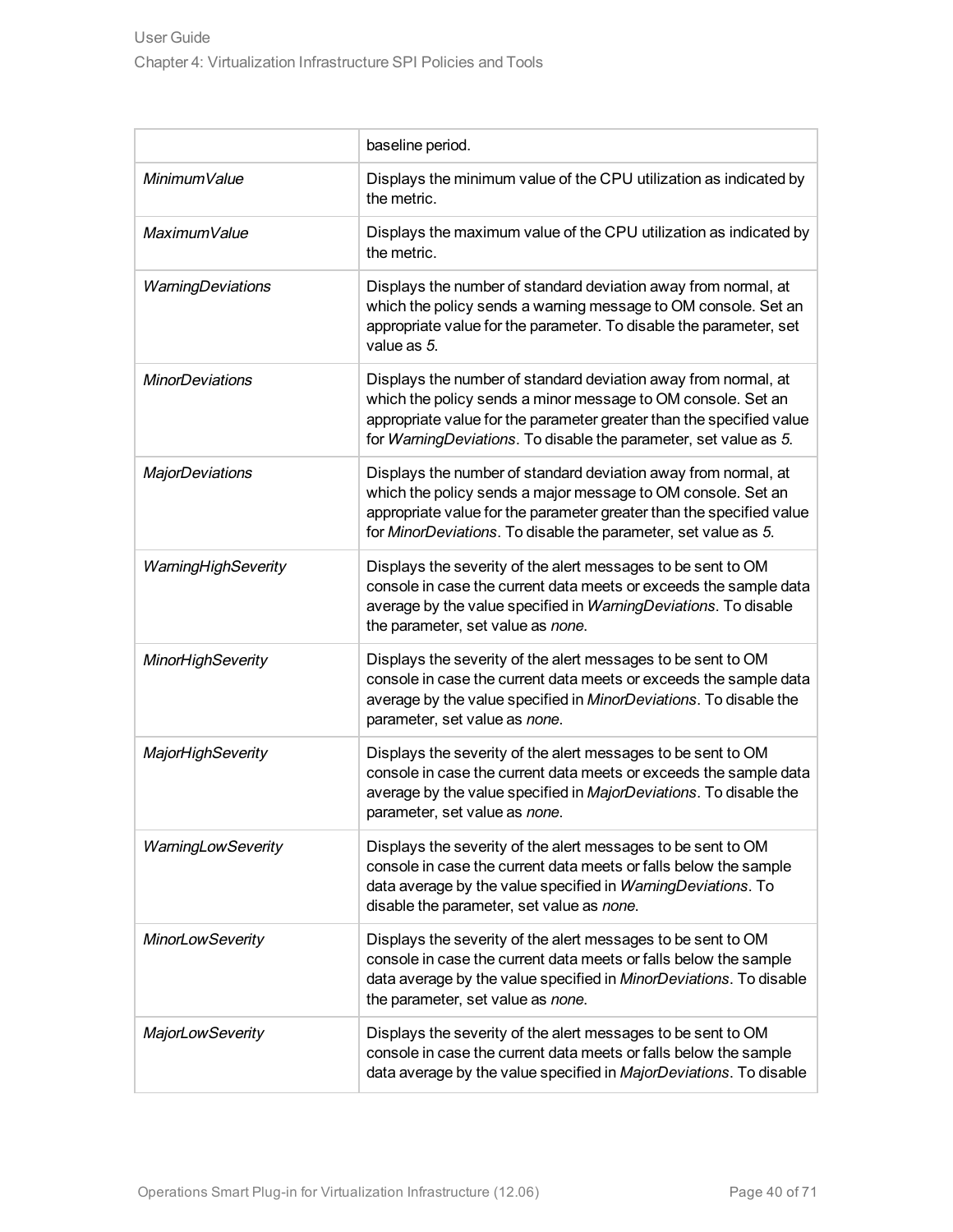|                          | the parameter, set value as none.                                                                                                                                      |
|--------------------------|------------------------------------------------------------------------------------------------------------------------------------------------------------------------|
| <b>MessageGroup</b>      | Message group for outgoing messages.                                                                                                                                   |
| <b>CPUEntIUtilCutOff</b> | Set a value below which you do not want to monitor CPU<br>utilization.                                                                                                 |
| Debug                    | Set the value as 0 to disable trace messages, as 1 to receive trace<br>messages on the console, and as 2 to log the messages in the<br>trace file on the managed node. |

The default polling interval for this policy is 30 minutes. You can modify the threshold settings and polling interval in the policy depending on your requirements.

<span id="page-40-0"></span>After the values return within normal levels, the alert messages are automatically acknowledged.

### CPU Entitlement Utilization Monitor Policy for IBM LPAR

#### **VI-IBMLPARCPUEntlUtilMonitor-AT**

This policy calculates the current CPU utilization (in percentage) of AIX LPARs. It indicates the logical system's CPU utilization against the minimum entitled CPU. Entitled CPU is the number of guaranteed processing units allocated to a logical system.

The threshold values for this policy are automatically calculated based on the previous CPU utilization by the LPARs.

When the threshold values are reached or exceeded, the policy sends an alert message to the OM console. The message severity can be major, minor, or warning depending upon the level of threshold violated.

In the console tree, the policy is listed at the following locations:

- <sup>l</sup> **Infrastructure Management** → **v12.0**→ *<language>* → **Virtualization Infrastructure** → **Performance** → **IBM LPAR**.
- <sup>l</sup> **Infrastructure Management** → **v12.0**→ *<language>* → **Virtualization Infrastructure** → **Policies Grouped by Vendor** → **IBM LPAR - Advanced**.

**Note:** This policy does not monitor the WPARs running on the LPAR. To monitor the WPARs deploy the VI-IBMWPARCPUEntlUtilMonitor-AT policy. See "CPU [Entitlement](#page-42-0) Utilization Monitor Policy for IBM [WPAR"](#page-42-0) on page 43.

| <b>Metrics Used</b> | ' UTIL<br>ENTL<br>BYLS CPU |
|---------------------|----------------------------|
|---------------------|----------------------------|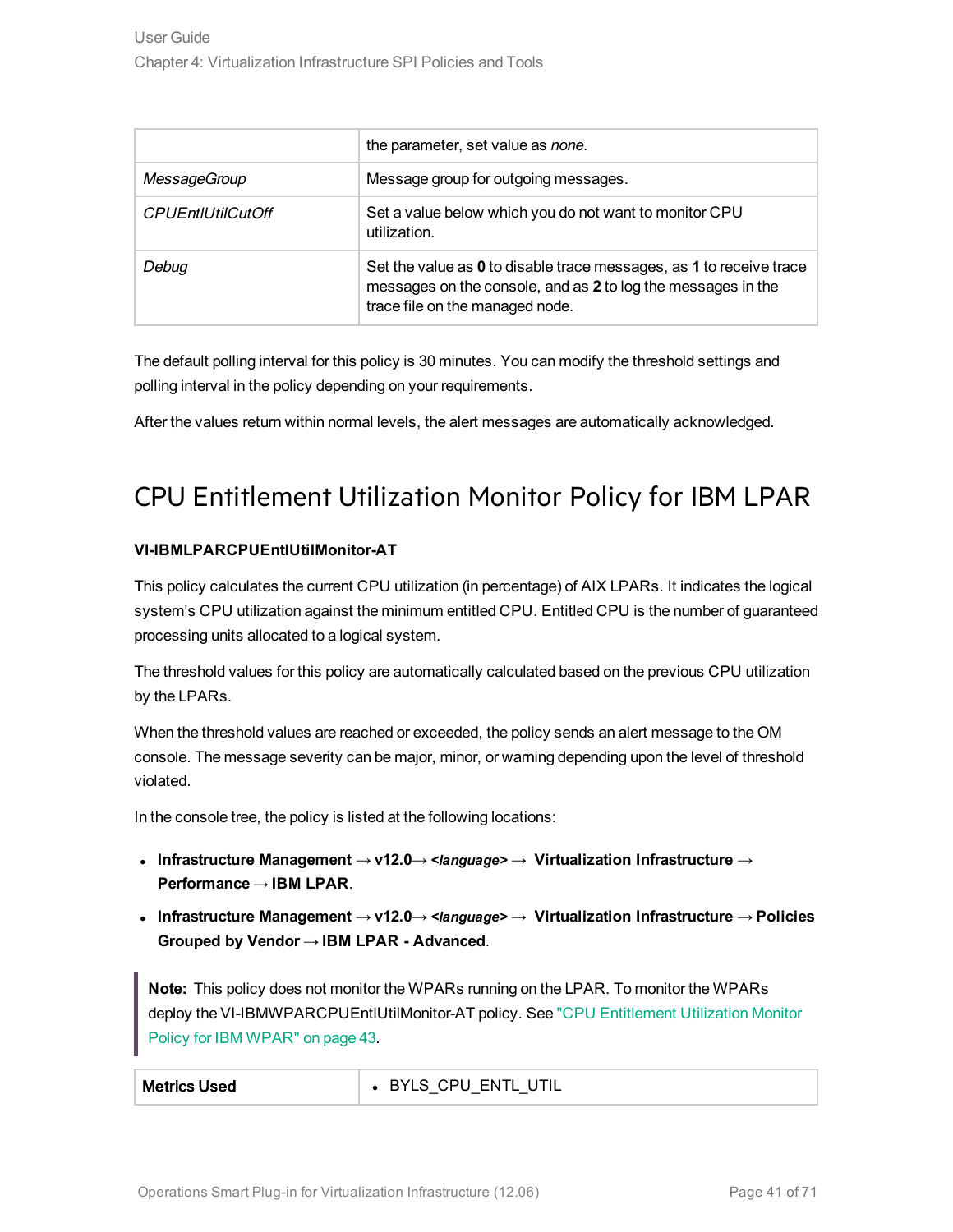|                           | • BYLS_LS_NAME                                                                                                                                                                                                                                                             |
|---------------------------|----------------------------------------------------------------------------------------------------------------------------------------------------------------------------------------------------------------------------------------------------------------------------|
|                           | BYLS_DISPLAY_NAME<br>• BYLS_LS_TYPE                                                                                                                                                                                                                                        |
| <b>Supported Platform</b> | <b>IBM LPAR</b>                                                                                                                                                                                                                                                            |
| <b>Script-Parameter</b>   | <b>Description</b>                                                                                                                                                                                                                                                         |
|                           |                                                                                                                                                                                                                                                                            |
| MessageObject             | Application for outgoing messages.                                                                                                                                                                                                                                         |
| <b>DataSource</b>         | Displays the data source name as SCOPE.                                                                                                                                                                                                                                    |
| DataObject                | Displays the data object name as LOGICAL.                                                                                                                                                                                                                                  |
| <b>DataMetric</b>         | Displays the metric name as BYLS_CPU_ENTL_UTIL.                                                                                                                                                                                                                            |
| <b>BaselinePeriod</b>     | Type the time period you want to define as a baseline period, such<br>as 3600 seconds. This period moves with the current time. The<br>most recent 3600-second (1-hour) period becomes the current<br>baseline period.                                                     |
| MinimumValue              | Displays the minimum value of the CPU utilization as indicated by<br>the metric.                                                                                                                                                                                           |
| MaximumValue              | Displays the maximum value of the CPU utilization as indicated by<br>the metric.                                                                                                                                                                                           |
| WarningDeviations         | Displays the number of standard deviation away from normal, at<br>which the policy sends a warning message to OM console. Set an<br>appropriate value for the parameter. To disable the parameter, set<br>value as 5.                                                      |
| <b>MinorDeviations</b>    | Displays the number of standard deviation away from normal, at<br>which the policy sends a minor message to OM console. Set an<br>appropriate value for the parameter greater than the specified value<br>for WarningDeviations. To disable the parameter, set value as 5. |
| <b>MajorDeviations</b>    | Displays the number of standard deviation away from normal, at<br>which the policy sends a major message to OM console. Set an<br>appropriate value for the parameter greater than the specified value<br>for MinorDeviations. To disable the parameter, set value as 5.   |
| WarningHighSeverity       | Displays the severity of the alert messages to be sent to OM<br>console in case the current data meets or exceeds the sample data<br>average by the value specified in WarningDeviations. To disable<br>the parameter, set value as none.                                  |
| <b>MinorHighSeverity</b>  | Displays the severity of the alert messages to be sent to OM<br>console in case the current data meets or exceeds the sample data<br>average by the value specified in MinorDeviations. To disable the<br>parameter, set value as none.                                    |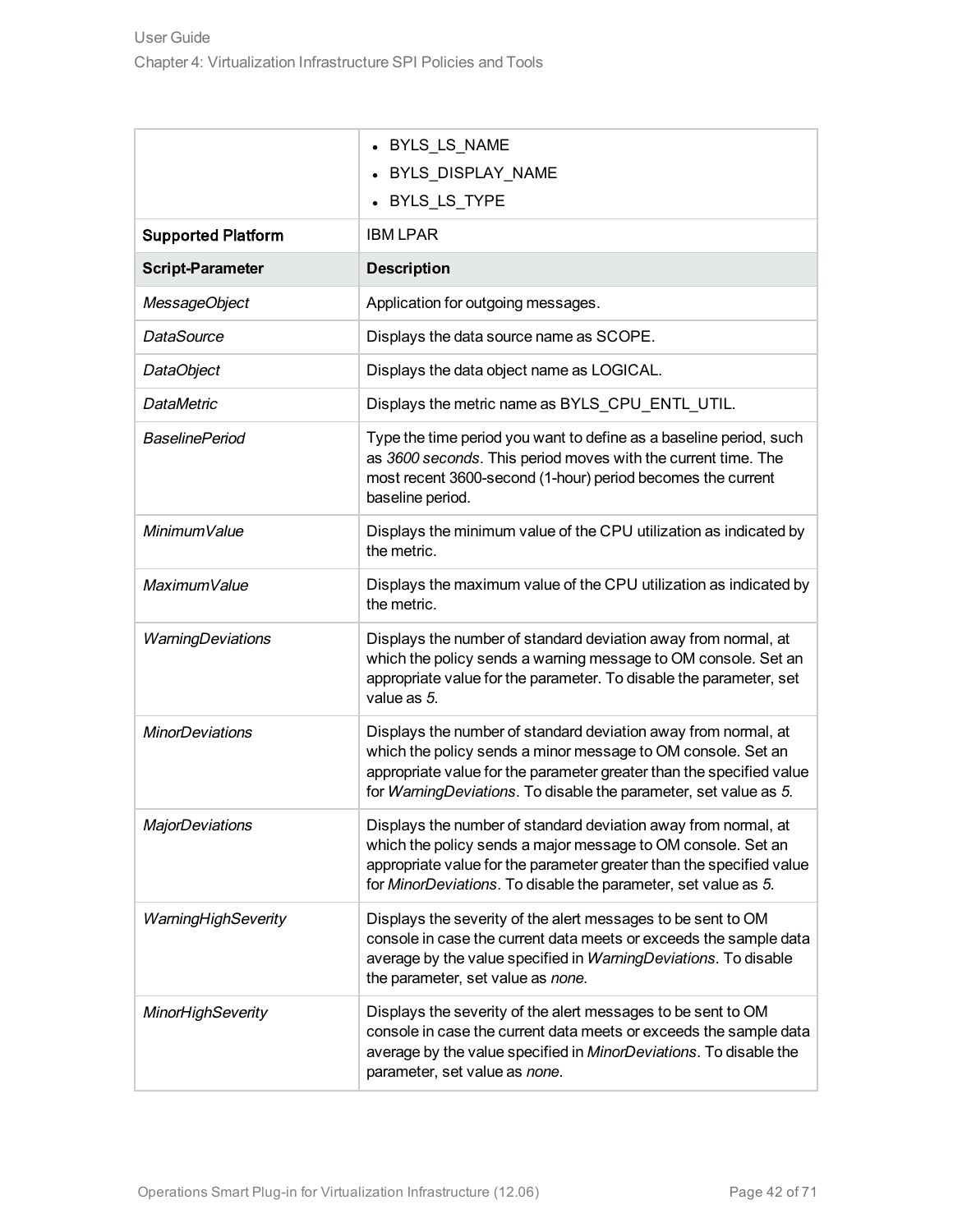| <b>MajorHighSeverity</b> | Displays the severity of the alert messages to be sent to OM<br>console in case the current data meets or exceeds the sample data<br>average by the value specified in MajorDeviations. To disable the<br>parameter, set value as none.       |
|--------------------------|-----------------------------------------------------------------------------------------------------------------------------------------------------------------------------------------------------------------------------------------------|
| WarningLowSeverity       | Displays the severity of the alert messages to be sent to OM<br>console in case the current data meets or falls below the sample<br>data average by the value specified in WarningDeviations. To<br>disable the parameter, set value as none. |
| <b>MinorLowSeverity</b>  | Displays the severity of the alert messages to be sent to OM<br>console in case the current data meets or falls below the sample<br>data average by the value specified in MinorDeviations. To disable<br>the parameter, set value as none.   |
| <b>MajorLowSeverity</b>  | Displays the severity of the alert messages to be sent to OM<br>console in case the current data meets or falls below the sample<br>data average by the value specified in MajorDeviations. To disable<br>the parameter, set value as none.   |
| <b>MessageGroup</b>      | Message group for outgoing messages.                                                                                                                                                                                                          |
| <b>CPUEntIUtilCutOff</b> | Set a value below which you do not want to monitor CPU<br>utilization.                                                                                                                                                                        |
| Debug                    | Set the value as 0 to disable trace messages, as 1 to receive trace<br>messages on the console, and as 2 to log the messages in the<br>trace file on the managed node.                                                                        |

The default polling interval for this policy is 30 minutes. You can modify the threshold settings and polling interval in the policy depending on your requirements.

<span id="page-42-0"></span>After the values return within normal levels, the alert messages are automatically acknowledged.

# CPU Entitlement Utilization Monitor Policy for IBM WPAR

#### **VI-IBMWPARCPUEntlUtilMonitor-AT**

This policy calculates the current CPU utilization (in percentage) of AIX WPARs. It indicates the logical system's CPU utilization against the minimum entitled CPU. Entitled CPU is the number of guaranteed processing units allocated to a logical system.

The threshold values for this policy are automatically calculated based on the previous CPU utilization by the WPARs.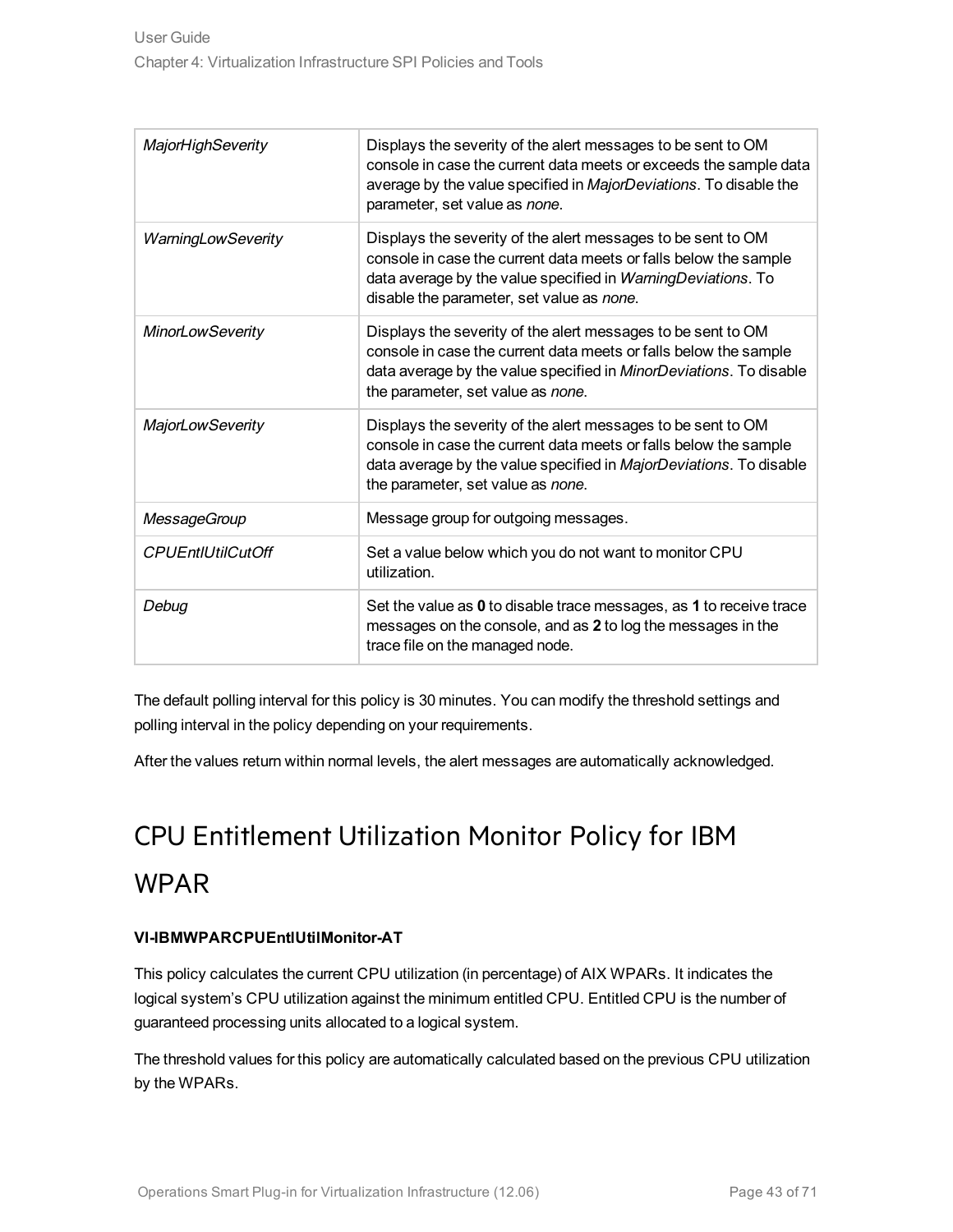When the threshold values are reached or exceeded, the policy sends an alert message to the OM console. The message severity can be major, minor, or warning depending upon the level of threshold violated.

**Note:** The VI-IBMWPARCPUEntlUtilMonitor-AT policy monitors only the WPARs that are created in an LPAR on which PA 5.0 is running.

- <sup>l</sup> **Infrastructure Management** → **v12.0**→ *<language>* → **Virtualization Infrastructure** → **Performance** → **IBM LPAR**.
- <sup>l</sup> **Infrastructure Management** → **v12.0**→ *<language>* → **Virtualization Infrastructure** → **Policies Grouped by Vendor** → **IBM LPAR - Advanced**.

| <b>Metrics Used</b>       | • BYLS CPU ENTL UTIL                                                                                                                                                                                                   |
|---------------------------|------------------------------------------------------------------------------------------------------------------------------------------------------------------------------------------------------------------------|
|                           | • BYLS_LS_NAME                                                                                                                                                                                                         |
|                           | • BYLS DISPLAY NAME                                                                                                                                                                                                    |
|                           | • BYLS LS TYPE                                                                                                                                                                                                         |
| <b>Supported Platform</b> | <b>IBM WPAR</b>                                                                                                                                                                                                        |
| <b>Script-Parameter</b>   | <b>Description</b>                                                                                                                                                                                                     |
| MessageObject             | Application for outgoing messages.                                                                                                                                                                                     |
| DataSource                | Displays the data source name as SCOPE.                                                                                                                                                                                |
| DataObject                | Displays the data object name as LOGICAL.                                                                                                                                                                              |
| <b>DataMetric</b>         | Displays the metric name as BYLS CPU ENTL UTIL.                                                                                                                                                                        |
| <b>BaselinePeriod</b>     | Type the time period you want to define as a baseline period, such<br>as 3600 seconds. This period moves with the current time. The<br>most recent 3600-second (1-hour) period becomes the current<br>baseline period. |
| Minimum Value             | Displays the minimum value of the CPU utilization as indicated by<br>the metric.                                                                                                                                       |
| MaximumValue              | Displays the maximum value of the CPU utilization as indicated by<br>the metric.                                                                                                                                       |
| WarningDeviations         | Displays the number of standard deviation away form normal, at<br>which the policy sends a warning message to OM console. Set an<br>appropriate value for the parameter. To disable the parameter, set<br>value as 5.  |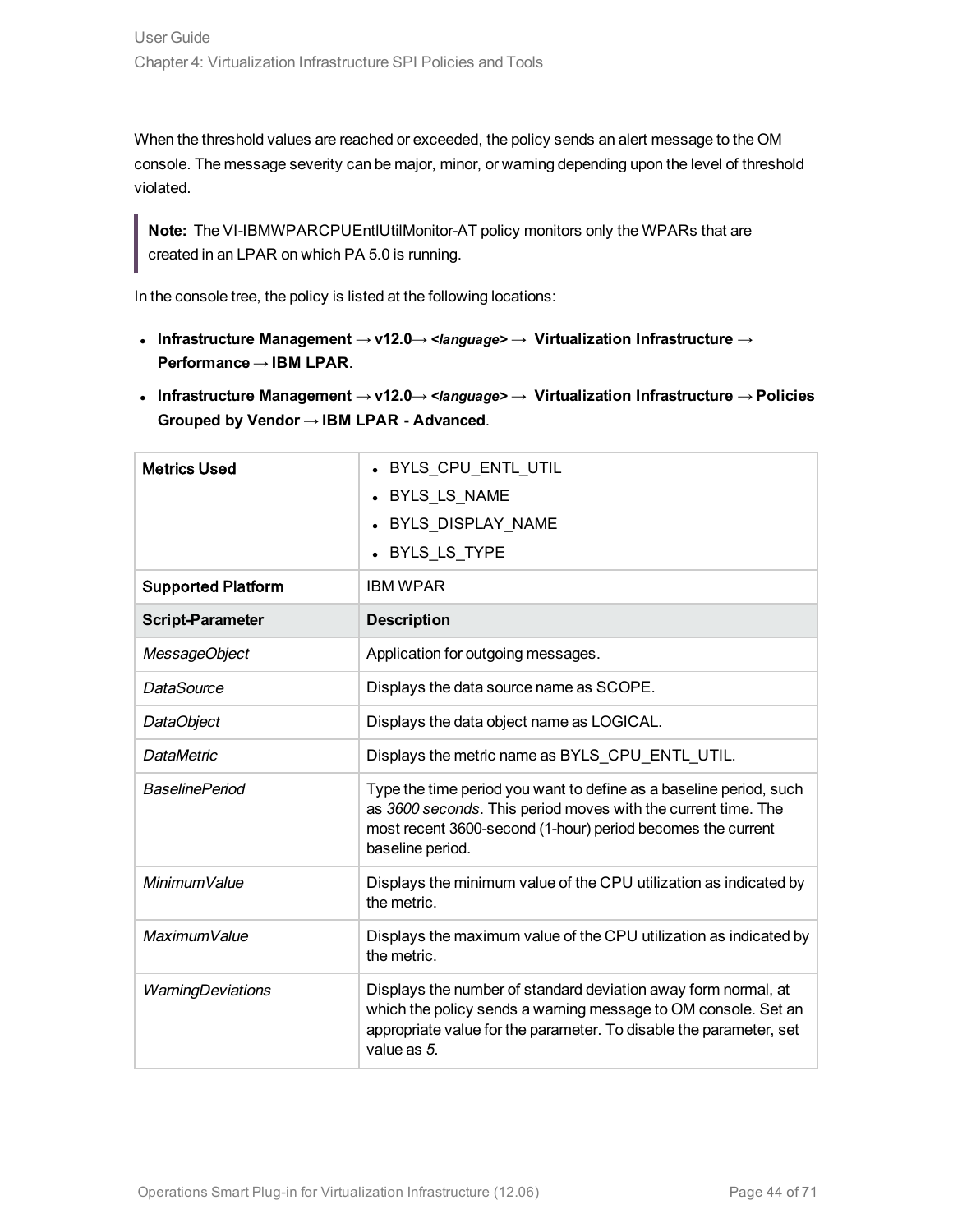| <b>MinorDeviations</b>   | Displays the number of standard deviation away form normal, at<br>which the policy sends a minor message to OM console. Set an<br>appropriate value for the parameter greater than the specified value<br>for WarningDeviations. To disable the parameter, set value as 5. |
|--------------------------|----------------------------------------------------------------------------------------------------------------------------------------------------------------------------------------------------------------------------------------------------------------------------|
| <b>MajorDeviations</b>   | Displays the number of standard deviation away form normal, at<br>which the policy sends a major message to OM console. Set an<br>appropriate value for the parameter greater than the specified value<br>for MinorDeviations. To disable the parameter, set value as 5.   |
| WarningHighSeverity      | Displays the severity of the alert messages to be sent to OM<br>console in case the current data meets or exceeds the sample data<br>average by the value specified in WarningDeviations. To disable<br>the parameter, set value as none.                                  |
| <b>MinorHighSeverity</b> | Displays the severity of the alert messages to be sent to OM<br>console in case the current data meets or exceeds the sample data<br>average by the value specified in MinorDeviations. To disable the<br>parameter, set value as none.                                    |
| <b>MajorHighSeverity</b> | Displays the severity of the alert messages to be sent to OM<br>console in case the current data meets or exceeds the sample data<br>average by the value specified in MajorDeviations. To disable the<br>parameter, set value as none.                                    |
| WarningLowSeverity       | Displays the severity of the alert messages to be sent to OM<br>console in case the current data meets or falls below the sample<br>data average by the value specified in WarningDeviations. To<br>disable the parameter, set value as none.                              |
| <b>MinorLowSeverity</b>  | Displays the severity of the alert messages to be sent to OM<br>console in case the current data meets or falls below the sample<br>data average by the value specified in MinorDeviations. To disable<br>the parameter, set value as none.                                |
| <b>MajorLowSeverity</b>  | Displays the severity of the alert messages to be sent to OM<br>console in case the current data meets or falls below the sample<br>data average by the value specified in MajorDeviations. To disable<br>the parameter, set value as none.                                |
| <b>MessageGroup</b>      | Message group for outgoing messages.                                                                                                                                                                                                                                       |
| <b>CPUEntIUtilCutOff</b> | Set a value below which you do not want to monitor CPU<br>utilization.                                                                                                                                                                                                     |
| Debug                    | Set the value as 0 to disable trace messages, as 1 to receive trace<br>messages on the console, and as 2 to log the messages in the<br>trace file on the managed node.                                                                                                     |

The default polling interval for this policy is 30 minutes. You can modify the threshold settings and polling interval in the policy depending on your requirements.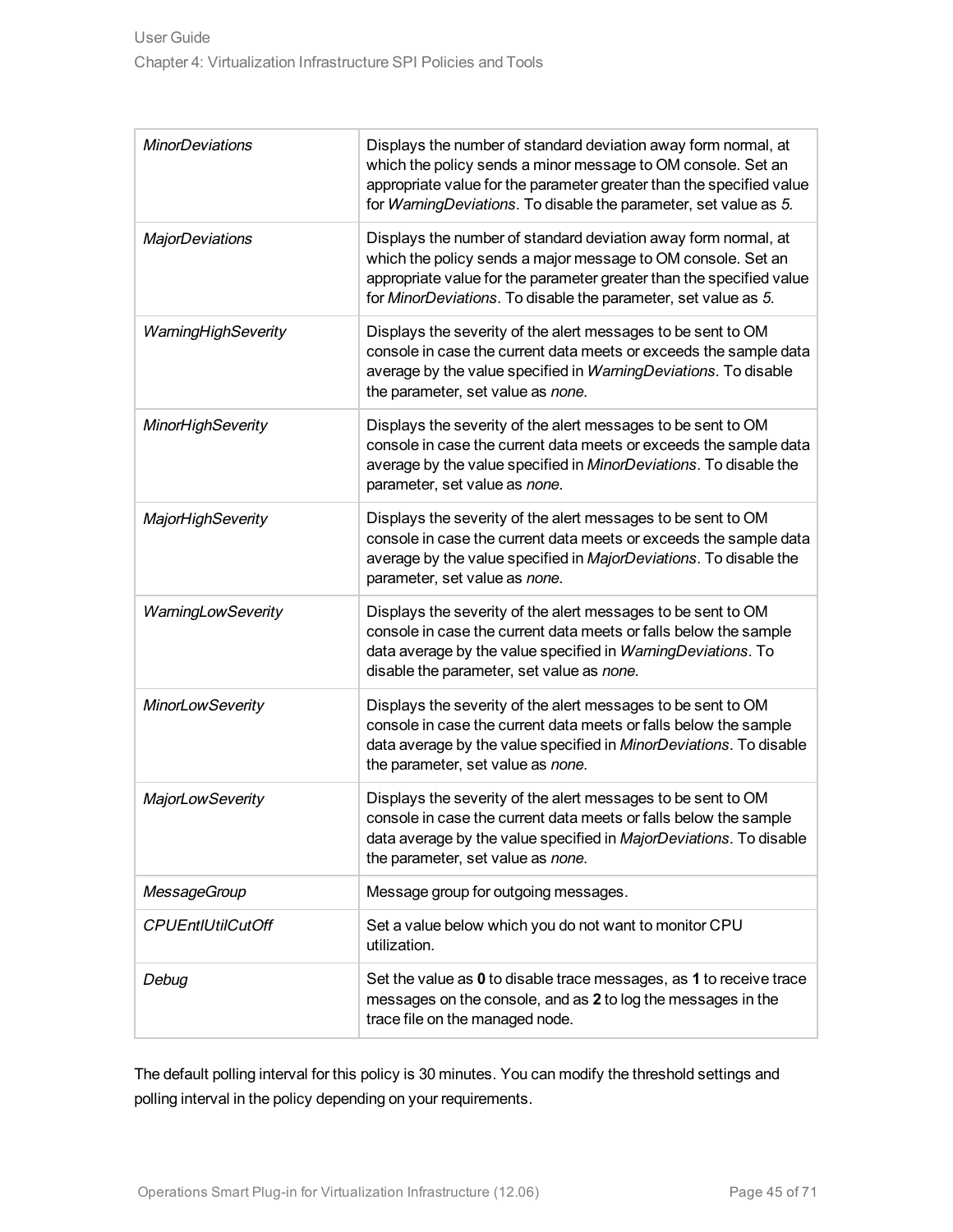<span id="page-45-0"></span>After the values return within normal levels, the alert messages are automatically acknowledged.

# CPU Entitlement Utilization Monitor Policy for Oracle Solaris Zones

#### **VI-OracleSolarisZoneCPUEntlUtilMonitor-AT**

This policy calculates the current CPU utilization (in percentage) of Solaris zones. It indicates the logical system's CPU utilization against the minimum entitled CPU. Entitled CPU is the number of guaranteed processing units allocated to a logical system.

The threshold values for this policy are automatically calculated based on the previous CPU utilization by the zones.

When the threshold values are reached or exceeded, the policy sends an alert message to the OM console. The message severity can be major, minor, or warning depending upon the level of threshold violated.

- <sup>l</sup> **Infrastructure Management** → **v12.0**→ *<language>* → **Virtualization Infrastructure** → **Performance** → **Oracle Containers**.
- <sup>l</sup> **Infrastructure Management** → **v12.0**→ *<language>* → **Virtualization Infrastructure** → **Policies Grouped by Vendor** → **Oracle Containers - Advanced**.

| <b>Metrics Used</b>       | • BYLS_CPU_ENTL_UTIL<br>• BYLS LS NAME<br>• BYLS DISPLAY NAME<br>• GBL LS TYPE |
|---------------------------|--------------------------------------------------------------------------------|
| <b>Supported Platform</b> | Oracle Solaris Zones                                                           |
| <b>Script-Parameter</b>   | <b>Description</b>                                                             |
| MessageObject             | Application for outgoing messages.                                             |
| DataSource                | Displays the data source name as SCOPE.                                        |
| DataObject                | Displays the data object name as LOGICAL.                                      |
| <b>DataMetric</b>         | Displays the metric name as BYLS CPU ENTL UTIL.                                |
| <b>BaselinePeriod</b>     | Type the time period you want to define as a baseline period, such             |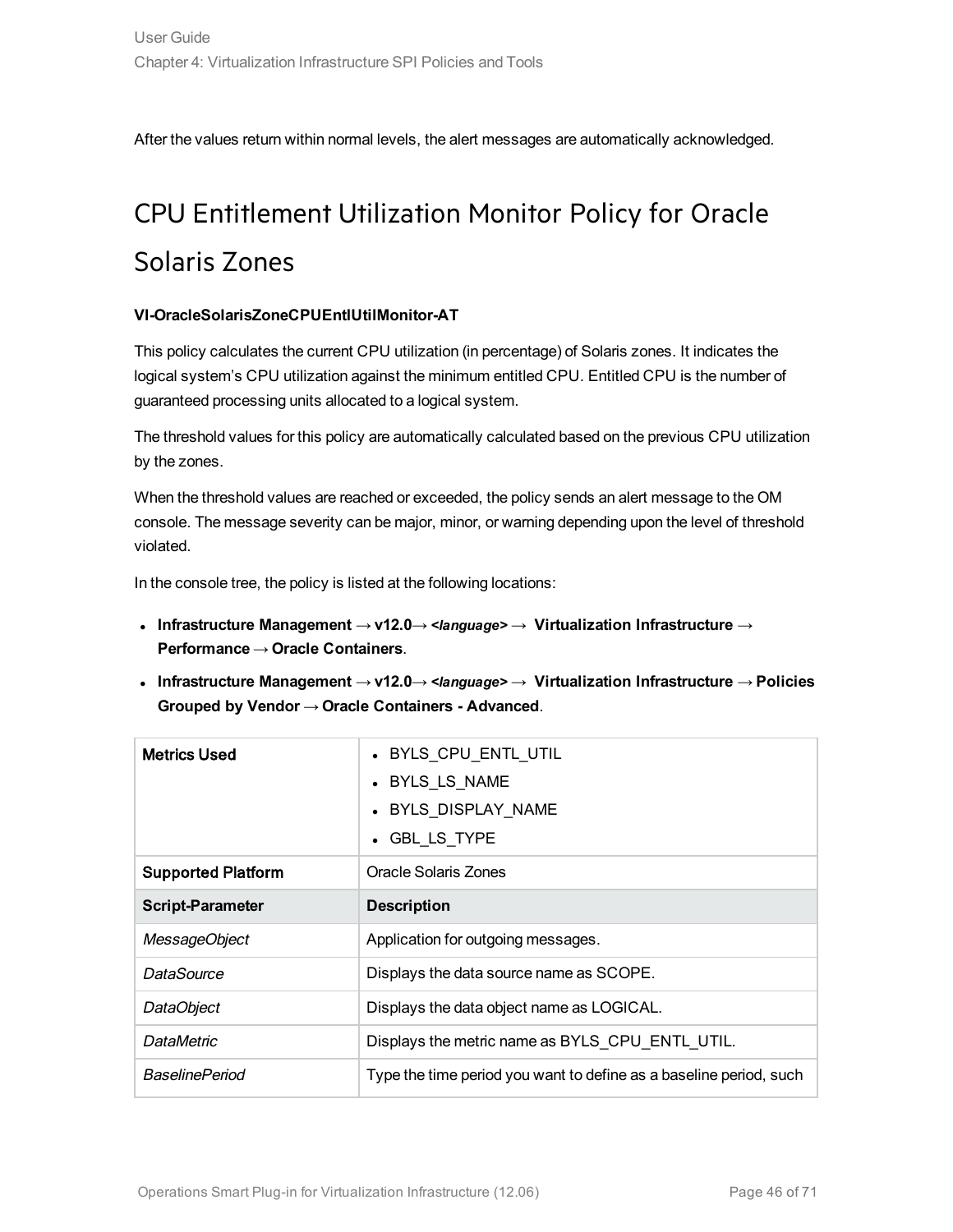|                          | as 3600 seconds. This period moves with the current time. The<br>most recent 3600-second (1-hour) period becomes the current<br>baseline period.                                                                                                                           |
|--------------------------|----------------------------------------------------------------------------------------------------------------------------------------------------------------------------------------------------------------------------------------------------------------------------|
| MinimumValue             | Displays the minimum value of the CPU utilization as indicated by<br>the metric.                                                                                                                                                                                           |
| MaximumValue             | Displays the maximum value of the CPU utilization as indicated by<br>the metric.                                                                                                                                                                                           |
| WarningDeviations        | Displays the number of standard deviation away from normal, at<br>which the policy sends a warning message to OM console. Set an<br>appropriate value for the parameter. To disable the parameter, set<br>value as 5.                                                      |
| <b>MinorDeviations</b>   | Displays the number of standard deviation away from normal, at<br>which the policy sends a minor message to OM console. Set an<br>appropriate value for the parameter greater than the specified value<br>for WarningDeviations. To disable the parameter, set value as 5. |
| <b>MajorDeviations</b>   | Displays the number of standard deviation away from normal, at<br>which the policy sends a major message to OM console. Set an<br>appropriate value for the parameter greater than the specified value<br>for MinorDeviations. To disable the parameter, set value as 5.   |
| WarningHighSeverity      | Displays the severity of the alert messages to be sent to OM<br>console in case the current data meets or exceeds the sample data<br>average by the value specified in WarningDeviations. To disable<br>the parameter, set value as none.                                  |
| <b>MinorHighSeverity</b> | Displays the severity of the alert messages to be sent to OM<br>console in case the current data meets or exceeds the sample data<br>average by the value specified in MinorDeviations. To disable the<br>parameter, set value as none.                                    |
| <b>MajorHighSeverity</b> | Displays the severity of the alert messages to be sent to OM<br>console in case the current data meets or exceeds the sample data<br>average by the value specified in MajorDeviations. To disable the<br>parameter, set value as none.                                    |
| WarningLowSeverity       | Displays the severity of the alert messages to be sent to OM<br>console in case the current data meets or falls below the sample<br>data average by the value specified in WarningDeviations. To<br>disable the parameter, set value as none.                              |
| <b>MinorLowSeverity</b>  | Displays the severity of the alert messages to be sent to OM<br>console in case the current data meets or falls below the sample<br>data average by the value specified in MinorDeviations. To disable<br>the parameter, set value as none.                                |
| <b>MajorLowSeverity</b>  | Displays the severity of the alert messages to be sent to OM                                                                                                                                                                                                               |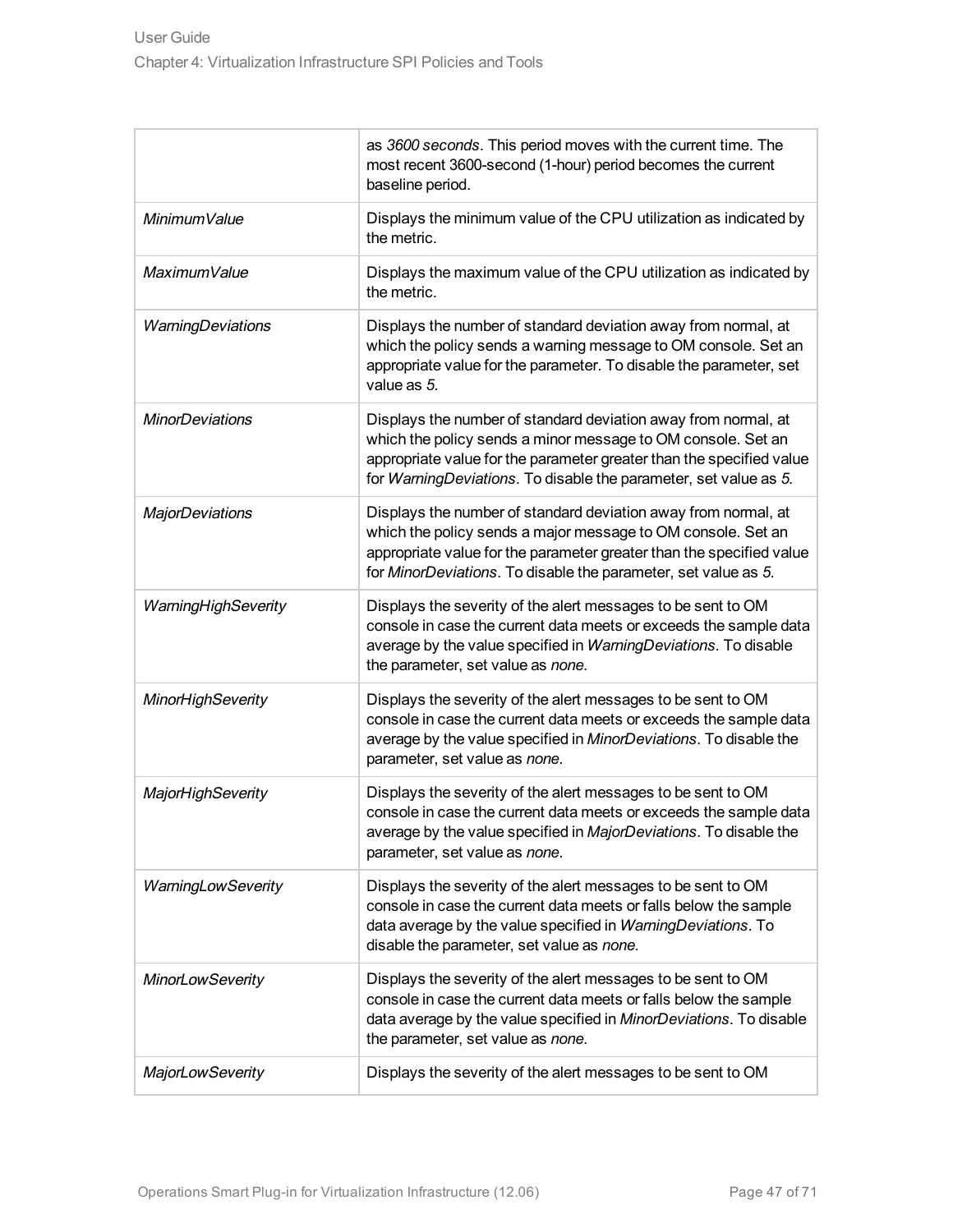|                          | console in case the current data meets or falls below the sample<br>data average by the value specified in MajorDeviations. To disable<br>the parameter, set value as none. |
|--------------------------|-----------------------------------------------------------------------------------------------------------------------------------------------------------------------------|
| MessageGroup             | Message group for outgoing messages.                                                                                                                                        |
| <b>CPUEntIUtilCutOff</b> | Set a value below which you do not want to monitor CPU<br>utilization.                                                                                                      |
| Debua                    | Set the value as 0 to disable trace messages, as 1 to receive trace<br>messages on the console, and as 2 to log the messages in the<br>trace file on the managed node.      |

The default polling interval for this policy is 30 minutes. You can modify the threshold settings and polling interval in the policy depending on your requirements.

<span id="page-47-0"></span>After the values return within normal levels, the alert messages are automatically acknowledged.

# Memory Entitlement Utilization Monitor Policy for IBM LPAR

#### VI-IBMLPARMemoryEntlUtilMonitor-AT

The VI-IBMLPARMemoryEntlUtilMonitor-AT policy calculates the current memory utilization (in percentage) of all IBM LPARs in ACTIVE state. It indicates the LPAR's memory utilization against the minimum entitled memory.

Entitled memory is the amount of guaranteed memory allocated to a logical system.

The threshold values for this policy are automatically calculated based on the previous memory utilization by the LPARs.

When the threshold values are reached or exceeded, the policy sends an alert message to the OM console. The message severity can be major, minor, or warning depending upon the level of threshold violated.

- <sup>l</sup> **Infrastructure Management** → **v12.0**→ *<language>* → **Virtualization Infrastructure** → **Performance** → **IBM LPAR**.
- <sup>l</sup> **Infrastructure Management** → **v12.0**→ *<language>* → **Virtualization Infrastructure** → **Policies Grouped by Vendor** → **IBM LPAR - Advanced**.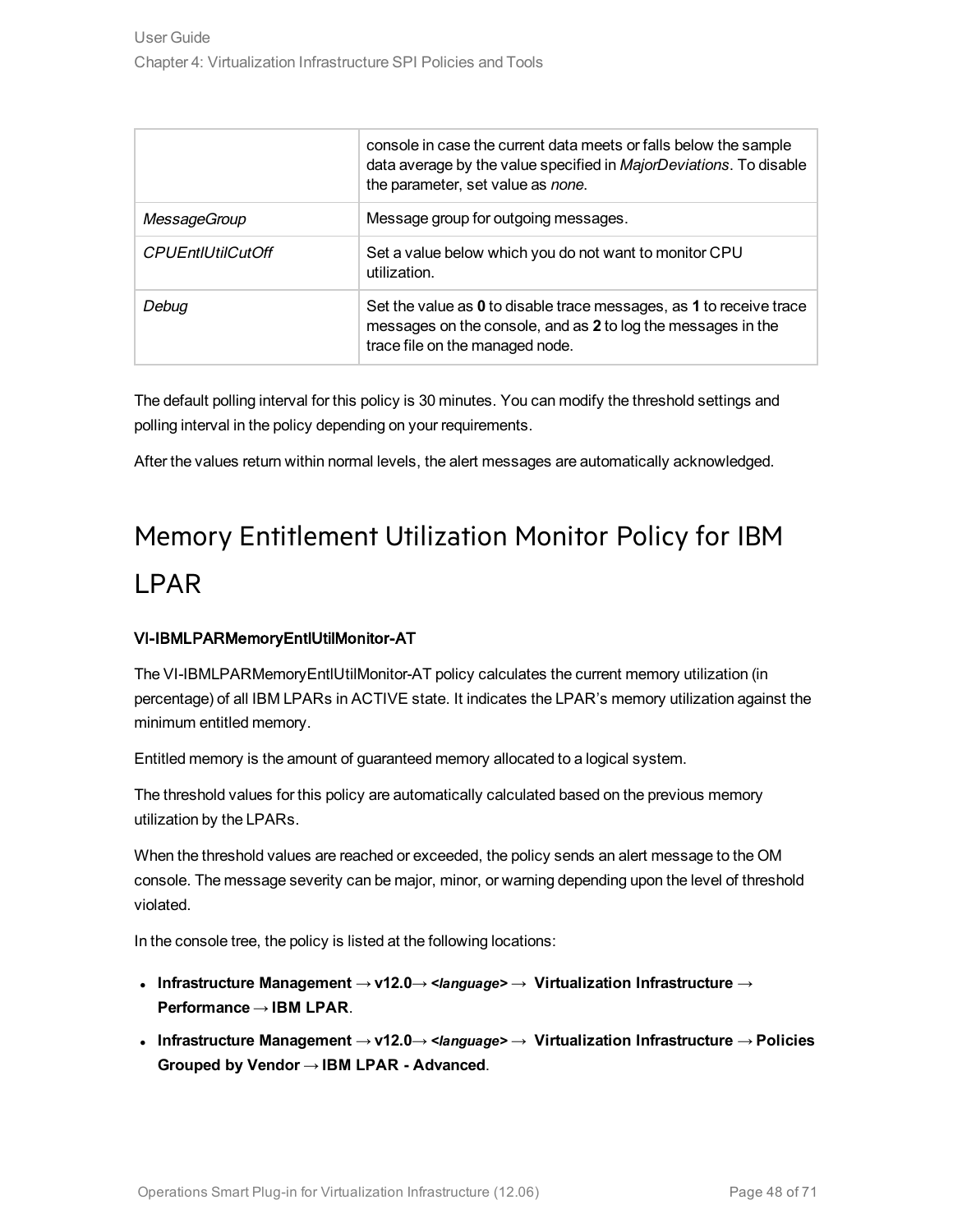| <b>Metrics Used</b>       | • BYLS_MEM_ENTL_UTIL                                                                                                                                                                                                                                                       |
|---------------------------|----------------------------------------------------------------------------------------------------------------------------------------------------------------------------------------------------------------------------------------------------------------------------|
|                           | • BYLS_LS_NAME                                                                                                                                                                                                                                                             |
|                           | BYLS_LS_STATE                                                                                                                                                                                                                                                              |
|                           | • BYLS_DISPLAY_NAME                                                                                                                                                                                                                                                        |
|                           | • GBL_LS_TYPE                                                                                                                                                                                                                                                              |
| <b>Supported Platform</b> | <b>IBM LPAR</b>                                                                                                                                                                                                                                                            |
| <b>Script-Parameter</b>   | <b>Description</b>                                                                                                                                                                                                                                                         |
| MessageObject             | Application for outgoing messages.                                                                                                                                                                                                                                         |
| <b>DataSource</b>         | Displays the data source name as SCOPE.                                                                                                                                                                                                                                    |
| DataObject                | Displays the data object name as LOGICAL.                                                                                                                                                                                                                                  |
| <b>DataMetric</b>         | Displays the metric name as BYLS_MEM_ENTL_UTIL.                                                                                                                                                                                                                            |
| <b>BaselinePeriod</b>     | Type the time period you want to define as a baseline period, such<br>as 3600 seconds. This period moves with the current time. The<br>most recent 3600-second (1-hour) period becomes the current<br>baseline period.                                                     |
| MinimumValue              | Displays the minimum value of the entitled memory utilization as<br>indicated by the metric.                                                                                                                                                                               |
| MaximumValue              | Displays the maximum value of the entitled memory utilization as<br>indicated by the metric.                                                                                                                                                                               |
| WarningDeviations         | Displays the number of standard deviation away form normal, at<br>which the policy sends a warning message to OM console. Set an<br>appropriate value for the parameter. To disable the parameter, set<br>value as 5.                                                      |
| <b>MinorDeviations</b>    | Displays the number of standard deviation away from normal, at<br>which the policy sends a minor message to OM console. Set an<br>appropriate value for the parameter greater than the specified value<br>for WarningDeviations. To disable the parameter, set value as 5. |
| <b>MajorDeviations</b>    | Displays the number of standard deviation away from normal, at<br>which the policy sends a major message to OM console. Set an<br>appropriate value for the parameter greater than the specified value<br>for MinorDeviations. To disable the parameter, set value as 5.   |
| WarningHighSeverity       | Displays the severity of the alert messages to be sent to OM<br>console in case the current data meets or exceeds the sample data<br>average by the value specified in WarningDeviations. To disable<br>the parameter, set value as none.                                  |
| <b>MinorHighSeverity</b>  | Displays the severity of the alert messages to be sent to OM                                                                                                                                                                                                               |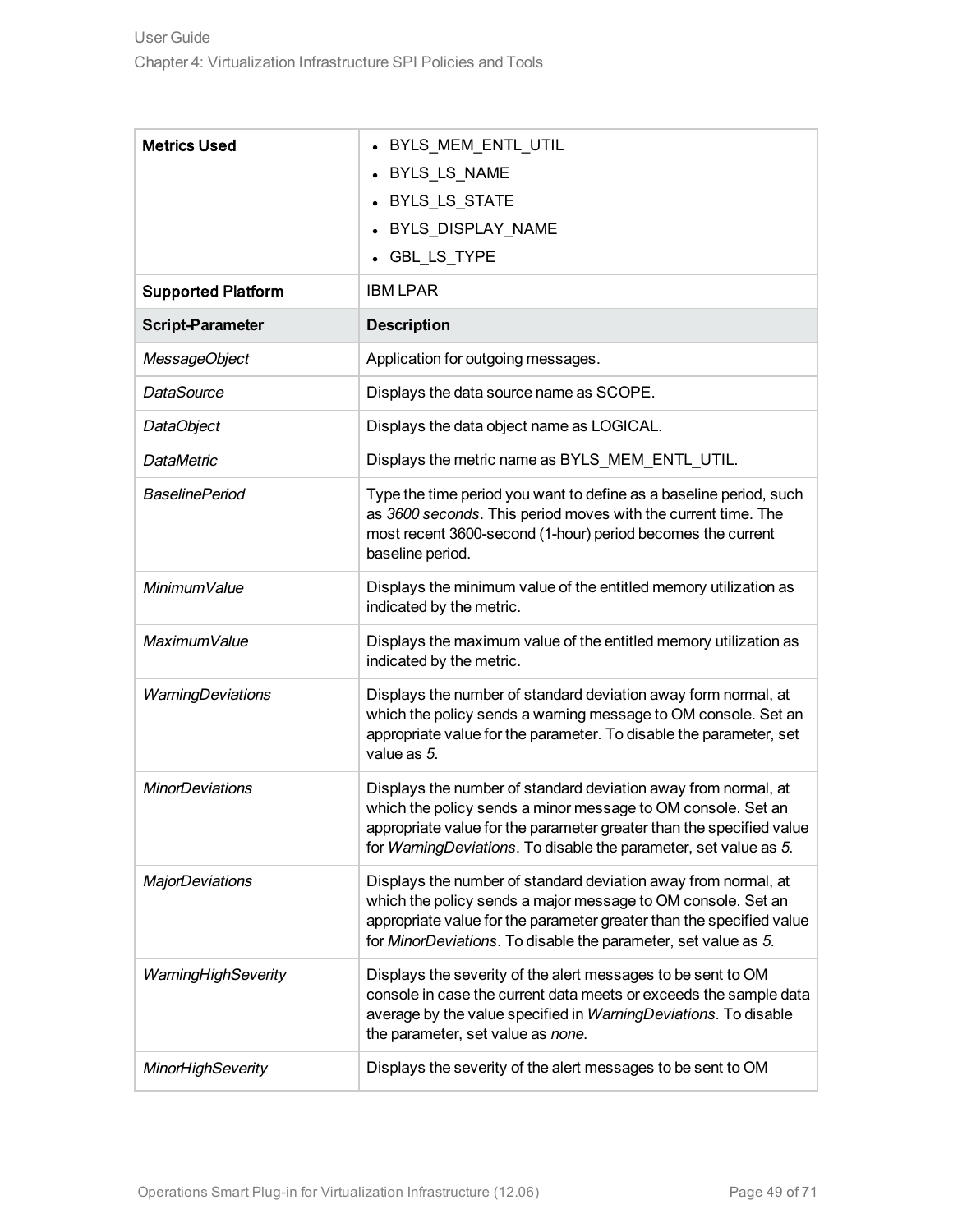|                          | console in case the current data meets or exceeds the sample data<br>average by the value specified in MinorDeviations. To disable the<br>parameter, set value as none.                                                                       |
|--------------------------|-----------------------------------------------------------------------------------------------------------------------------------------------------------------------------------------------------------------------------------------------|
| MajorHighSeverity        | Displays the severity of the alert messages to be sent to OM<br>console in case the current data meets or exceeds the sample data<br>average by the value specified in MajorDeviations. To disable the<br>parameter, set value as none.       |
| WarningLowSeverity       | Displays the severity of the alert messages to be sent to OM<br>console in case the current data meets or falls below the sample<br>data average by the value specified in WarningDeviations. To<br>disable the parameter, set value as none. |
| <b>MinorLowSeverity</b>  | Displays the severity of the alert messages to be sent to OM<br>console in case the current data meets or falls below the sample<br>data average by the value specified in MinorDeviations. To disable<br>the parameter, set value as none.   |
| <b>MajorLowSeverity</b>  | Displays the severity of the alert messages to be sent to OM<br>console in case the current data meets or falls below the sample<br>data average by the value specified in MajorDeviations. To disable<br>the parameter, set value as none.   |
| <b>MessageGroup</b>      | Message group for outgoing messages.                                                                                                                                                                                                          |
| <b>MEMEntIUtilCutOff</b> | Set a value below which you do not want to monitor memory<br>utilization.                                                                                                                                                                     |
| Debug                    | Set the value as 0 to disable trace messages, as 1 to receive trace<br>messages on the console, and as 2 to log the messages in the<br>trace file on the managed node.                                                                        |

The default polling interval for this policy is 30 minutes. You can modify the threshold settings and polling interval in the policy depending on your requirements.

<span id="page-49-0"></span>After the values return within normal levels, the alert messages are automatically acknowledged.

# Memory Entitlement Utilization Monitor Policy for IBM WPAR

#### VI-IBMWPARMemoryEntlUtilMonitor-AT

The VI-IBMWPARMemoryEntlUtilMonitor-AT policy calculates the current memory utilization (in percentage) of IBM WPARs (running on the monitoring LPAR) in ACTIVE state. It indicates the WPAR's memory utilization against the minimum entitled memory.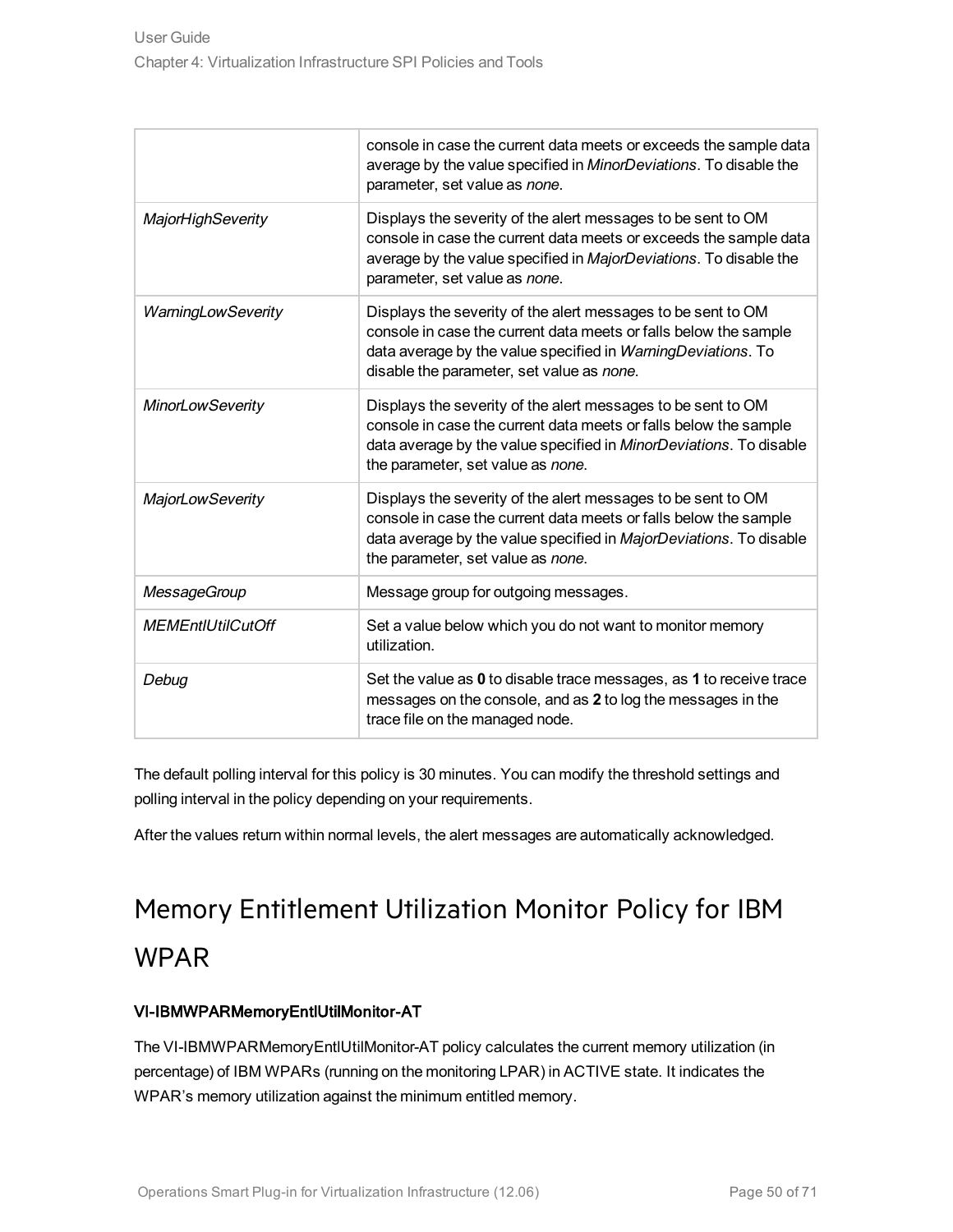Entitled memory is the amount of guaranteed memory allocated to a logical system.

The threshold values for this policy are automatically calculated based on the previous memory utilization by the WPARs.

When the threshold values are reached or exceeded, the policy sends an alert message to the OM console. The message severity can be major, minor, or warning depending upon the level of threshold violated.

- <sup>l</sup> **Infrastructure Management** → **v12.0**→ *<language>* → **Virtualization Infrastructure** → **Performance** → **IBM LPAR**.
- <sup>l</sup> **Infrastructure Management** → **v12.0**→ *<language>* → **Virtualization Infrastructure** → **Policies Grouped by Vendor** → **IBM LPAR - Advanced**.

| <b>Metrics Used</b>       | BYLS MEM ENTL UTIL<br>• BYLS_LS_NAME<br>• BYLS_LS_STATE<br>BYLS DISPLAY NAME<br><b>GBL LS TYPE</b>                                                                                                                     |
|---------------------------|------------------------------------------------------------------------------------------------------------------------------------------------------------------------------------------------------------------------|
| <b>Supported Platform</b> | <b>IBM WPAR</b>                                                                                                                                                                                                        |
| <b>Script-Parameter</b>   | <b>Description</b>                                                                                                                                                                                                     |
| MessageObject             | Application for outgoing messages.                                                                                                                                                                                     |
| DataSource                | Displays the data source name as SCOPE.                                                                                                                                                                                |
| DataObject                | Displays the data object name as LOGICAL.                                                                                                                                                                              |
| <b>DataMetric</b>         | Displays the metric name as BYLS_MEM_ENTL_UTIL.                                                                                                                                                                        |
| <b>BaselinePeriod</b>     | Type the time period you want to define as a baseline period, such<br>as 3600 seconds. This period moves with the current time. The<br>most recent 3600-second (1-hour) period becomes the current<br>baseline period. |
| MinimumValue              | Displays the minimum value of the entitled memory utilization as<br>indicated by the metric.                                                                                                                           |
| MaximumValue              | Displays the maximum value of the entitled memory utilization as<br>indicated by the metric.                                                                                                                           |
| WarningDeviations         | Displays the number of standard deviation away from normal, at<br>which the policy sends a warning message to OM console. Set an<br>appropriate value for the parameter. To disable the parameter, set                 |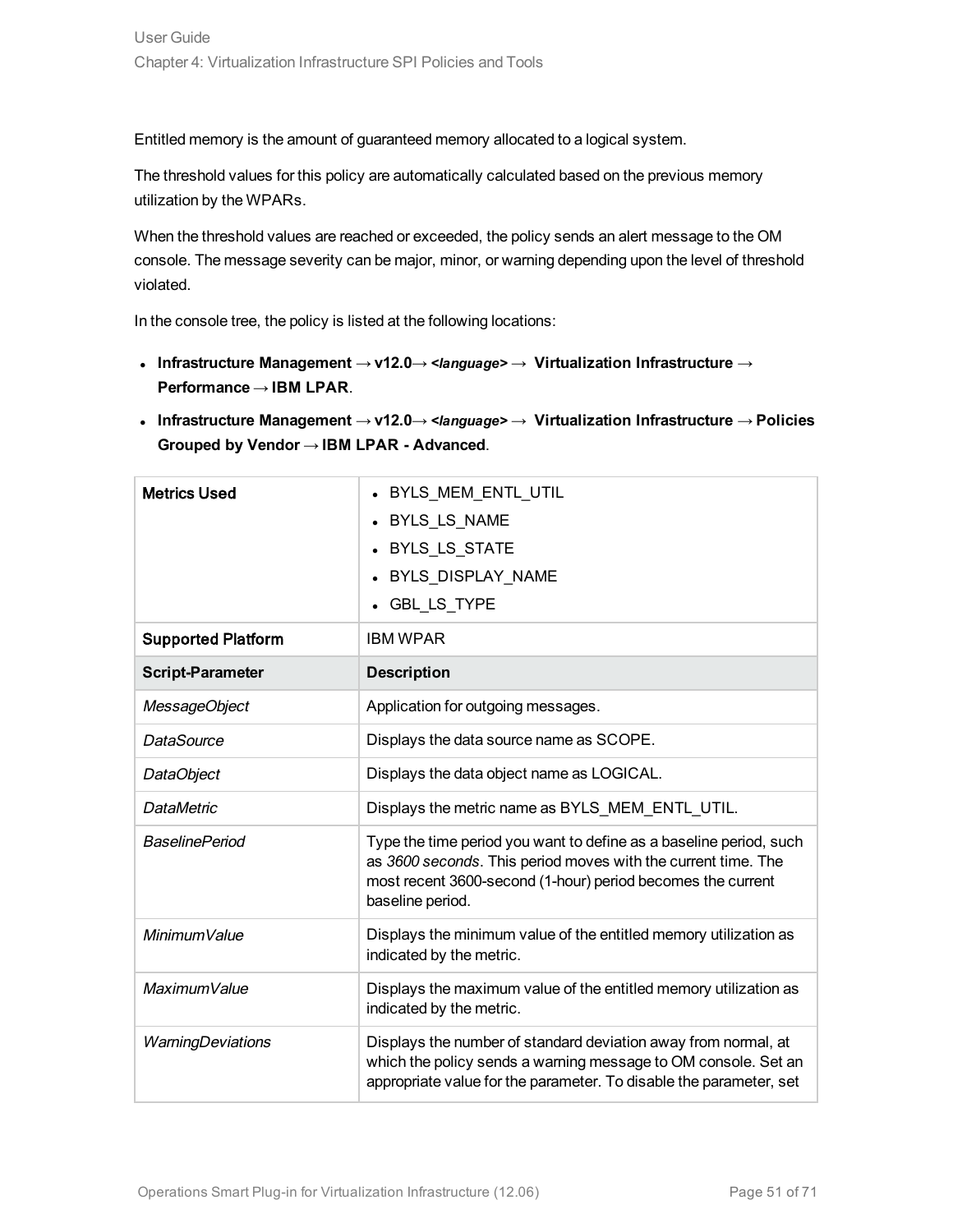|                          | value as 5.                                                                                                                                                                                                                                                                |
|--------------------------|----------------------------------------------------------------------------------------------------------------------------------------------------------------------------------------------------------------------------------------------------------------------------|
| <b>MinorDeviations</b>   | Displays the number of standard deviation away from normal, at<br>which the policy sends a minor message to OM console. Set an<br>appropriate value for the parameter greater than the specified value<br>for WarningDeviations. To disable the parameter, set value as 5. |
| <b>MajorDeviations</b>   | Displays the number of standard deviation away from normal, at<br>which the policy sends a major message to OM console. Set an<br>appropriate value for the parameter greater than the specified value<br>for MinorDeviations. To disable the parameter, set value as 5.   |
| WarningHighSeverity      | Displays the severity of the alert messages to be sent to OM<br>console in case the current data meets or exceeds the sample data<br>average by the value specified in WarningDeviations. To disable<br>the parameter, set value as none.                                  |
| <b>MinorHighSeverity</b> | Displays the severity of the alert messages to be sent to OM<br>console in case the current data meets or exceeds the sample data<br>average by the value specified in MinorDeviations. To disable the<br>parameter, set value as none.                                    |
| MajorHighSeverity        | Displays the severity of the alert messages to be sent to OM<br>console in case the current data meets or exceeds the sample data<br>average by the value specified in MajorDeviations. To disable the<br>parameter, set value as none.                                    |
| WarningLowSeverity       | Displays the severity of the alert messages to be sent to OM<br>console in case the current data meets or falls below the sample<br>data average by the value specified in WarningDeviations. To<br>disable the parameter, set value as none.                              |
| <b>MinorLowSeverity</b>  | Displays the severity of the alert messages to be sent to OM<br>console in case the current data meets or falls below the sample<br>data average by the value specified in MinorDeviations. To disable<br>the parameter, set value as none.                                |
| <b>MajorLowSeverity</b>  | Displays the severity of the alert messages to be sent to OM<br>console in case the current data meets or falls below the sample<br>data average by the value specified in MajorDeviations. To disable<br>the parameter, set value as none.                                |
| <b>MessageGroup</b>      | Message group for outgoing messages.                                                                                                                                                                                                                                       |
| <b>MEMEntIUtilCutOff</b> | Set a value below which you do not want to monitor memory<br>utilization.                                                                                                                                                                                                  |
| Debug                    | Set the value as 0 to disable trace messages, as 1 to receive trace<br>messages on the console, and as 2 to log the messages in the<br>trace file on the managed node.                                                                                                     |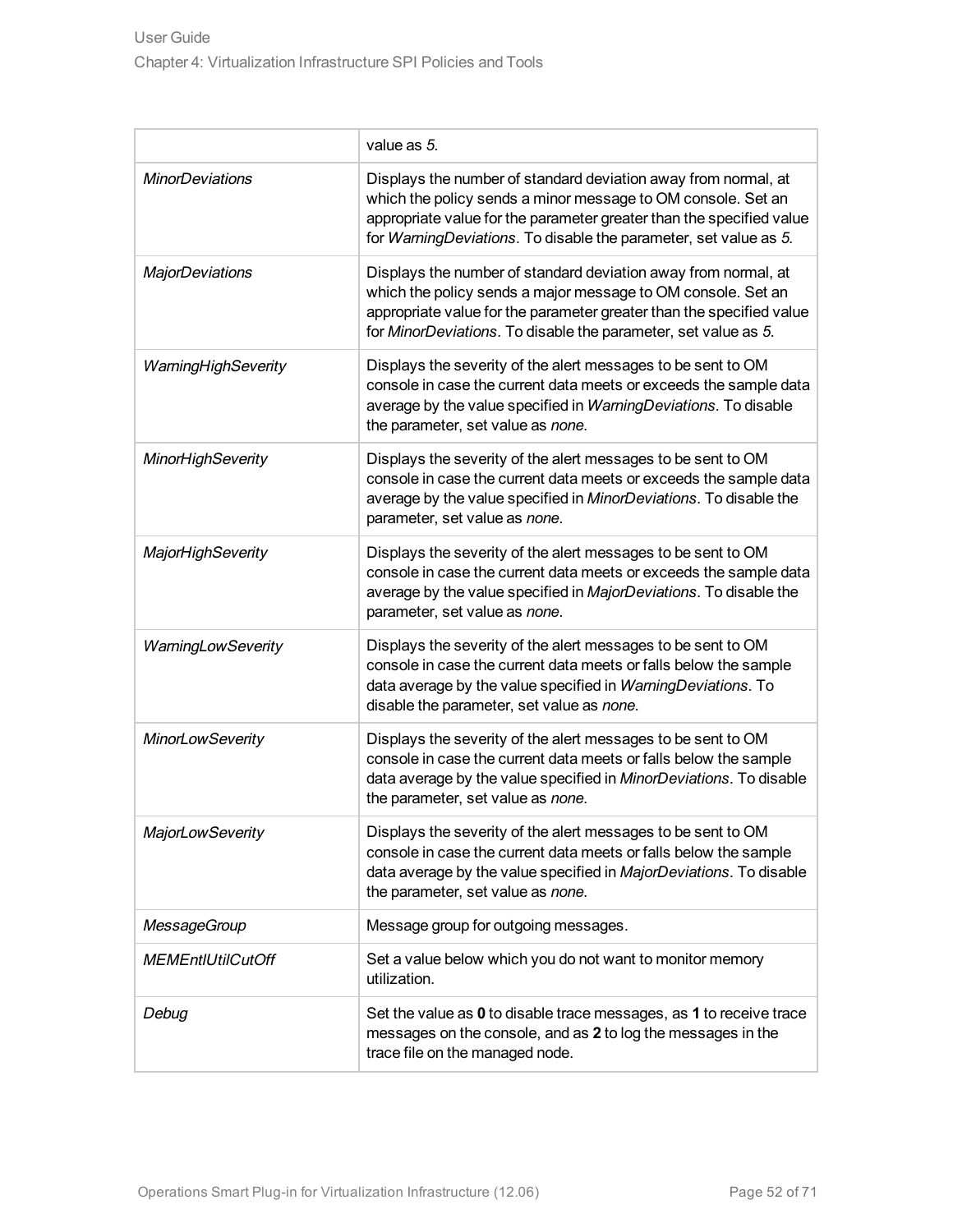The default polling interval for this policy is 30 minutes. You can modify the threshold settings and polling interval in the policy depending on your requirements.

<span id="page-52-0"></span>After the values return within normal levels, the alert messages are automatically acknowledged.

# Memory Entitlement Utilization Monitor Policy for Oracle Solaris Zones

#### VI-OracleSolarisMemoryEntlUtilMonitor-AT

The VI-OracleSolarisMemoryEntlUtilMonitor-AT policy calculates the current memory utilization (in percentage) of all Solaris zones in RUNNING state. It indicates the zone's memory utilization against the minimum entitled memory.

Entitled memory is the amount of guaranteed memory allocated to a logical system.

The threshold values for this policy are automatically calculated based on the previous memory utilization by the zones.

When the threshold values are reached or exceeded, the policy sends an alert message to the OM console. The message severity can be major, minor, or warning depending upon the level of threshold violated.

- <sup>l</sup> **Infrastructure Management** → **v12.0**→ *<language>* → **Virtualization Infrastructure** → **Performance** → **Oracle Containers**.
- <sup>l</sup> **Infrastructure Management** → **v12.0**→ *<language>* → **Virtualization Infrastructure** → **Policies Grouped by Vendor** → **Oracle Containers - Advanced**.

| <b>Metrics Used</b>       | • BYLS_MEM_ENTL_UTIL (This is calculated against capped<br>memory value if zone is capped and against total physical<br>memory if zone is uncapped.) |
|---------------------------|------------------------------------------------------------------------------------------------------------------------------------------------------|
|                           | • BYLS LS NAME                                                                                                                                       |
|                           | • BYLS LS STATE                                                                                                                                      |
|                           | • BYLS DISPLAY NAME                                                                                                                                  |
|                           | • GBL LS TYPE                                                                                                                                        |
| <b>Supported Platform</b> | Oracle Solaris Zones                                                                                                                                 |
| <b>Script-Parameter</b>   | <b>Description</b>                                                                                                                                   |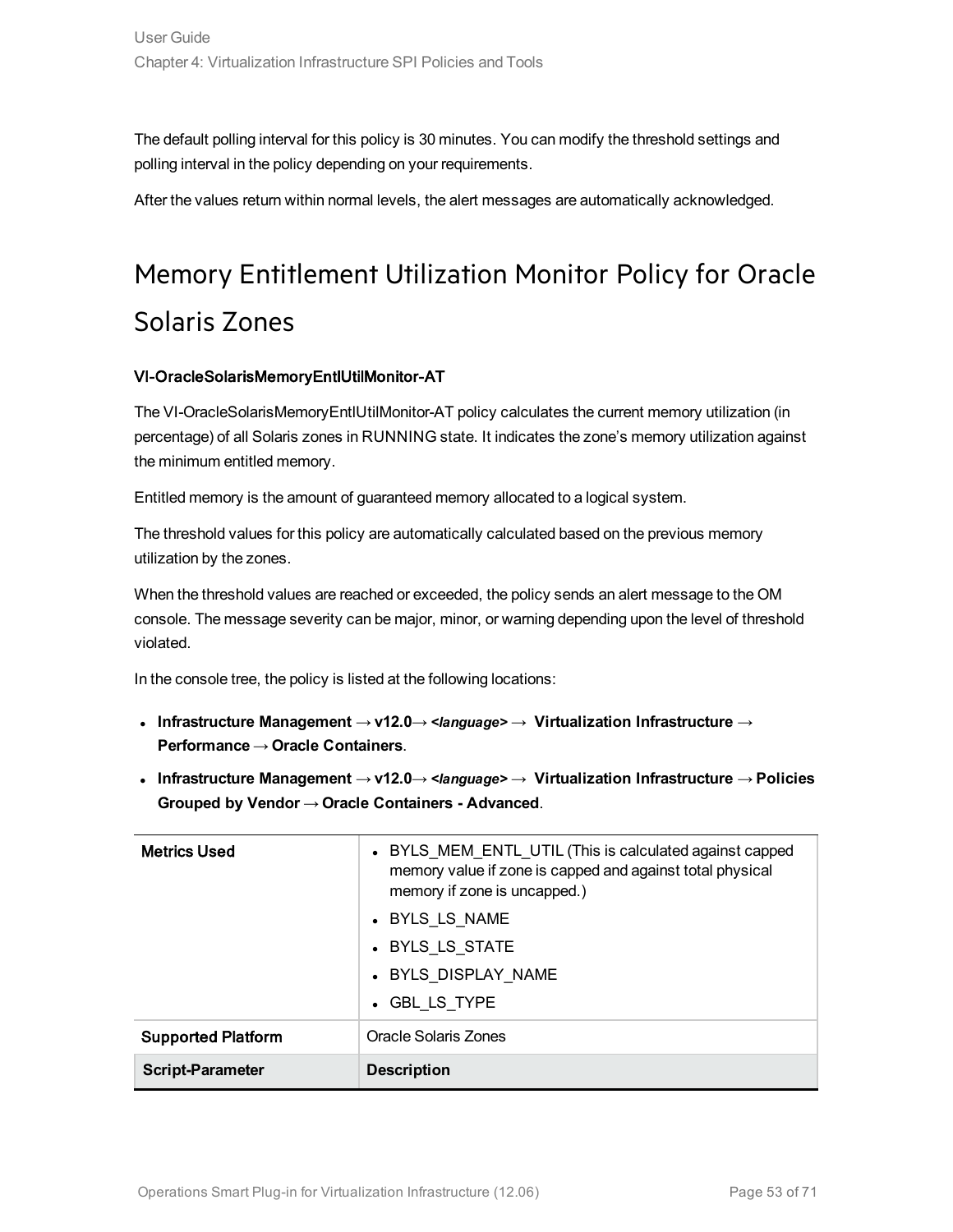| MessageObject            | Application for outgoing messages.                                                                                                                                                                                                                                         |  |
|--------------------------|----------------------------------------------------------------------------------------------------------------------------------------------------------------------------------------------------------------------------------------------------------------------------|--|
| <b>DataSource</b>        | Displays the data source name as SCOPE.                                                                                                                                                                                                                                    |  |
| DataObject               | Displays the data object name as LOGICAL.                                                                                                                                                                                                                                  |  |
| <b>DataMetric</b>        | Displays the metric name as BYLS_MEM_ENTL_UTIL.                                                                                                                                                                                                                            |  |
| <b>BaselinePeriod</b>    | Type the time period you want to define as a baseline period, such<br>as 3600 seconds. This period moves with the current time. The<br>most recent 3600-second (1-hour) period becomes the current<br>baseline period.                                                     |  |
| MinimumValue             | Displays the minimum value of the entitled memory utilization as<br>indicated by the metric.                                                                                                                                                                               |  |
| MaximumValue             | Displays the maximum value of the entitled memory utilization as<br>indicated by the metric.                                                                                                                                                                               |  |
| WarningDeviations        | Displays the number of standard deviation away from normal, at<br>which the policy sends a warning message to OM console. Set an<br>appropriate value for the parameter. To disable the parameter, set<br>value as 5.                                                      |  |
| <b>MinorDeviations</b>   | Displays the number of standard deviation away from normal, at<br>which the policy sends a minor message to OM console. Set an<br>appropriate value for the parameter greater than the specified value<br>for WarningDeviations. To disable the parameter, set value as 5. |  |
| <b>MajorDeviations</b>   | Displays the number of standard deviation away from normal, at<br>which the policy sends a major message to OM console. Set an<br>appropriate value for the parameter greater than the specified value<br>for MinorDeviations. To disable the parameter, set value as 5.   |  |
| WarningHighSeverity      | Displays the severity of the alert messages to be sent to OM<br>console in case the current data meets or exceeds the sample data<br>average by the value specified in WarningDeviations. To disable<br>the parameter, set value as none.                                  |  |
| <b>MinorHighSeverity</b> | Displays the severity of the alert messages to be sent to OM<br>console in case the current data meets or exceeds the sample data<br>average by the value specified in MinorDeviations. To disable the<br>parameter, set value as none.                                    |  |
| <b>MajorHighSeverity</b> | Displays the severity of the alert messages to be sent to OM<br>console in case the current data meets or exceeds the sample data<br>average by the value specified in MajorDeviations. To disable the<br>parameter, set value as none.                                    |  |
| WarningLowSeverity       | Displays the severity of the alert messages to be sent to OM<br>console in case the current data meets or falls below the sample<br>data average by the value specified in WarningDeviations. To                                                                           |  |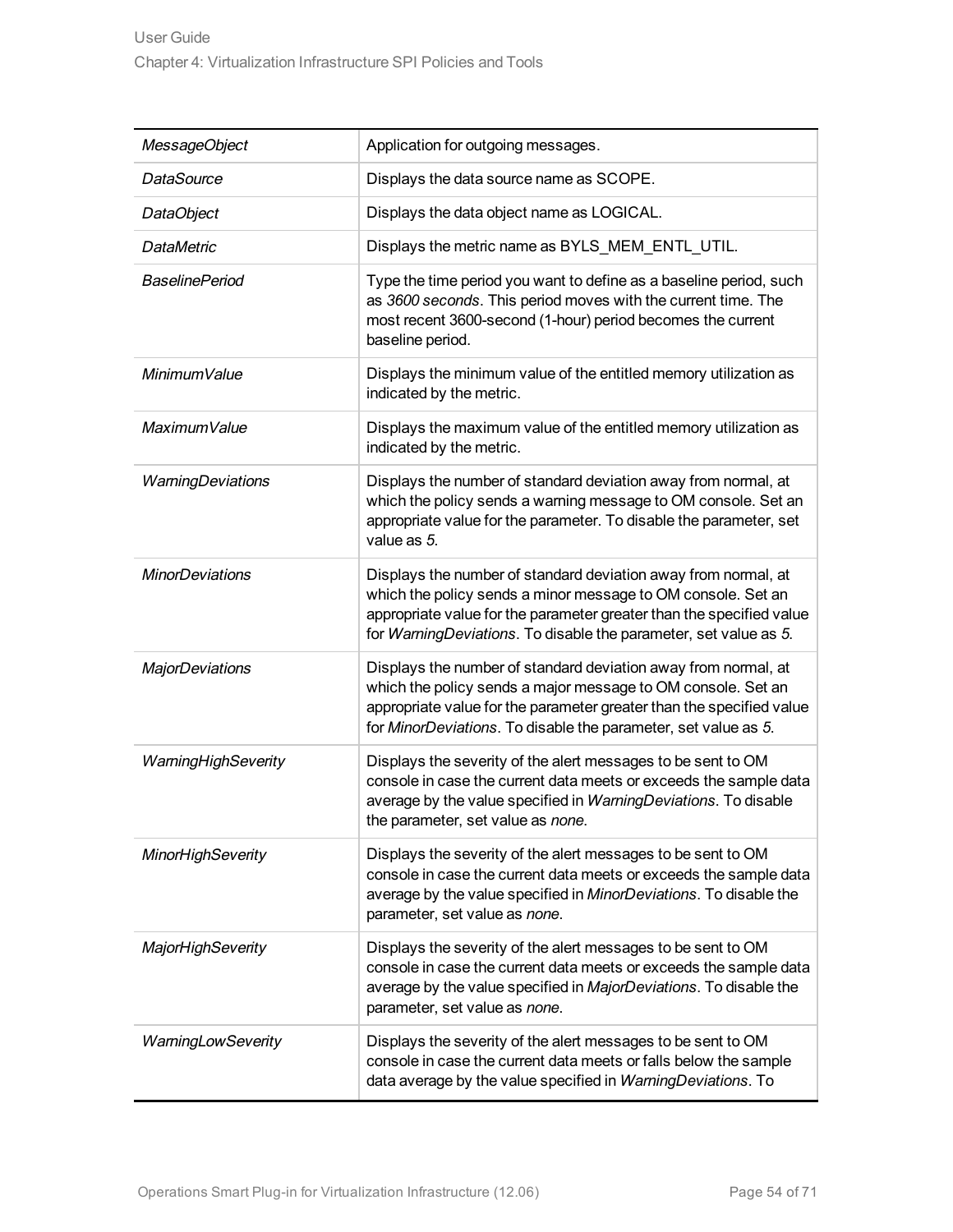|                          | disable the parameter, set value as none.                                                                                                                                                                                                           |  |
|--------------------------|-----------------------------------------------------------------------------------------------------------------------------------------------------------------------------------------------------------------------------------------------------|--|
| <b>MinorLowSeverity</b>  | Displays the severity of the alert messages to be sent to OM<br>console in case the current data meets or falls below the sample<br>data average by the value specified in <i>MinorDeviations</i> . To disable<br>the parameter, set value as none. |  |
| <b>MajorLowSeverity</b>  | Displays the severity of the alert messages to be sent to OM<br>console in case the current data meets or falls below the sample<br>data average by the value specified in MajorDeviations. To disable<br>the parameter, set value as none.         |  |
| <b>MessageGroup</b>      | Message group for outgoing messages.                                                                                                                                                                                                                |  |
| <b>MEMEntIUtilCutOff</b> | Set a value below which you do not want to monitor memory<br>utilization.                                                                                                                                                                           |  |
| Debug                    | Set the value as 0 to disable trace messages, as 1 to receive trace<br>messages on the console, and as 2 to log the messages in the<br>trace file on the managed node.                                                                              |  |

**Note:** For a zone with memory cap there is a slight deviation between the values generated by the metrics and that of the value given by system command **prstat -Z**.

The default polling interval for this policy is 30 minutes. You can modify the threshold settings and polling interval in the policy depending on your requirements.

<span id="page-54-0"></span>After the values return within normal levels, the alert messages are automatically acknowledged.

### Frame Memory Utilization Monitor Policy for IBM LPAR

#### VI-IBMLPARFrameMemoryUtilMonitor

The VI-IBMLPARFrameMemoryUtilMonitor policy monitors the memory utilization of the IBM AIX frames and alerts on any abnormal growth in physical memory utilization of AIX frames.

When the threshold values are reached or exceeded, the policy sends an alert message to the OM console. The message severity can be major, minor, or warning depending upon the level of threshold violated. The alert message contains the following information:

- Names of the LPARs in the frame.
- The percentage of memory utilized by the LPAR with respect to entitlement.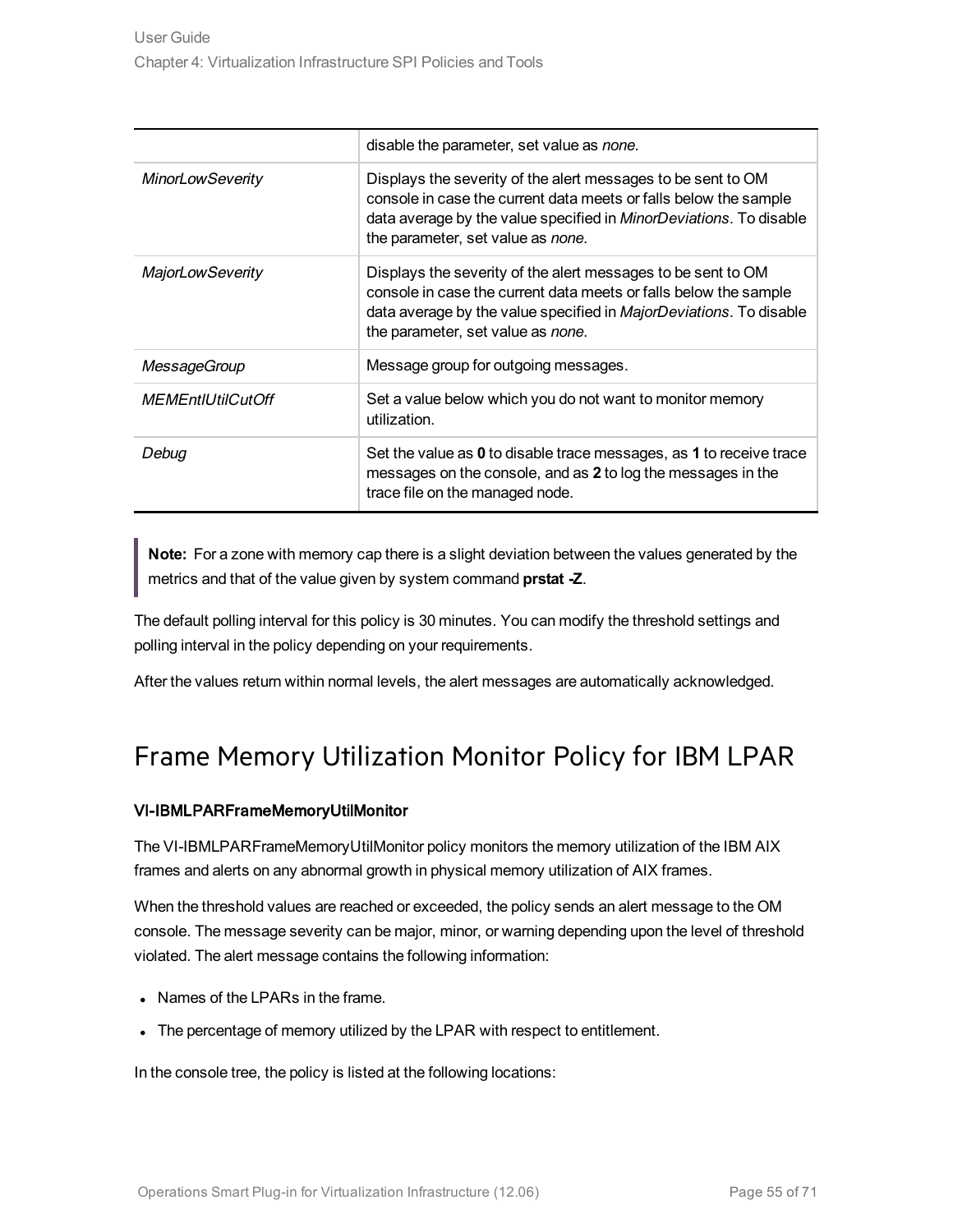- <sup>l</sup> **Infrastructure Management** → **v12.0**→ *<language>* → **Virtualization Infrastructure** → **Performance** → **IBM LPAR**.
- <sup>l</sup> **Infrastructure Management** → **v12.0**→ *<language>* → **Virtualization Infrastructure** → **Policies Grouped by Vendor** → **IBM LPAR- QuickStart**.

| <b>Metrics Used</b>          | • BYLS_MEM_ENTL_UTIL                                                                                                                                                   |  |  |
|------------------------------|------------------------------------------------------------------------------------------------------------------------------------------------------------------------|--|--|
|                              | • BYLS MEM ENTL                                                                                                                                                        |  |  |
|                              | • BYLS LS HOSTNAME                                                                                                                                                     |  |  |
|                              | • BYLS_LS_TYPE                                                                                                                                                         |  |  |
| <b>Supported Platform</b>    | <b>IBM AIX Frames</b>                                                                                                                                                  |  |  |
| <b>Script-Parameter</b>      | <b>Description</b>                                                                                                                                                     |  |  |
| <b>MessageGroup</b>          | Message group for outgoing messages.                                                                                                                                   |  |  |
| MemUtilMajorThreshold        | If the memory utilization is more than the specified threshold<br>value, the policy generates an alert message with severity<br>Major.                                 |  |  |
| <b>MemUtilMinorThreshold</b> | If the memory utilization is more than the specified threshold<br>value, the policy generates an alert message with severity<br>Minor.                                 |  |  |
| MemUtilWarningThreshold      | If the memory utilization is more than the specified threshold<br>value, the policy generates an alert message with severity<br>Warning.                               |  |  |
| Debua                        | Set the value as 0 to disable trace messages, as 1 to receive<br>trace messages on the console, and as 2 to log the messages<br>in the trace file on the managed node. |  |  |

<span id="page-55-0"></span>The default polling interval for this policy is 5 minutes and 20 seconds. You can modify the threshold settings and polling interval in the policy depending on your requirements.

# Physical Memory Utilization Monitor Policy for Oracle Solaris Zones

#### **VI-OracleSolarisHostMemoryUtilMonitor**

The VI-OracleSolarisHostMemoryUtilMonitor policy monitors the memory utilization on Solaris zones. When the threshold values are reached or exceeded, the policy sends an alert message to the OM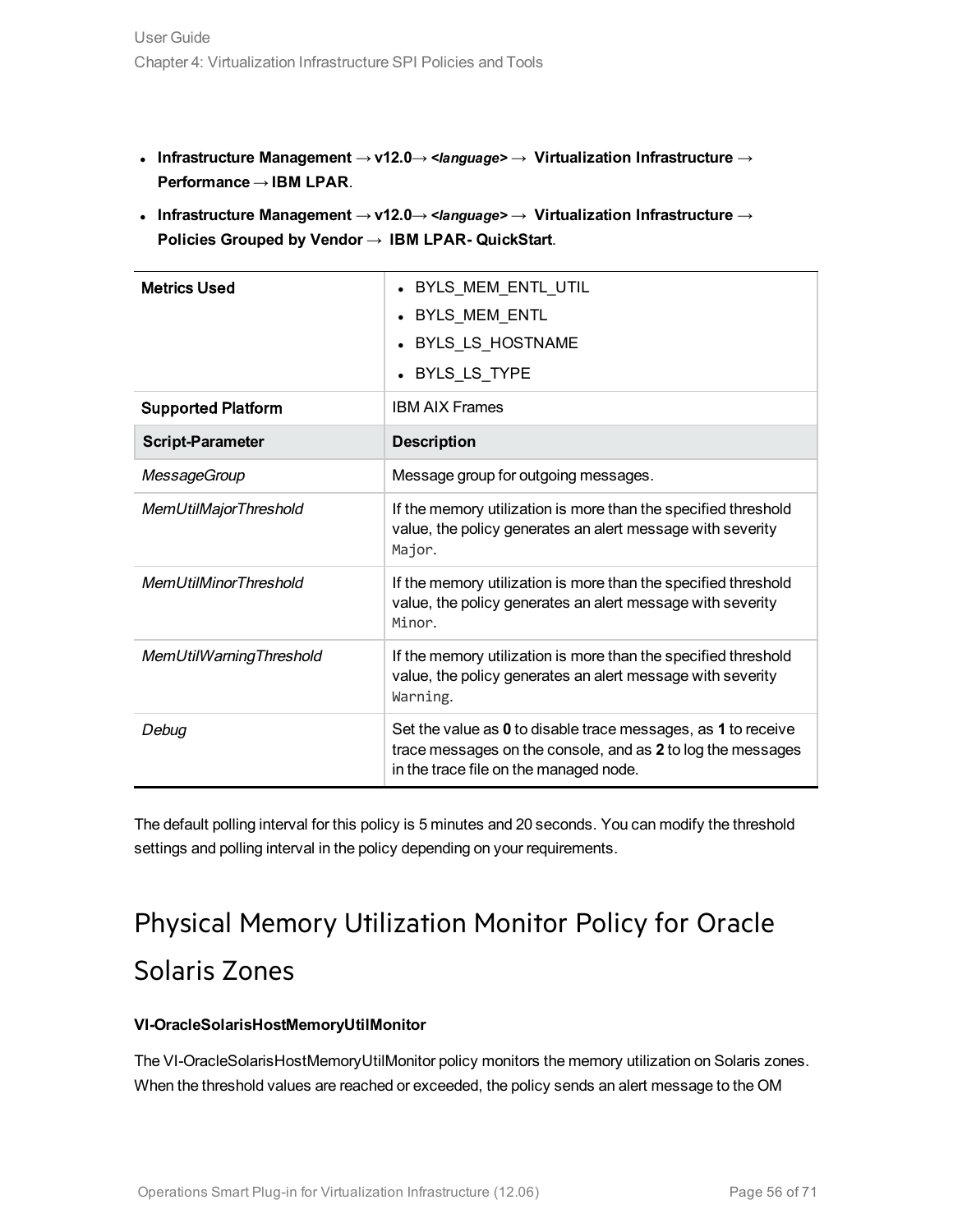console. The message severity can be major, minor, or warning depending upon the level of threshold violated.

In the console tree, the policy is listed at the following locations:

- <sup>l</sup> **Infrastructure Management** → **v12.0**→ *<language>* → **Virtualization Infrastructure** → **Performance** → **Oracle Containers**.
- <sup>l</sup> **Infrastructure Management** → **v12.0**→ *<language>* → **Virtualization Infrastructure** → **Policies Grouped by Vendor** → **Oracle Containers- QuickStart**.

| <b>Metrics Used</b>          | <b>GBL MEM UTIL</b><br><b>GBL MEM FREE</b><br>BYLS_MEM_ENTL_UTIL<br><b>BYLS MEM ENTL</b>                                                                               |  |
|------------------------------|------------------------------------------------------------------------------------------------------------------------------------------------------------------------|--|
|                              | BYLS DISPLAY NAME                                                                                                                                                      |  |
| <b>Supported Platform</b>    | Oracle Solaris Zones                                                                                                                                                   |  |
| <b>Script-Parameter</b>      | <b>Description</b>                                                                                                                                                     |  |
| <b>MessageGroup</b>          | Message group for outgoing messages.                                                                                                                                   |  |
| <b>MemUtilMajorThreshold</b> | If the memory utilization is more than the specified threshold<br>value and the free memory available (in megabytes) is less                                           |  |
| FreeMemAvailMajorThreshold   | than the specified threshold value, the policy generates an<br>alert message with severity Major.                                                                      |  |
| <b>MemUtilMinorThreshold</b> | If the memory utilization is more than the specified threshold<br>value and the free memory available (in megabytes) is less                                           |  |
| FreeMemAvailMinorThreshold   | than the specified threshold value, the policy generates an<br>alert message with severity Minor.                                                                      |  |
| MemUtilWarningThreshold      | If the memory utilization is more than the specified threshold<br>value and the free memory available (in megabytes) is less                                           |  |
| FreeMemAvailWarningThreshold | than the specified threshold value, the policy generates an<br>alert message with severity Warning.                                                                    |  |
| Debug                        | Set the value as 0 to disable trace messages, as 1 to receive<br>trace messages on the console, and as 2 to log the messages<br>in the trace file on the managed node. |  |

The default polling interval for this policy is 5 minutes. You can modify the threshold settings and polling interval in the policy depending on your requirements.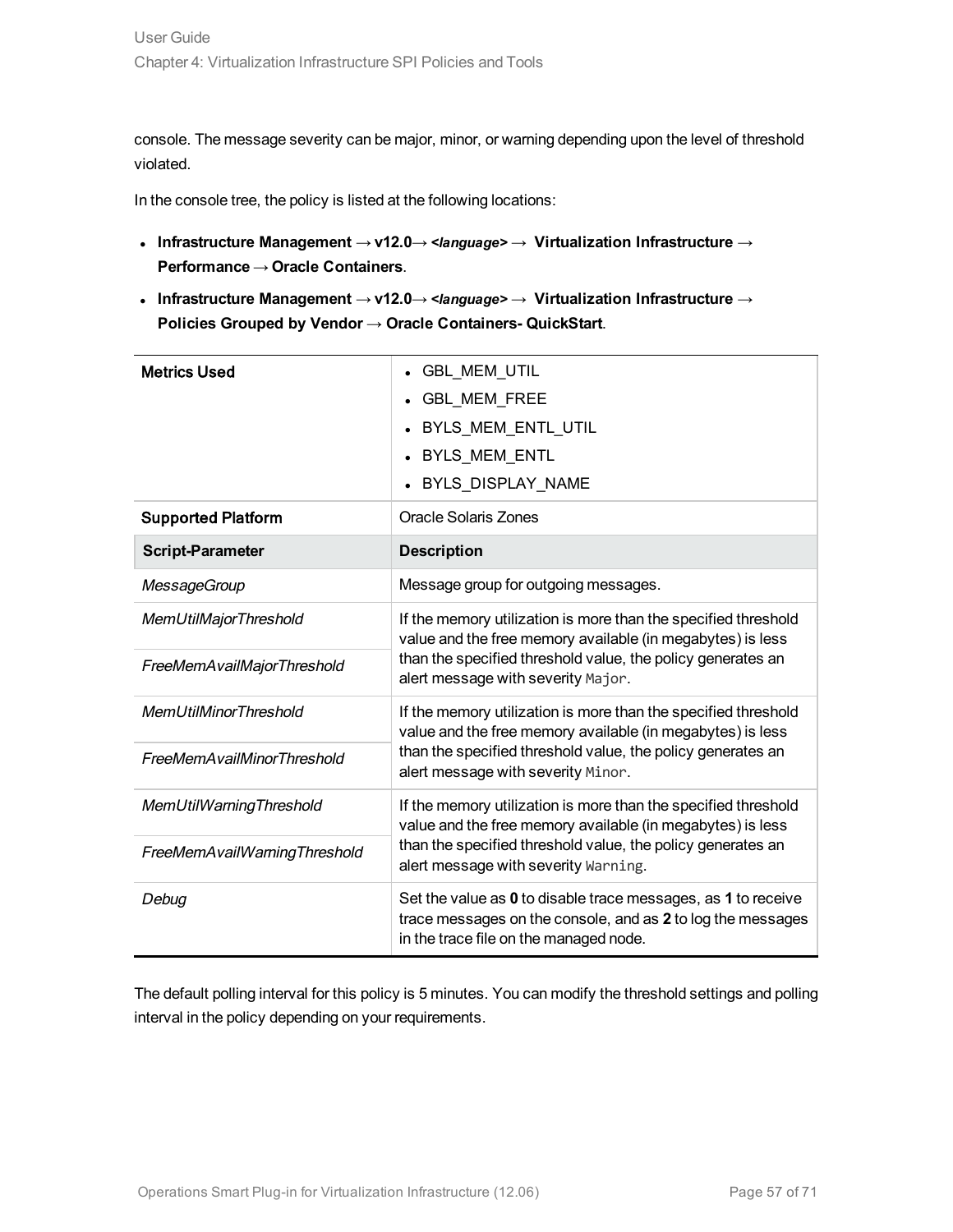### <span id="page-57-0"></span>Swap Utilization Monitor Policy for Oracle Solaris Zones

#### **VI-OracleSolarisZoneSwapUtilMonitor-AT**

The VI-OracleSolarisZoneSwapUtilMonitor policy monitors the swap utilization on Solaris zones. When the threshold values are reached or exceeded, the policy sends an alert message to the OM console. The message severity can be major, minor, or warning depending upon the level of threshold violated.

- <sup>l</sup> **Infrastructure Management** → **v12.0**→ *<language>* → **Virtualization Infrastructure** → **Performance** → **Oracle Containers**.
- <sup>l</sup> **Infrastructure Management** → **v12.0**→ *<language>* → **Virtualization Infrastructure** → **Policies Grouped by Vendor** → **Oracle Containers- Advanced**.

| <b>Metrics Used</b>       | • BYLS LS NAME<br>BYLS_MEM_SWAP_UTIL                                                                                                                                                                                   |  |
|---------------------------|------------------------------------------------------------------------------------------------------------------------------------------------------------------------------------------------------------------------|--|
| <b>Supported Platform</b> | Oracle Solaris Zones                                                                                                                                                                                                   |  |
| <b>Script-Parameter</b>   | <b>Description</b>                                                                                                                                                                                                     |  |
| MessageObject             | Application for outgoing messages.                                                                                                                                                                                     |  |
| DataSource                | Displays the data source name as SCOPE.                                                                                                                                                                                |  |
| <b>DataObject</b>         | Displays the data object name as LOGICAL.                                                                                                                                                                              |  |
| <b>DataMetric</b>         | Displays the metric name as BYLS_MEM_SWAP_UTIL.                                                                                                                                                                        |  |
| <b>BaselinePeriod</b>     | Type the time period you want to define as a baseline period,<br>such as 3600 seconds. This period moves with the current<br>time. The most recent 3600-second (1-hour) period becomes<br>the current baseline period. |  |
| Minimum Value             | Displays the minimum value of the swap utilization as<br>indicated by the metric.                                                                                                                                      |  |
| Maximum Value             | Displays the maximum value of the swap utilization as<br>indicated by the metric.                                                                                                                                      |  |
| <b>WarningDeviations</b>  | Displays the number of standard deviation away from normal,<br>at which the policy sends a warning message to OM console.<br>Set an appropriate value for the parameter. To disable the                                |  |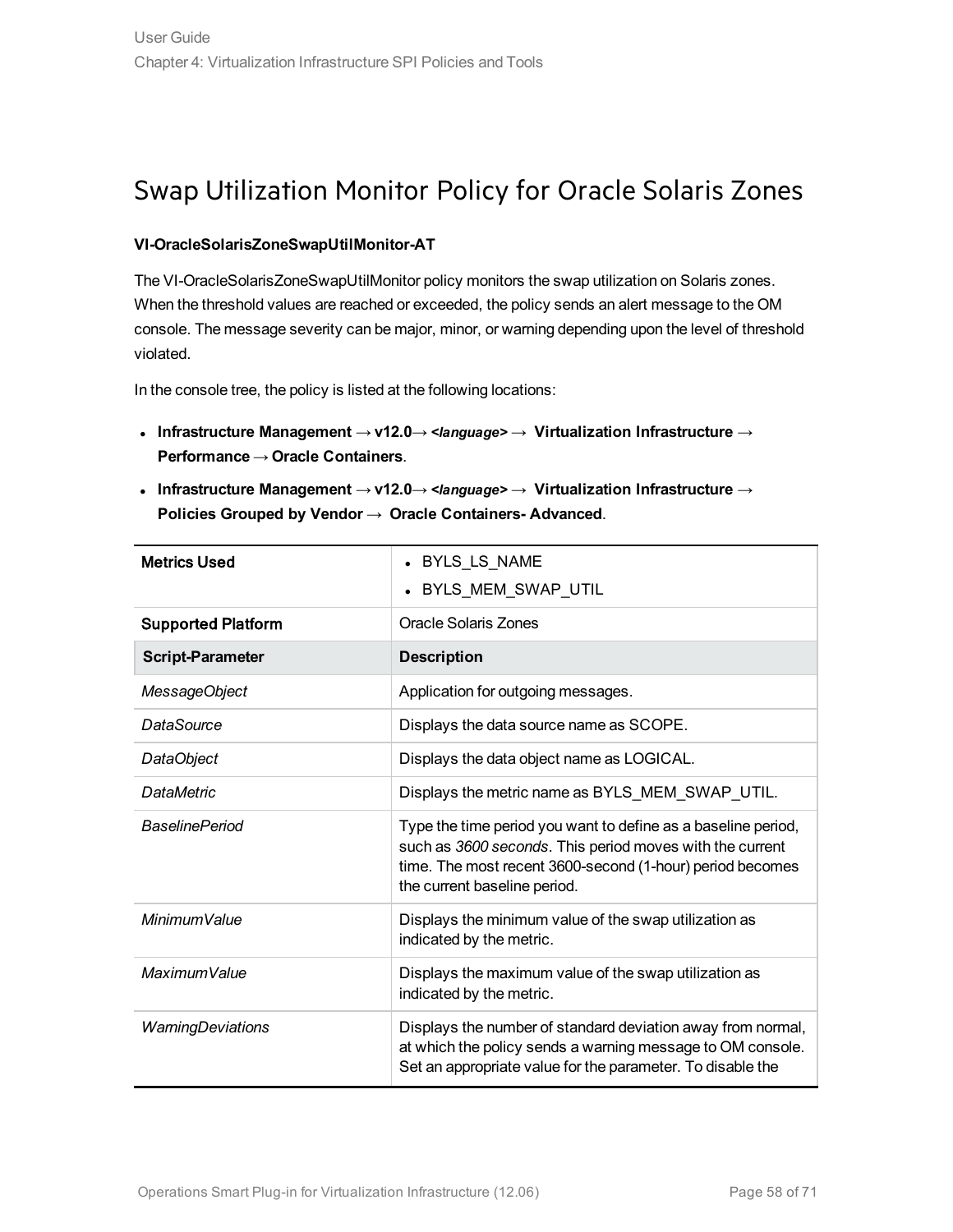|                           | parameter, set value as 5.                                                                                                                                                                                                                                                    |
|---------------------------|-------------------------------------------------------------------------------------------------------------------------------------------------------------------------------------------------------------------------------------------------------------------------------|
| <b>MinorDeviations</b>    | Displays the number of standard deviation away from normal,<br>at which the policy sends a minor message to OM console.<br>Set an appropriate value for the parameter greater than the<br>specified value for WarningDeviations. To disable the<br>parameter, set value as 5. |
| <b>MajorDeviations</b>    | Displays the number of standard deviation away from normal,<br>at which the policy sends a major message to OM console.<br>Set an appropriate value for the parameter greater than the<br>specified value for MinorDeviations. To disable the<br>parameter, set value as 5.   |
| WarningHighSeverity       | Displays the severity of the alert messages to be sent to OM<br>console in case the current data meets or exceeds the sample<br>data average by the value specified in WarningDeviations. To<br>disable the parameter, set value as none.                                     |
| <b>MinorHighSeverity</b>  | Displays the severity of the alert messages to be sent to OM<br>console in case the current data meets or exceeds the sample<br>data average by the value specified in MinorDeviations. To<br>disable the parameter, set value as none.                                       |
| <b>MajorHighSeverity</b>  | Displays the severity of the alert messages to be sent to OM<br>console in case the current data meets or exceeds the sample<br>data average by the value specified in MajorDeviations. To<br>disable the parameter, set value as none.                                       |
| <b>WarningLowSeverity</b> | Displays the severity of the alert messages to be sent to OM<br>console in case the current data meets or falls below the<br>sample data average by the value specified in<br>WarningDeviations. To disable the parameter, set value as<br>none.                              |
| <b>MinorLowSeverity</b>   | Displays the severity of the alert messages to be sent to OM<br>console in case the current data meets or falls below the<br>sample data average by the value specified in<br>MinorDeviations. To disable the parameter, set value as<br>none.                                |
| <b>MajorLowSeverity</b>   | Displays the severity of the alert messages to be sent to OM<br>console in case the current data meets or falls below the<br>sample data average by the value specified in<br>MajorDeviations. To disable the parameter, set value as<br>none.                                |
| <b>MessageGroup</b>       | Message group for outgoing messages.                                                                                                                                                                                                                                          |
| <b>SwapUtilCutOff</b>     | Set a value below which you do not want to monitor CPU<br>utilization.                                                                                                                                                                                                        |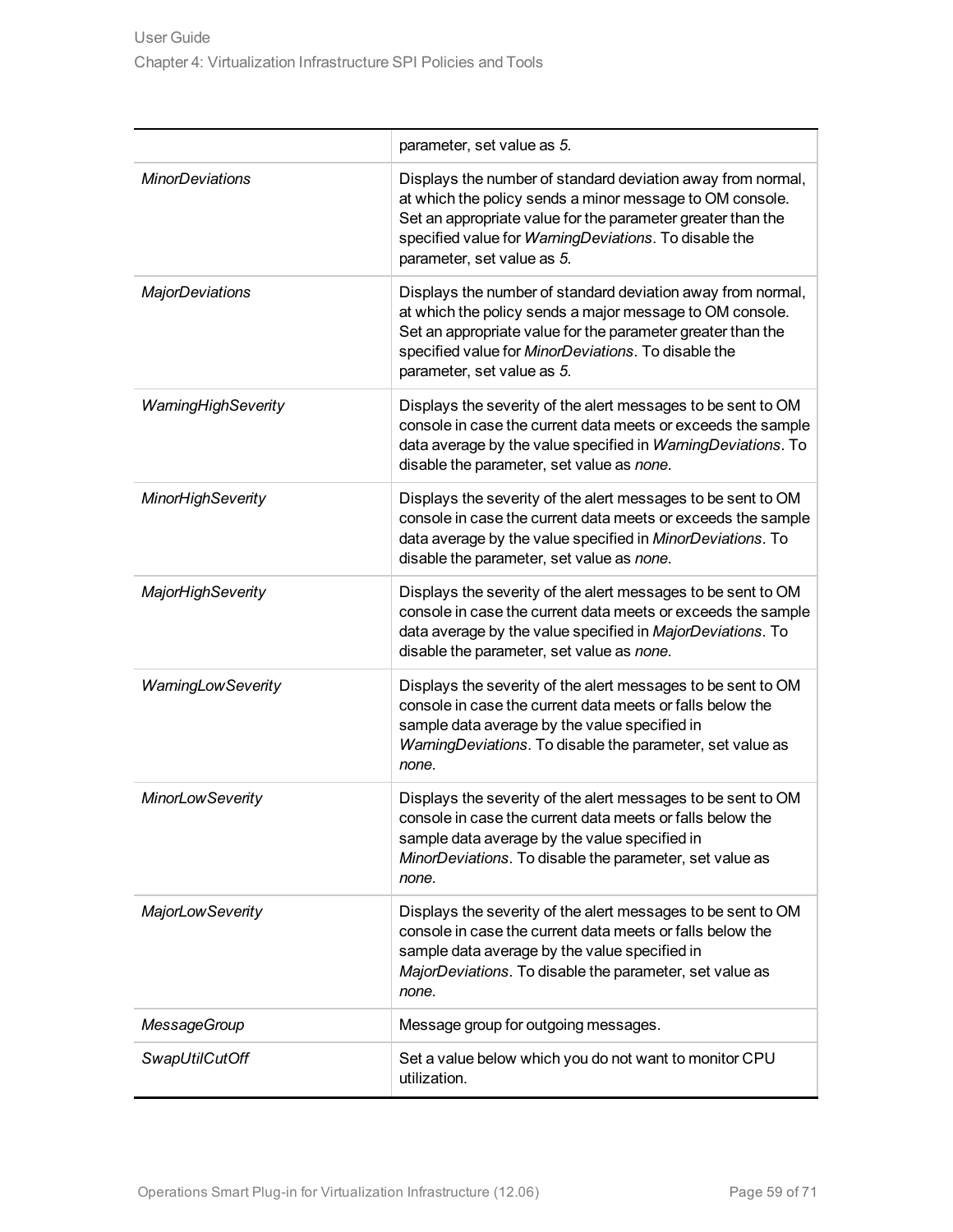| Debug | Set the value as 0 to disable trace messages, as 1 to receive |
|-------|---------------------------------------------------------------|
|       | trace messages on the console, and as 2 to log the messages   |
|       | in the trace file on the managed node.                        |

The default polling interval for this policy is 30 minutes. You can modify the threshold settings and polling interval in the policy depending on your requirements.

<span id="page-59-0"></span>After the values return within normal levels, the alert messages are automatically acknowledged.

#### **Deploying VI SPI Policies from Operations Manager for Windows Management Server**

To enable auto deployment of policies, follow these steps:

1. To enable auto deployment on the server, run the following command:

#### **/opt/OV/contrib/OpC/autogranting/enableAutoGranting.sh**

2. To enable auto deployment for Infra SPI using XPL config change, run the following command:

#### **ovconfchg -ns infraspi -set AUTODEPLOYMENT true**

3. To activate the node, run the following command on the management server:

#### **opcactivate -srv <HPOM Server> -cert\_srv <HPOM Server> -f**

- 4. Grant the certificates.
- 5. Add the node to the SI-Deployment node group.
- 6. Deploy configuration.
- 7. Check whether the node is added to the appropriate node group.
- 8. Verify auto deployment of policies to the node.

To manually deploy policies from the management server, follow these steps:

- 1. Right-click the policy you want to deploy.
- 2. From the menu, select **All Tasks**.
- 3. Select **Deploy on**. The Deploy policies on dialog box opens.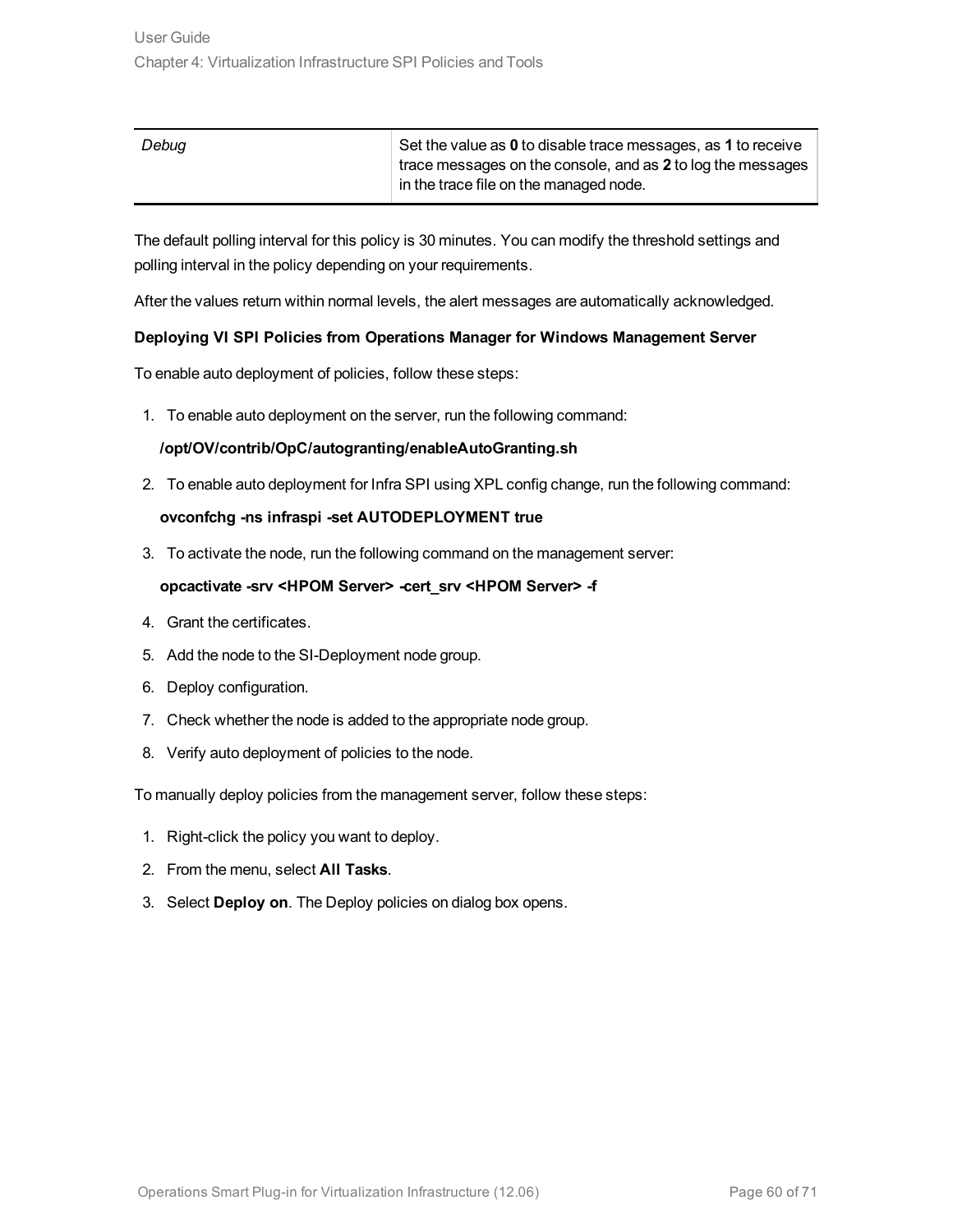| <b>In Deploy policies on</b>                                                                                                                                                                                                                                                                                                                                            | × |
|-------------------------------------------------------------------------------------------------------------------------------------------------------------------------------------------------------------------------------------------------------------------------------------------------------------------------------------------------------------------------|---|
| Deployment Nodes<br>C Select all nodes on which the current version of the policy is deployed<br>C Select all nodes on which any version of the policy is deployed<br>⊙ Select nodes from the tree<br>Managed nodes:<br>⊟… <mark>■</mark> I. Nodes<br>d. Defined Groups<br>    NNM Managed Nodes<br>曱<br><b>■ Unix</b><br>曱<br>■恒 windows<br>$\overline{+}$<br> 團 WM128 |   |
| Deployment Options<br>$\overline{\blacktriangledown}$ deploy policy only if version is newer<br>$\Box$ ignore policy owner<br>Policy status after deployment<br>$\bigcap$ enable                                                                                                                                                                                        |   |
| $\bigcap$ disable<br>$\bullet$ keep existing<br>0K.<br>Cancel                                                                                                                                                                                                                                                                                                           |   |

- 4. Select the option **Select nodes from the tree**. From the list of managed nodes, select the nodes where you want to deploy the policy.
- <span id="page-60-0"></span>5. Click **OK**.

# Deploying VI SPI Policies from Operations Manager for UNIX Management Server

Before you deploy policies, make sure that the nodes have been added to the management server and have Operations Agent software installed. For more information about how to add nodes to the management server, see *Operations Manager for Unix Online Help*.

To deploy policies from the management server for OM for UNIX (HP-UX, Linux, or Solaris) follow these steps:

#### **Task 1: Assign Policy or Policy group**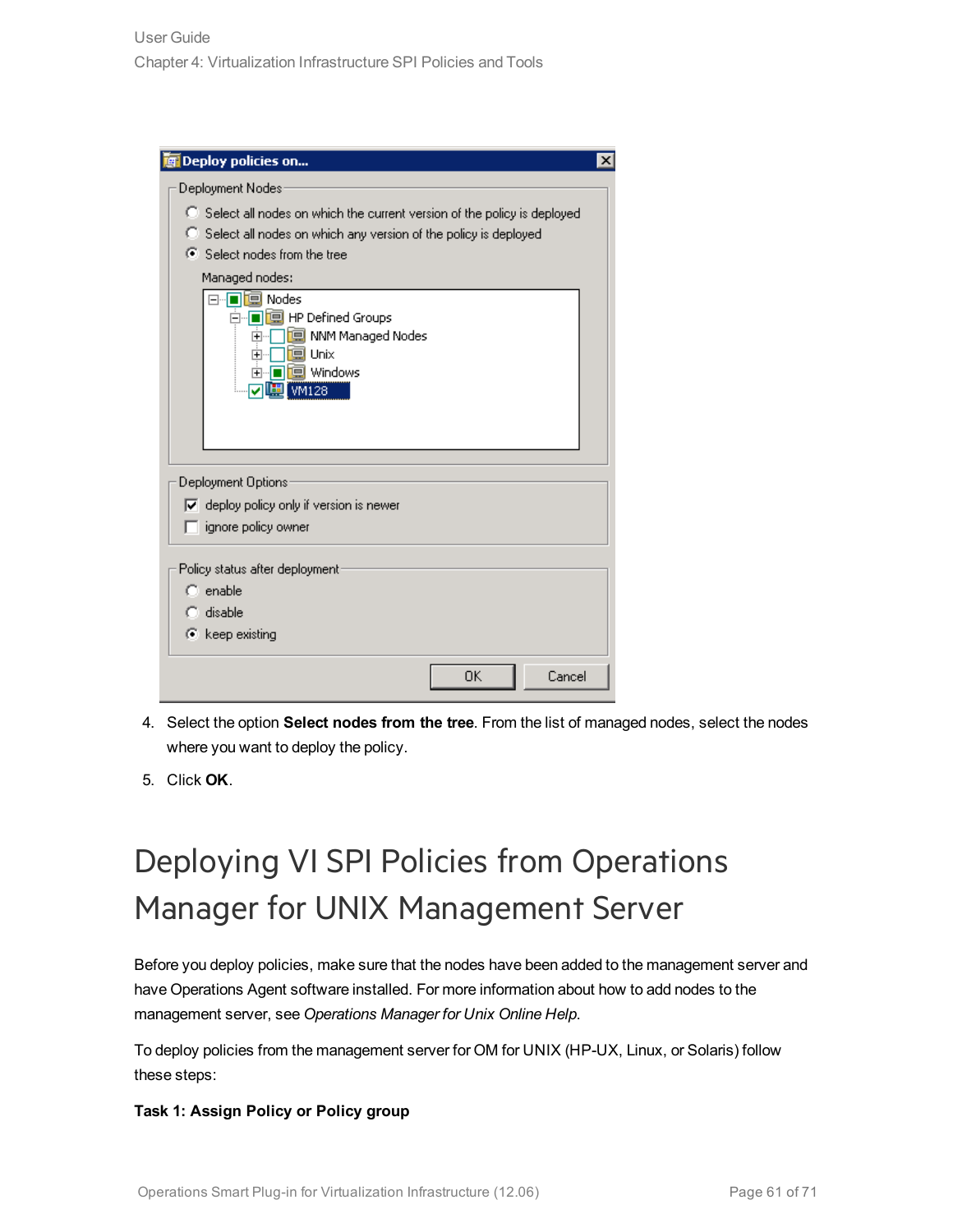- 1. Log on to OM as the administrator. The OM Administration interface appears.
- 2. Click **Policy Bank** under the Objects Bank category. The Policy Bank window opens.
- 3. In the Policy Bank window, select the policy or policy groups you want to assign to a node or a node group.
- 4. Select **Assign to Node/Node group...** from the **Choose an Action** drop-down box and click submit. The select window opens.
- 5. Select the node or the node groups and click **OK**. The selected policies are assigned to the nodes.

#### **Task 2: Deploy Policies**

- 1. From the OM Administration interface, click **Node Bank** under the Objects Bank category. The Node Bank window opens.
- 2. In the Node Bank window, select the nodes or node groups on which you want to deploy policies.
- 3. Select **Deploy Configuration...** from the **Choose an Action** drop-down box and click submit. The selector window opens.
- 4. Select the **Distribute Policies** check box and click **OK**. The policies are deployed on the selected nodes.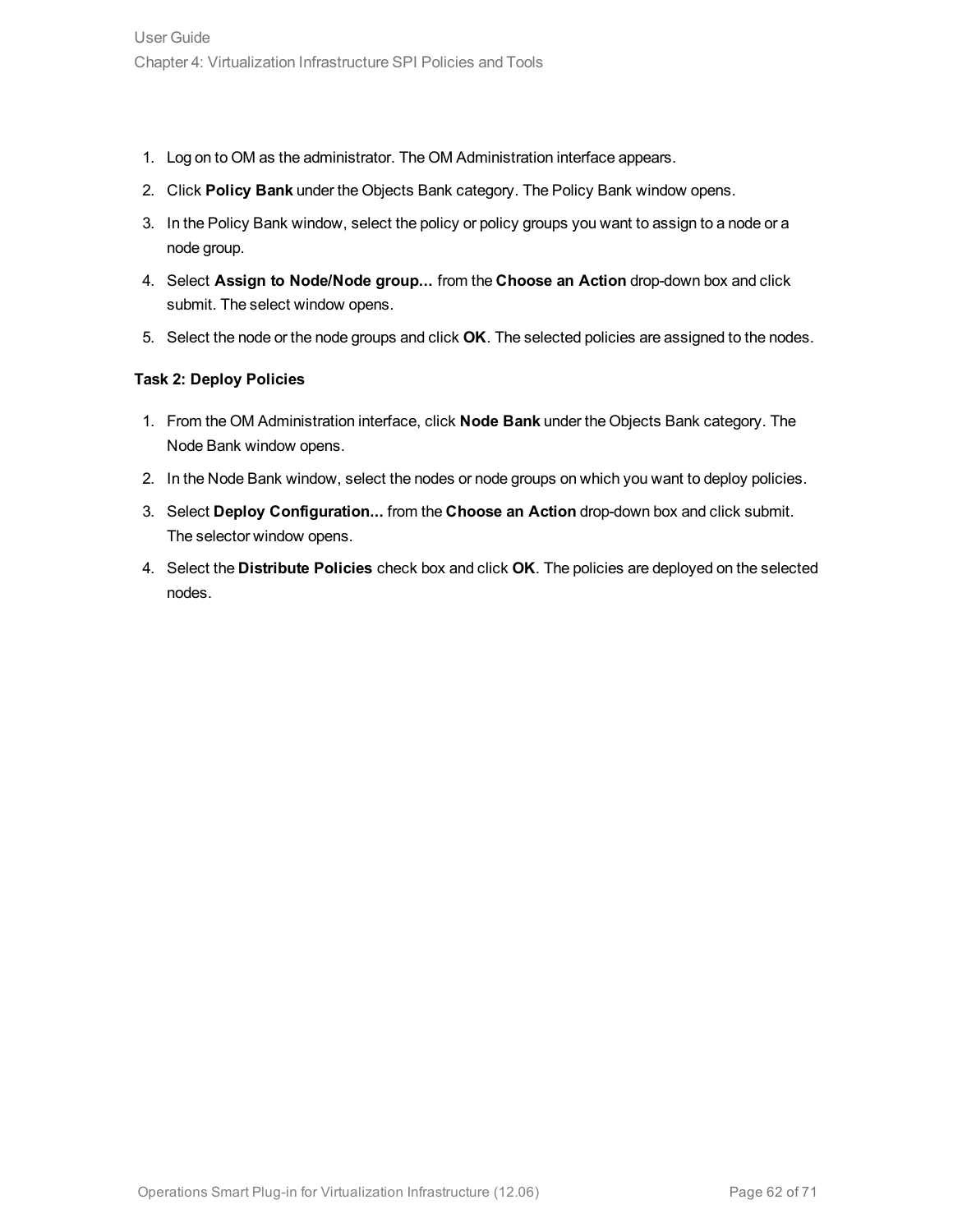# <span id="page-62-0"></span>Chapter 5: Virtualization Infrastructure SPI Reports and Graphs

You can integrate the Virtualization Infrastructure SPI with Reporter to generate reports based on collected metric data from the managed nodes. The reports provide an overall picture of virtual resources. You can also generate graphs to analyze the metric data collected. To generate and view reports and graphs from data collected by the Virtualization Infrastructure SPI, use Reporter and Performance Manager with OM.

## <span id="page-62-1"></span>Virtualization Infrastructure SPI Reports

The reports provide an overall picture of virtual resources. You can integrate the Virtualization Infrastructure SPI with Reporter to generate reports based on collected metric data from the managed nodes.

You can access Virtualization Infrastructure SPI reports from the OM console. To install Reporter package, see *Infrastructure SPI Installation Guide*.

To view reports for Virtualization Infrastructure SPI from OM for Windows, expand **Reports** → **Virtualization Infrastructure** in the console tree. To display a report, select the desired report, rightclick, and then select **Show report**.

The Virtualization Infrastructure SPI Reports folder is not created until data is collected on nodes and the Service Reporter consolidation process has run, which is usually 24 hours after a node becomes managed.

If Reporter is installed on a separate system connected to the OM management server (for Windows, UNIX, Linux, Solaris operating system), you can view the reports on Reporter system. For more information about integration of Reporter with OM, see *Reporter Installation and Special Configuration Guide*.

#### **Figure 1: Sample Report**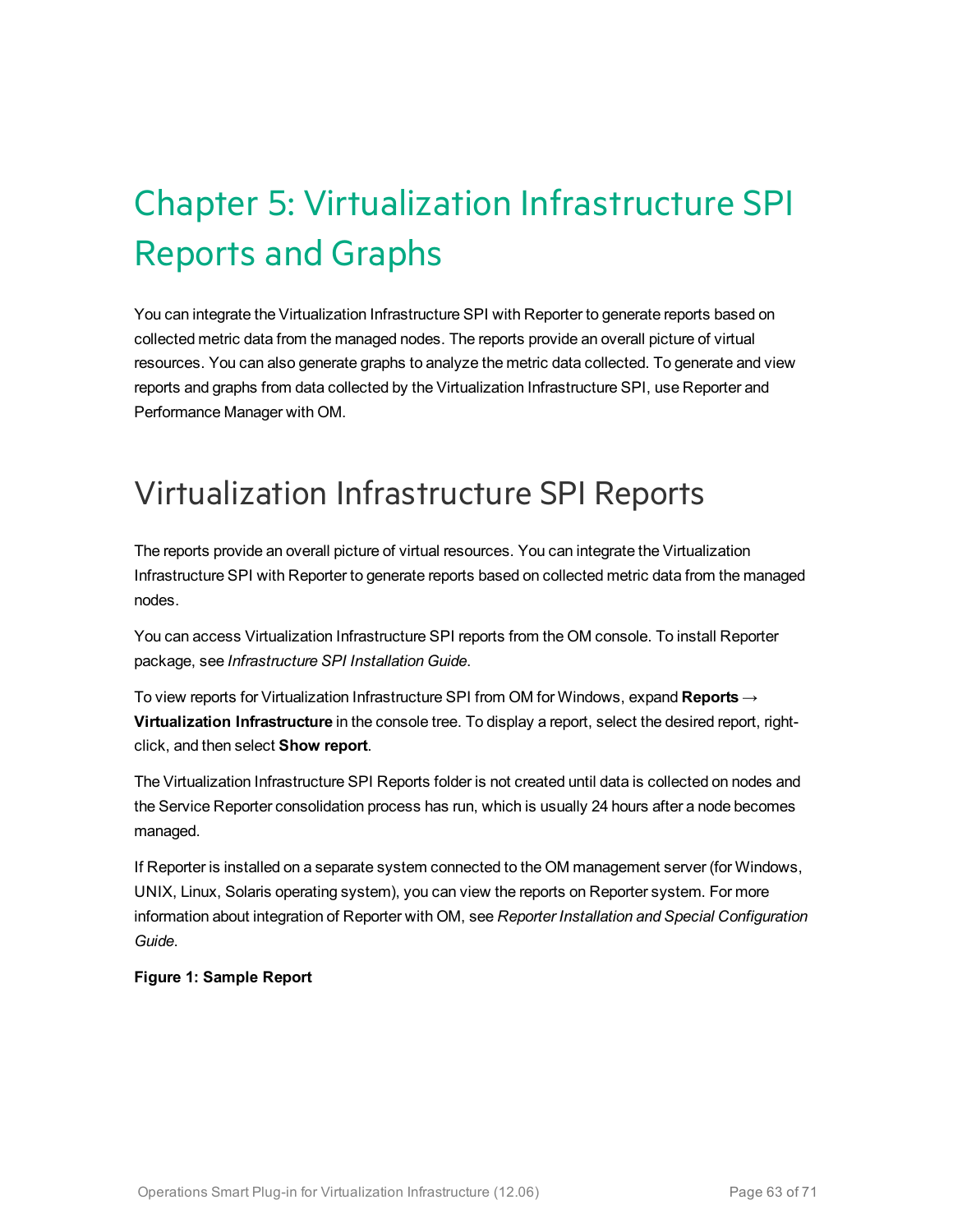

The SPI for Virtualization Infrastructure provides the following reports:

|  |  |  | Table 1: Virtualization Infrastructure SPI Reports |  |  |
|--|--|--|----------------------------------------------------|--|--|
|--|--|--|----------------------------------------------------|--|--|

| <b>Report/ Report Title</b>        | <b>Purpose</b>                                                                                                                                                           | <b>Platform</b> |
|------------------------------------|--------------------------------------------------------------------------------------------------------------------------------------------------------------------------|-----------------|
| HPVM Configuration                 | This report displays the configuration<br>information of the HPVM hosts. You can use<br>this report to view and compare the<br>configuration details for HPVM hosts.     | <b>HPVM</b>     |
| <b>HPVM CPU Utilization</b>        | This report displays the physical CPU<br>utilization details of the HPVM hosts. You<br>can use this report to view and compare the<br>CPU utilization of the HPVM hosts. | <b>HPVM</b>     |
| <b>IBM LPAR Configuration</b>      | This report displays the configuration<br>information of the IBM LPARs. You can use<br>this report to view and compare the<br>configuration details for IBM LPARs.       | <b>IBM LPAR</b> |
| <b>IBM LPAR CPU</b><br>Utilization | This report displays the physical CPU<br>utilization details of the IBM LPARs. You can<br>use this report to view and compare the CPU                                    | <b>IBM LPAR</b> |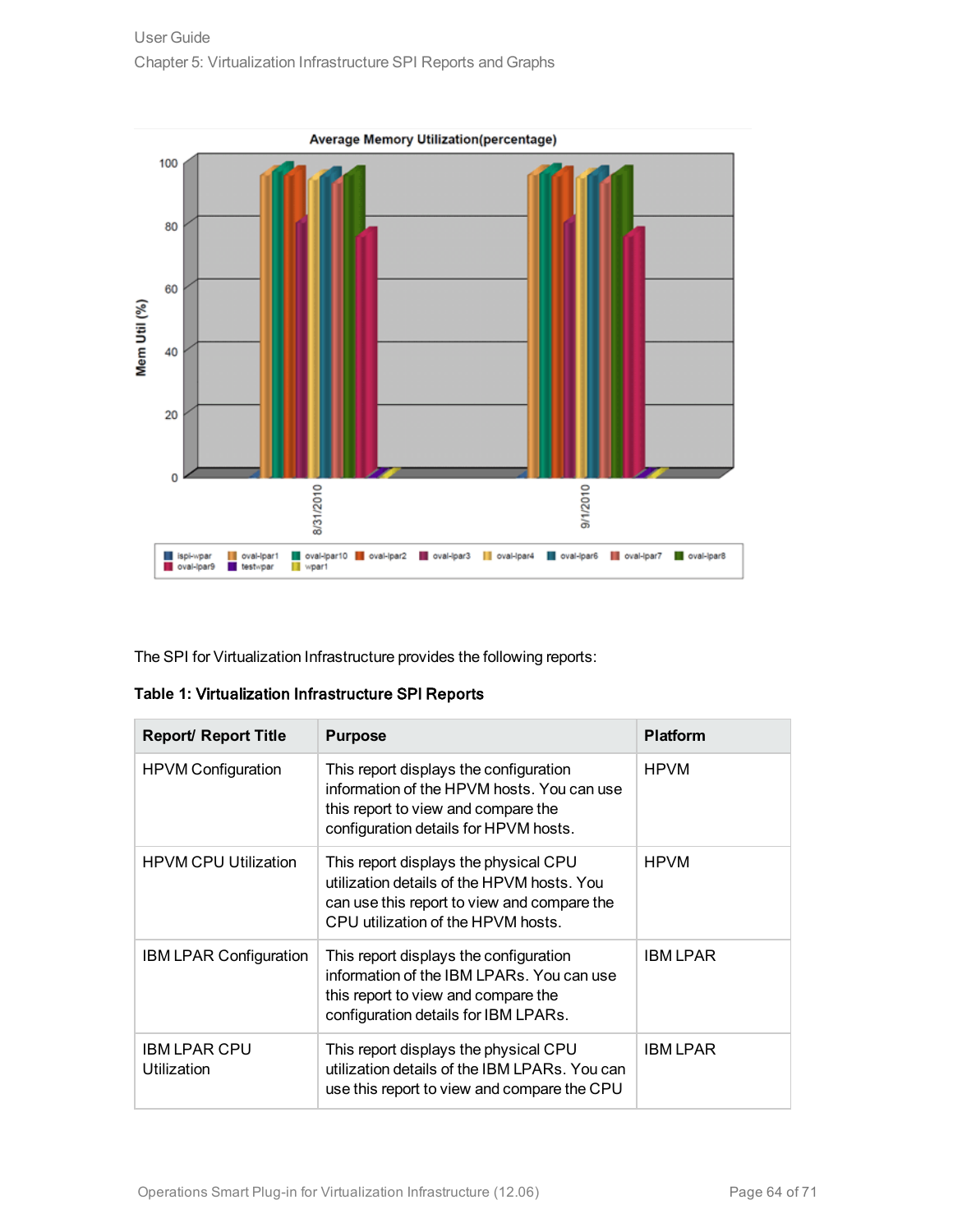| <b>Report/ Report Title</b>           | <b>Purpose</b>                                                                                                                                                                    | <b>Platform</b>         |
|---------------------------------------|-----------------------------------------------------------------------------------------------------------------------------------------------------------------------------------|-------------------------|
|                                       | utilization of the IBM LPARs.                                                                                                                                                     |                         |
| <b>IBM LPAR Memory</b><br>Utilization | This report displays the physical memory<br>utilization information of IBM LPARs. You<br>can use this report to view and compare the<br>physical memory utilization of IBM LPARs. | <b>IBM LPAR</b>         |
| Oracle Containers<br>Configuration    | This report displays the configuration<br>information of Oracle Containers. You can<br>use this report to view and compare the<br>configuration details for Oracle Containers.    | Oracle Solaris<br>Zones |
| Oracle Containers CPU<br>Utilization  | This report displays the physical CPU<br>utilization details of Oracle Containers. You<br>can use this report to view and compare the<br>CPU utilization of Oracle Containers.    | Oracle Solaris<br>Zones |

## <span id="page-64-0"></span>Virtualization Infrastructure SPI Graphs

You can generate graphs to analyze the metric data collected. To generate and view graphs from data collected by the Virtualization Infrastructure SPI, use Performance Manager with OM. Performance Manager generates graphs from near real-time data gathered from the managed nodes. You can access these graphs from the OM console if you install Performance Manager on an Operations Manager management server.

The Virtualization Infrastructure SPI comes with a set of pre-configured graphs. They are located on the OM console tree in the Graphs folders. You can access this Graphs folder only if you install Performance Manager on the OM management server. The following is an example graph.

To access the graphs on Operations Manager for Windows, select **Graphs**→ **Infrastructure Performance** → **Virtualization**.

To access the graphs on Operations Manager for UNIX (HP-UX, Linux, and Solaris), select the active message, open the Message Properties window, and click **Actions.** Under the Operator initiated action section, click **Perform**. Alternatively you can, right-click active message, select **Perform/Stop Action** and click **Perform Operator-Initiated Action**.

**Figure 2: Sample Graph**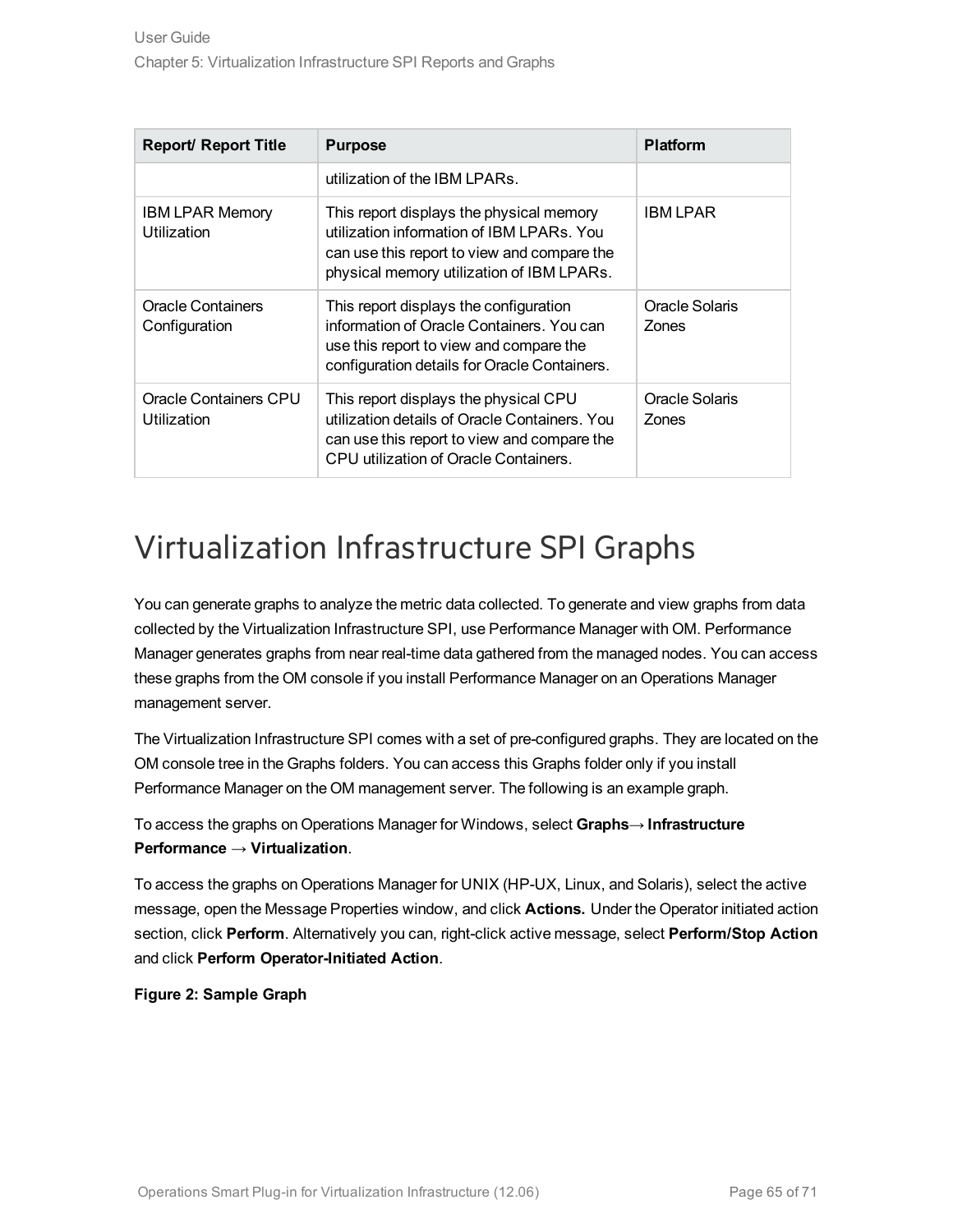

The SPI for Virtualization Infrastructure provides the following graphs:

- Global History
- Global Run Queue Baseline
- Global Details
- Multiple Global Forecasts
- CPU Summary
- CPU Utilization Summary
- CPU Utilization Baseline
- Individual CPUs
- CPU Comparison
- CPU Gauges
- CPU Details
- **Global CPU Forecast**
- Seasonal CPU Forecast
- Disk Summary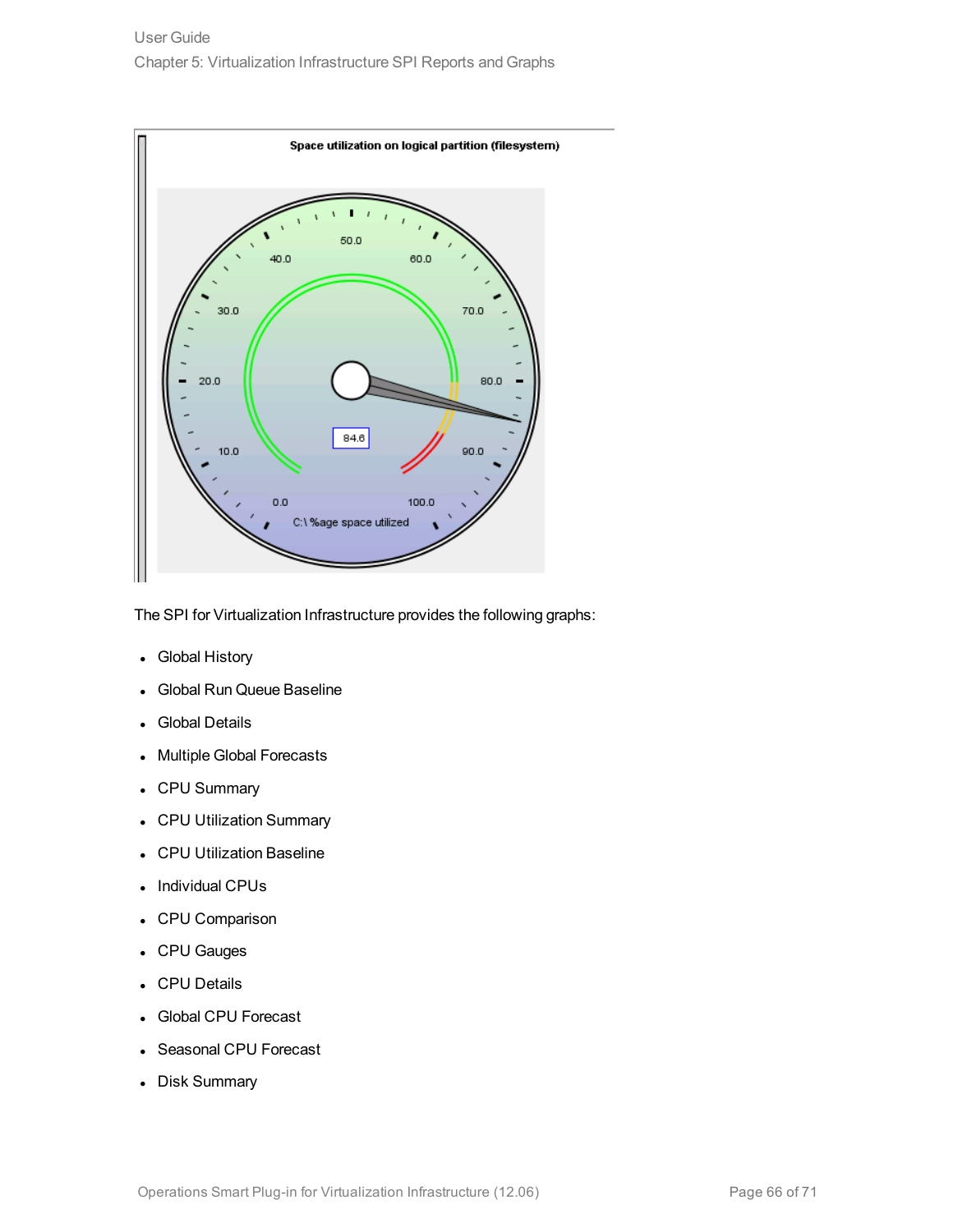- Disk Throughput
- Disk Space
- Disk Space (Pie Chart)
- Disk Details
- Disk Utilization
- Swap Space Utilization
- Network Summary
- Individual Networks
- Network Interface Details
- Memory Summary
- Physical Memory Utilization
- System Configuration
- Configuration Details
- **Transaction Health**
- **Transaction History**
- **Transaction Details**
- **Transaction Response Forecasts**
- Filesystem Details
- Application CPU Gauges
- Application CPU Forecasts
- Application History
- **Application Details**
- Process Details
- **Virtualization Configuration**
- **VM Status**
- CPU Entitlement by Logical Systems
- Percentage Utilization of CPU Entitlement by Logical Systems
- Percentage Utilization of Total Physical CPU by Logical Systems
- Percentage Utilization of Physical CPU by LPAR Frame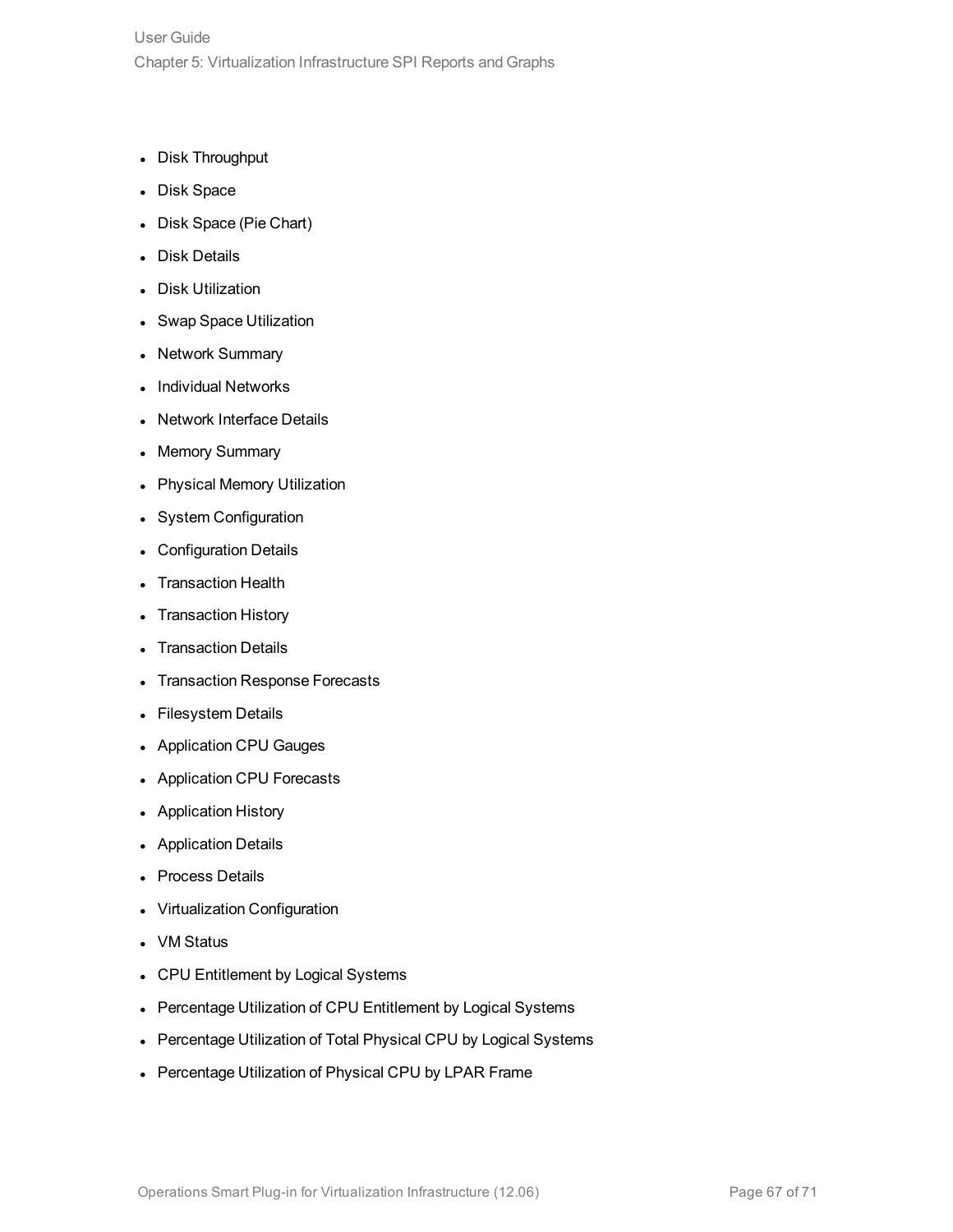- LPAR Frame Memory Utilization
- CPU Details of Logical System
- CPU Summary by Logical Systems
- Percentage Utilization of Memory Entitlement by Logical Systems
- Memory Summary by Logical Systems
- CPU Entitlement Utilization Baseline
- Percentage Utilization of Swap by Zones
- Percentage Utilization of Memory by Zones
- Solaris Container Host CPU Utilization
- MSHyper-V Host CPU Utilization
- HPVM Host CPU Utilization
- LPAR Frame level CPU Utilization
- LPAR Frame CPU Utilization
- Guests CPU entitlement Utilization
- LinuxVirt Network Byte Rate Baseline
- LinuxVirt Physical Disk Byte Rate Baseline
- Percentage Utilization of Total CPU by Logical Systems
- CPU Summary by Logical Systems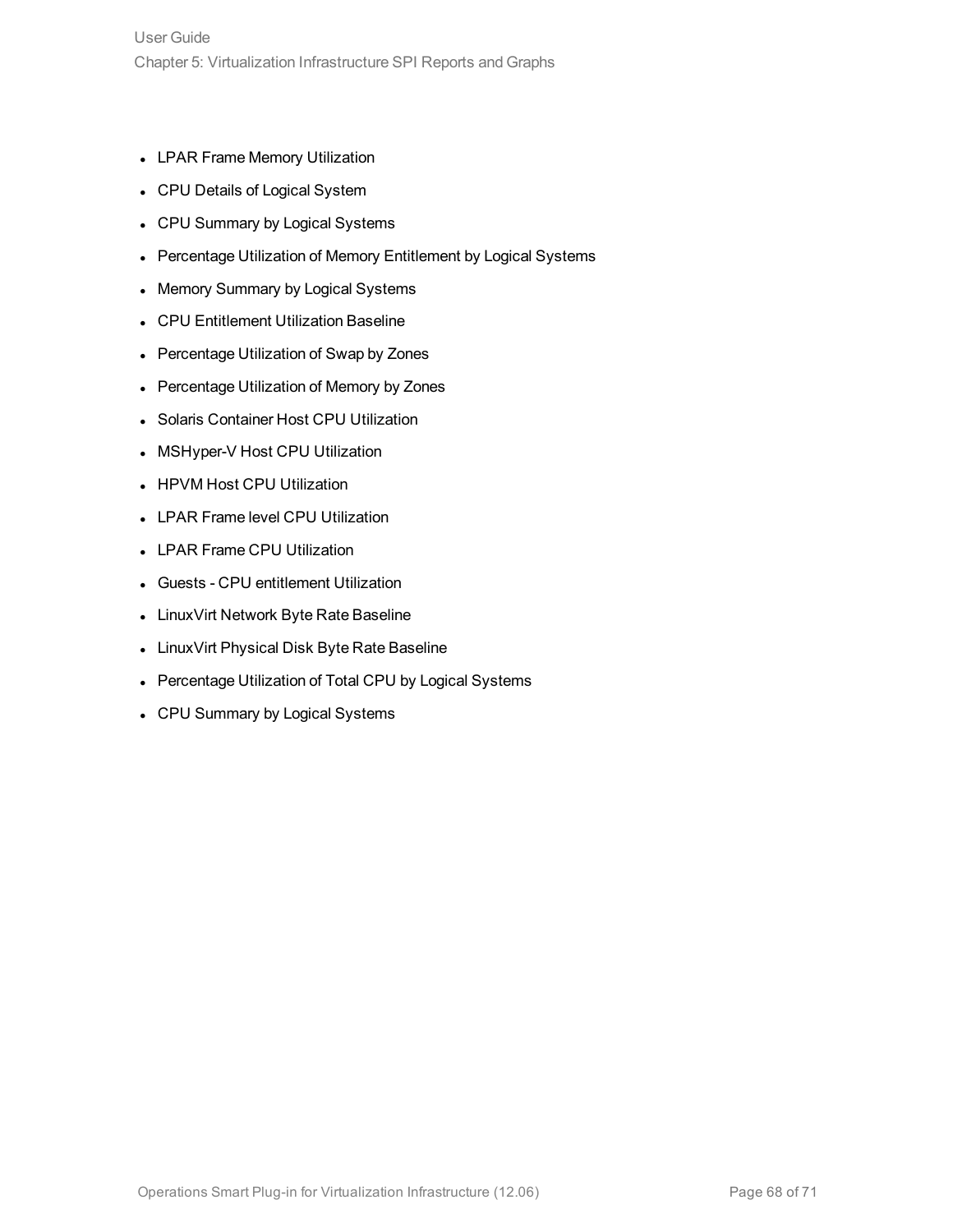# <span id="page-68-0"></span>Chapter 6: Troubleshooting

This chapter offers an overview of the Virtualization Infrastructure SPI limitations and issues and covers basic troubleshooting information.

# <span id="page-68-1"></span>**Discovery**

| <b>Problem</b>  | VI Discovery does not work. Service map does not appear<br>on the OM server and auto-addition of VMs is not triggered. |
|-----------------|------------------------------------------------------------------------------------------------------------------------|
| <b>Solution</b> | Restart the discovery agent on the node. Type the following<br>command at the command prompt:<br>ovc -restart agtrep   |

| Problem | Discovery procedures and data collection gives error with<br>non-English names.                                                                                                                                                                                                |
|---------|--------------------------------------------------------------------------------------------------------------------------------------------------------------------------------------------------------------------------------------------------------------------------------|
| Cause   | The virtual infrastructure configurations with non-English<br>machine names and resource group names are not supported<br>by Virtualization Infrastructure SPI.                                                                                                                |
|         | The Virtualization Infrastructure SPI can be deployed<br>successfully on a non-English Operations Manager.<br>However, using non-English names for virtual systems gives<br>an error as they are not recognized by the StoreCollection<br>OvPerl APIs in the Operations agent. |

## <span id="page-68-2"></span>Policies

| <b>Problem</b> | Warning/error messages on the OM console:                                                                                                                                                                                                                                                          |
|----------------|----------------------------------------------------------------------------------------------------------------------------------------------------------------------------------------------------------------------------------------------------------------------------------------------------|
|                | Check the following errors and take corrective actions.<br>(OpC30-797) Error during evaluation of threshold level "CPU<br>Spikes level Critical" (OpC30-728) Execution of threshold<br>script failed. (OpC30-712) Perl Script execution failed: Can't<br>locate OvTrace.pm in @INC (@INC contains: |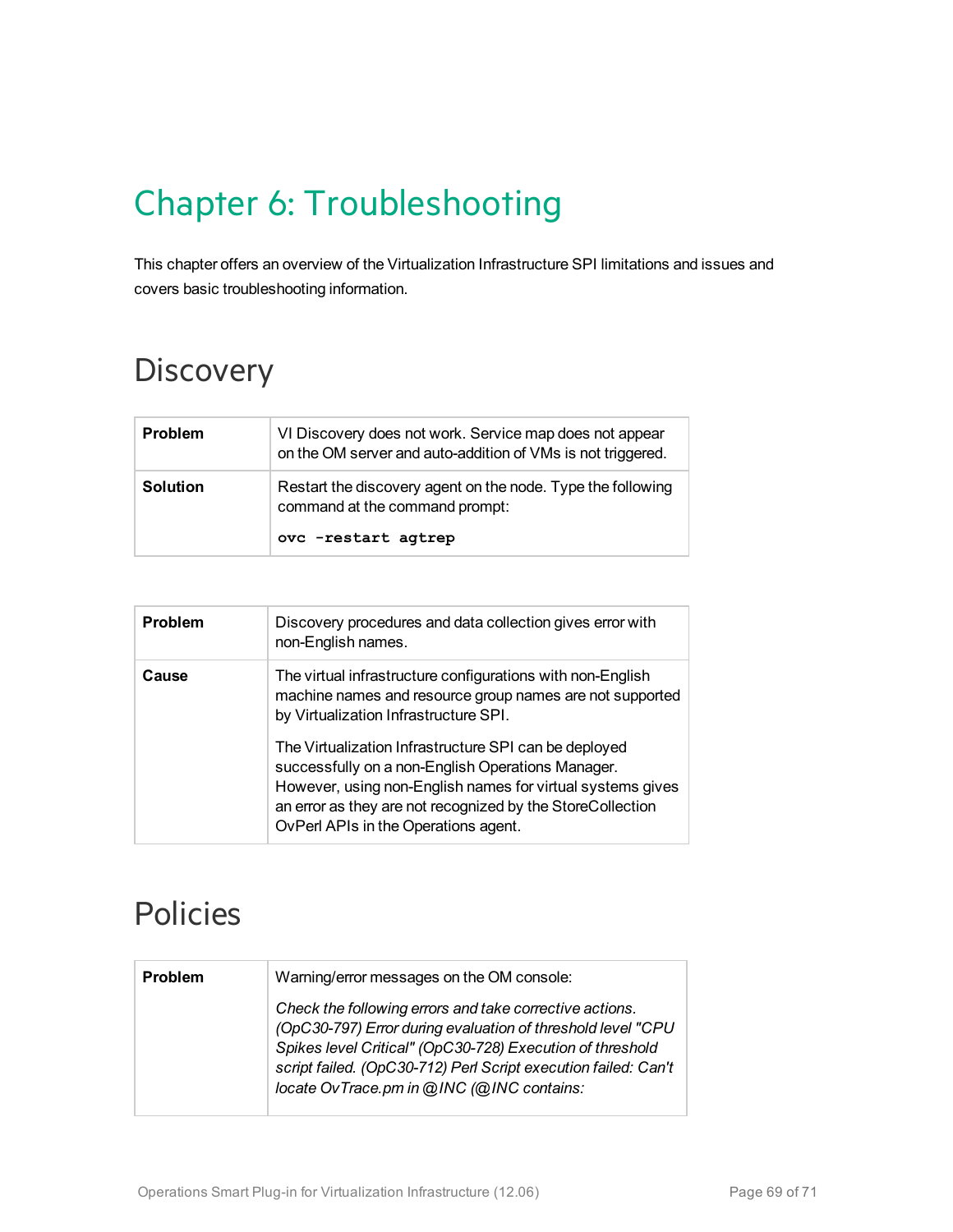|                 | /usr/lpp/OV\lbin\eaagt\perl /usr/lpp/OV/lbin/eaagt/perl<br>/var/opt/OV/bin/instrumentation<br>/usr/lpp/OV/nonOV/perl/a/lib/5.8.8/aix-thread-multi<br>/usr/lpp/OV/nonOV/perl/a/lib/5.8.8<br>/usr/lpp/OV/nonOV/perl/a/lib/site_perl/5.8.8/aix-thread-multi<br>/usr/lpp/OV/nonOV/perl/a/lib/site_perl/5.8.8<br>/usr/lpp/OV/nonOV/perl/a/lib/site perl.) at PerlScript line<br>136.<br>BEGIN failed--compilation aborted (in cleanup) Can't locate<br>OvTrace.pm in @INC (@INC contains:<br>/usr/lpp/OV\lbin\eaagt\perl /usr/lpp/OV/lbin/eaagt/perl<br>/var/opt/OV/bin/instrumentation<br>/usr/lpp/OV/nonOV/perl/a/lib/5.8.8/aix-thread-multi<br>/usr/lpp/OV/nonOV/perl/a/lib/5.8.8<br>/usr/lpp/OV/nonOV/perl/a/lib/site_perl/5.8.8/aix-thread-multi<br>/usr/lpp/OV/nonOV/perl/a/lib/site_perl/5.8.8<br>/usr/lpp/OV/nonOV/perl/a/lib/site_perl.) at PerlScript line<br>136<br>BEGIN failed--compilation aborted at PerlScript line 136. |
|-----------------|-------------------------------------------------------------------------------------------------------------------------------------------------------------------------------------------------------------------------------------------------------------------------------------------------------------------------------------------------------------------------------------------------------------------------------------------------------------------------------------------------------------------------------------------------------------------------------------------------------------------------------------------------------------------------------------------------------------------------------------------------------------------------------------------------------------------------------------------------------------------------------------------------------------------------------------|
|                 | . (OpC30-750)                                                                                                                                                                                                                                                                                                                                                                                                                                                                                                                                                                                                                                                                                                                                                                                                                                                                                                                       |
| Cause           | This error occurs on any policy and any *.pm file when the<br>instrumentation is not deployed on the node correctly.                                                                                                                                                                                                                                                                                                                                                                                                                                                                                                                                                                                                                                                                                                                                                                                                                |
| <b>Solution</b> | Forcefully deploy the instrumentation on the node.                                                                                                                                                                                                                                                                                                                                                                                                                                                                                                                                                                                                                                                                                                                                                                                                                                                                                  |